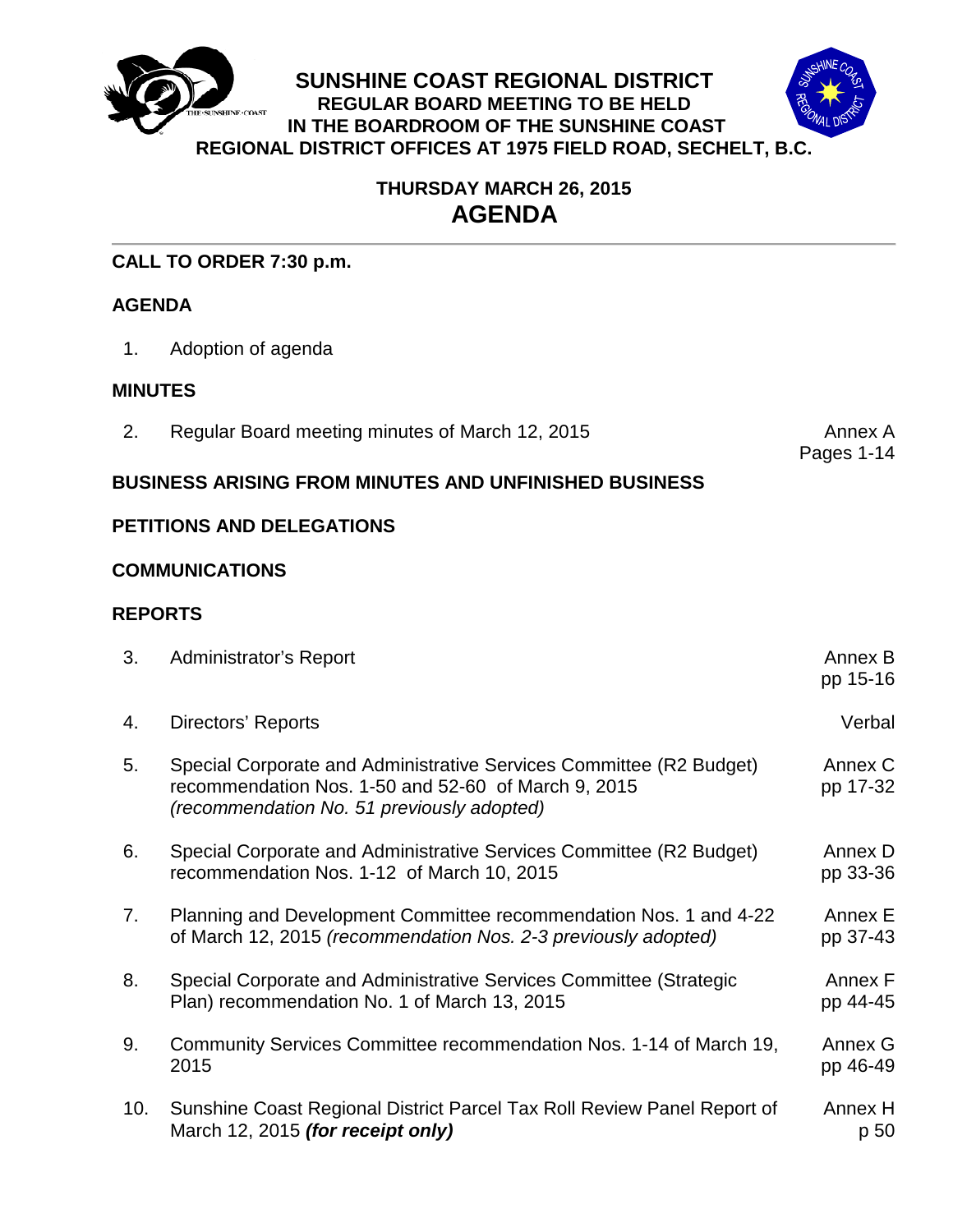## **MOTIONS**

## **BYLAWS**

11. ["Sunshine Coast Regional District Financial Plan Bylaw No. 700, 2015"](#page-53-0)  *– first, second, third reading and adoption (Voting – All Directors – weighted vote: A2, B-2, D-2, E-2, F-2, Sechelt-5, Gibsons-3, SIGD-1)* Annex I p 51 (Schedule A to follow)

#### **NEW BUSINESS**

#### **IN CAMERA**

THAT the public be excluded from attendance at the meeting in accordance with Section 90 (1) (d) and (e) of the Community Charter –"the security of the property of the municipality" and "the acquisition, disposition or expropriation of land or improvements…".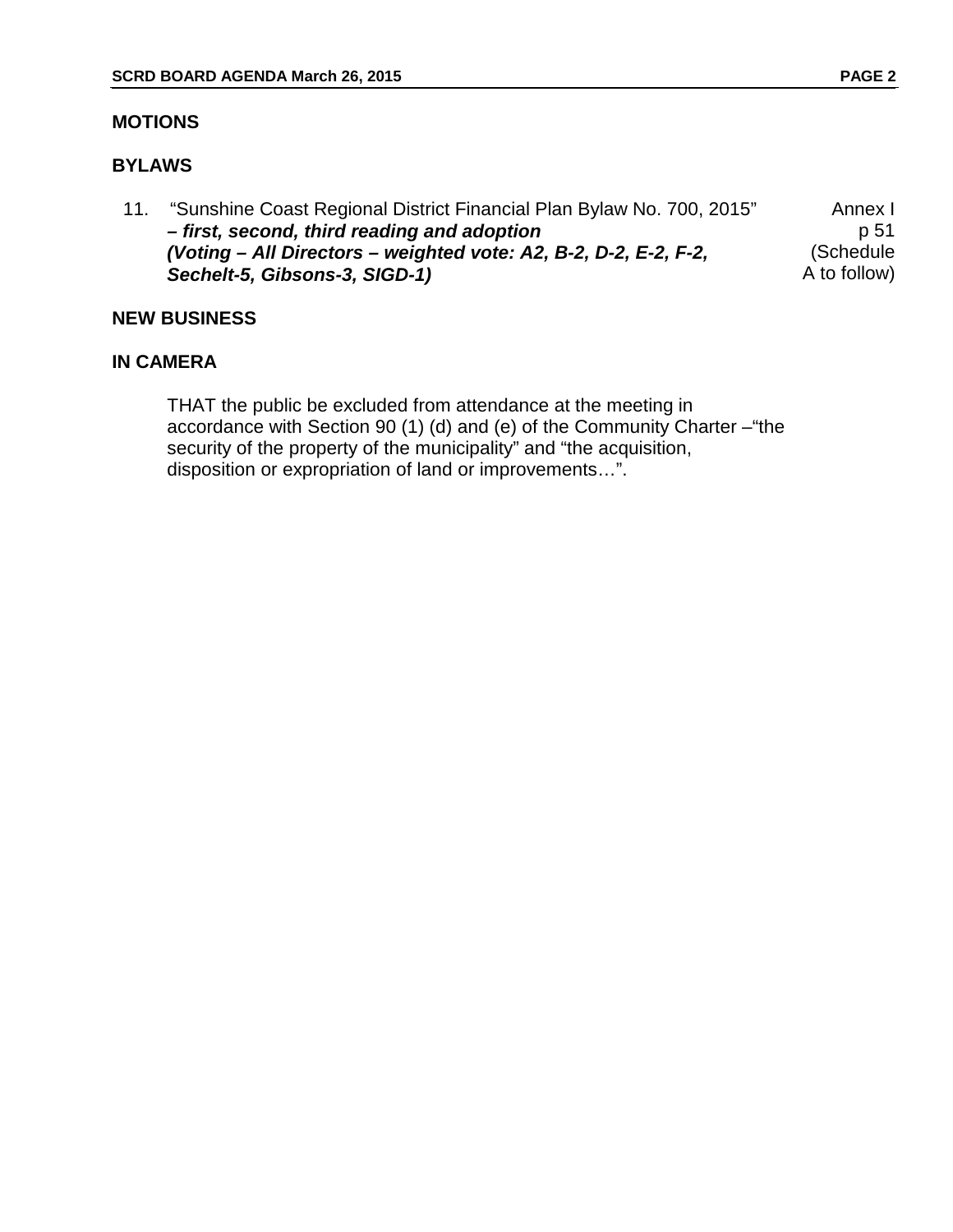# **UPCOMING MEETING DATES (TO APRIL 30, 2015)**

| Agricultural Advisory Committee (AAC)                    | March 24 at 3:30 p.m.  |
|----------------------------------------------------------|------------------------|
| Area B Advisory Planning Commission (APC)                | March 24 at 7:00 p.m.  |
| Area F Advisory Planning Commission (APC)                | March 24 at 7:00 p.m.  |
| Area A Advisory Planning Commission (APC)                | March 25 at 7:00 p.m.  |
| Area E Advisory Planning Commission (APC)                | March 25 at 7:00 p.m.  |
| <b>Regional Hospital District</b>                        | March 26 at 9:00 a.m.  |
| <b>Corporate and Administrative Services Committee</b>   | March 26 at 1:30 p.m.  |
| Dakota Ridge Advisory Committee (DRAC)                   | March 26 at 5:00 p.m.  |
| <b>Regular Board</b>                                     | March 26 at 7:30 p.m.  |
| <b>Public Wharves Advisory Committee</b>                 | March 30 at 10:30 a.m. |
| Area D Advisory Planning Commission (APC)                | March 30 at 7:00 p.m.  |
| <b>Infrastructure Services Committee</b>                 | April 2 at 1:30 p.m.   |
| Recreation and Parks Services Advisory Committee (RPSAC) | April 2 at 5:00 p.m.   |
| <b>Planning and Development Committee</b>                | April 9 at 9:30 a.m.   |
| Regular Board                                            | April 9 at 1:30 p.m.   |
| Natural Resources Advisory Committee (NRAC)              | April 15 at 7:00 p.m.  |
| <b>Community Services Committee</b>                      | April 16 at 1:30 p.m.  |
| Area E Advisory Planning Commission (APC)                | April 22 at 7:00 p.m.  |
| <b>Regional Hospital District</b>                        | April 23 at 1:00 p.m.  |
| <b>Corporate and Administrative Services Committee</b>   | April 23 at 1:30 p.m.  |
| <b>Regular Board</b>                                     | April 23 at 7:30 p.m.  |
| Area D Advisory Planning Commission (APC)                | April 27 at 7:00 p.m.  |
| Agricultural Advisory Committee (AAC)                    | April 28 at 3:30 p.m.  |
| Area B Advisory Planning Commission (APC)                | April 28 at 7:00 p.m.  |
| Area F Advisory Planning Commission (APC)                | April 28 at 7:00 p.m.  |
| Area A Advisory Planning Commission (APC)                | April 29 at 7:00 p.m.  |
| Special Planning and Development Committee               | April 30 at 1:30 p.m.  |

## **SCRD Board, Committee, and Advisory Committee Meetings**

# **Other SCRD Meetings (Intergovernmental, Public Hearings, Information Sessions)**

| <b>Heritage Protocol Advisory Committee</b>             | March 23 at 9:00 a.m.  |
|---------------------------------------------------------|------------------------|
| Joint Management Watershed Advisory Committee           | March 23 at 11:00 a.m. |
| Association of Vancouver Island and Coastal Communities | April 10 to 12         |
| (AVICC) Conference                                      |                        |

*Please note: Meeting dates are current as of date of printing (March 20, 2015)*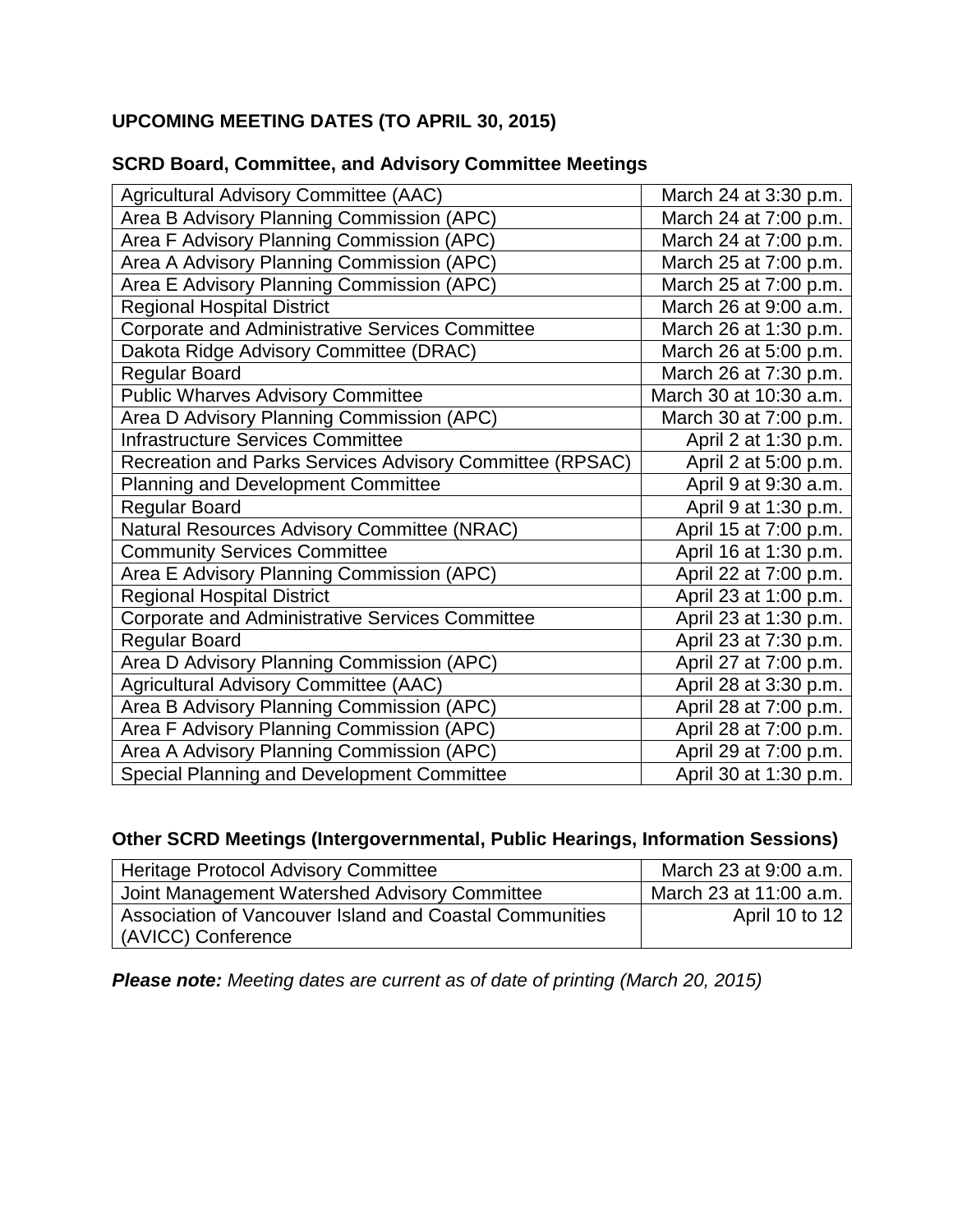<span id="page-3-0"></span>

## **March 12, 2015**

## MINUTES OF THE MEETING OF THE BOARD OF THE SUNSHINE COAST REGIONAL DISTRICT HELD IN THE BOARDROOM AT 1975 FIELD ROAD, SECHELT, B.C.

| <b>PRESENT:</b>      | Chair                                                                                                                                                                                                                                                                                                                                 | G. Nohr                                                                                                                                               |
|----------------------|---------------------------------------------------------------------------------------------------------------------------------------------------------------------------------------------------------------------------------------------------------------------------------------------------------------------------------------|-------------------------------------------------------------------------------------------------------------------------------------------------------|
|                      | Directors                                                                                                                                                                                                                                                                                                                             | M. Lebbell<br>L. Lewis<br>B. Milne<br>F. Mauro<br>S. White<br>I. Winn                                                                                 |
| <b>ALSO PRESENT:</b> | Chief Administrative Officer<br>Manager, Legislative Services<br><b>Treasurer</b><br>GM, Planning and Development<br>GM, Infrastructure Services<br>Acting GM, Community Services<br>Manager IT/GIS<br><b>Chief Building Inspector</b><br>Alternate Director, District of Sechelt<br>Deputy Corp. Officer/Recorder<br>Media<br>Public | J. France<br>A. Legault<br>T. Perreault<br>S. Olmstead<br>B. Shoji<br><b>B.</b> Bauman<br>S. Heppner<br>P. Preston<br>A. Lutes<br>S. Reid<br>$\Omega$ |

## **CALL TO ORDER 7:30 p.m.**

| <b>AGENDA</b>   | It was moved and seconded                                |
|-----------------|----------------------------------------------------------|
| 119/15          | THAT the agenda for the meeting be adopted as presented. |
| 1 III II III IO | <b>CARRIED</b>                                           |

#### **MINUTES**

| <b>Minutes</b> | It was moved and seconded                                                               |
|----------------|-----------------------------------------------------------------------------------------|
| 120/15         | THAT the Regular Board meeting minutes of February 26, 2015 be<br>adopted as presented. |

#### **CARRIED**

A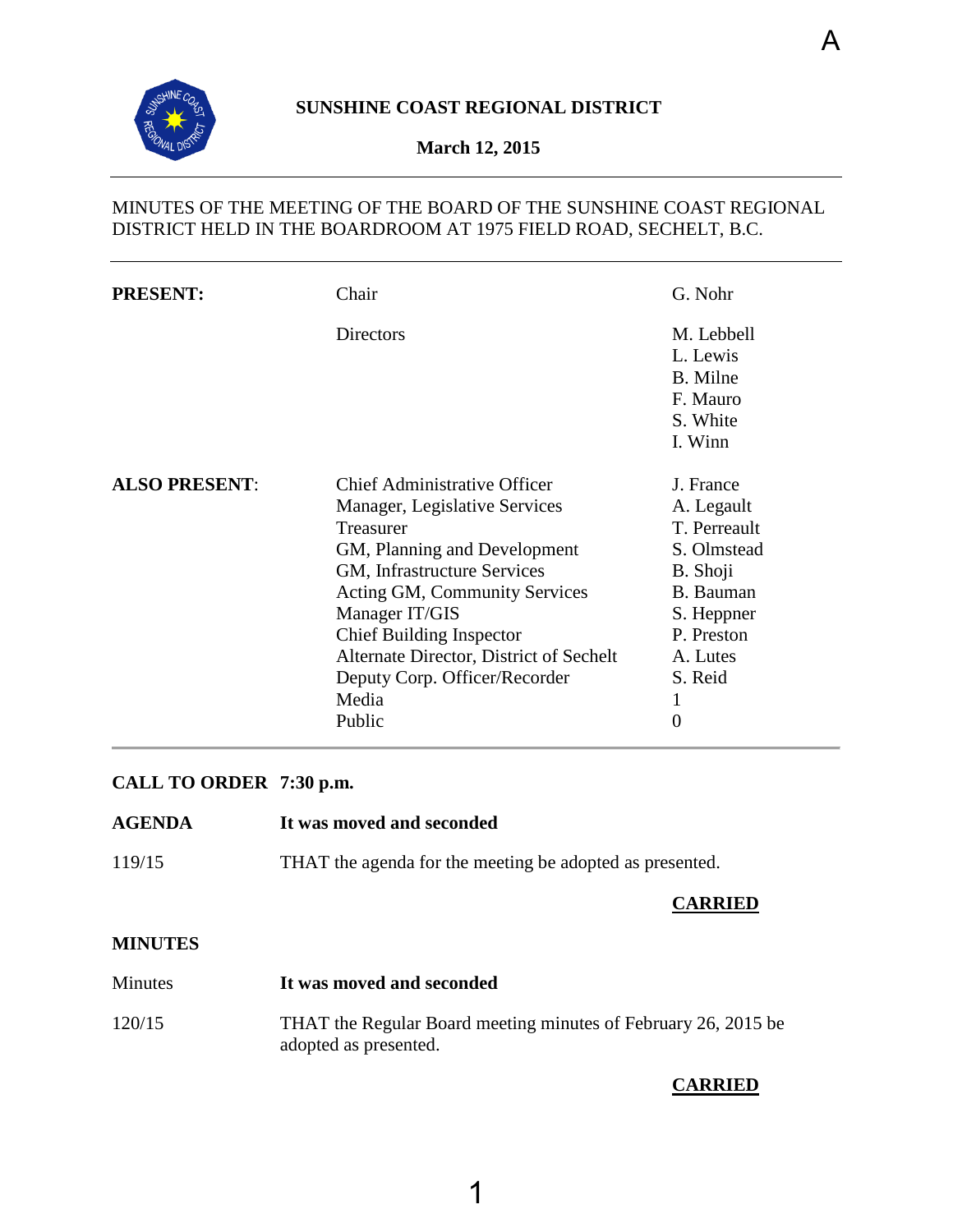## **COMMUNICATIONS**

| <b>BC</b> Transit | It was moved and seconded                                                                                                                                                                                                                                                                                                     |
|-------------------|-------------------------------------------------------------------------------------------------------------------------------------------------------------------------------------------------------------------------------------------------------------------------------------------------------------------------------|
| 121/15            | THAT the correspondence from Kevin Schubert, Director, Regional<br>Transit Systems and Myrna Moore, Senior Regional Transit Manager,<br>regarding BC Transit Service Plan and Confirmation of Expansion<br>Memorandums of Understanding be received;                                                                          |
|                   | AND THAT a strongly worded letter be sent to BC Transit expressing<br>concern that the decision to not provide funding for expanded transit<br>service is not in the best interests of Sunshine Coast residents or for<br>residents of British Columbia;                                                                      |
|                   | AND THAT the letter make reference to work done under the Transit<br>Future Plan, and be copied to MLA Nicholas Simons, the Union of BC<br>Municipalities, Association of Vancouver Island and Coastal<br>Communities, Transportation Minister Stone, the Chair of School<br>District 46, and the Community Services Society; |
|                   | AND FURTHER THAT the topic of transit service funding be referred<br>the May 28, 2015 Corporate and Administrative Services Committee for<br>further discussion.                                                                                                                                                              |
|                   | <b>CARRIED</b>                                                                                                                                                                                                                                                                                                                |
| <b>REPORTS</b>    |                                                                                                                                                                                                                                                                                                                               |

# **Administrator's Report**

| <b>CAO</b> Report | It was moved and seconded                                   |
|-------------------|-------------------------------------------------------------|
| 122/15            | THAT the Chief Administrative Officer's report be received. |

# **CARRIED**

## **Director's Reports**

*Directors provided a verbal report of their activities.*

| Corporate | It was moved and seconded                                                                                                                                               |
|-----------|-------------------------------------------------------------------------------------------------------------------------------------------------------------------------|
| 123/15    | <b>THAT Corporate and Administrative Services Committee</b><br>recommendation Nos. 1-6 and 8-13 of February 26, 2015 be received,<br>adopted and acted upon as follows: |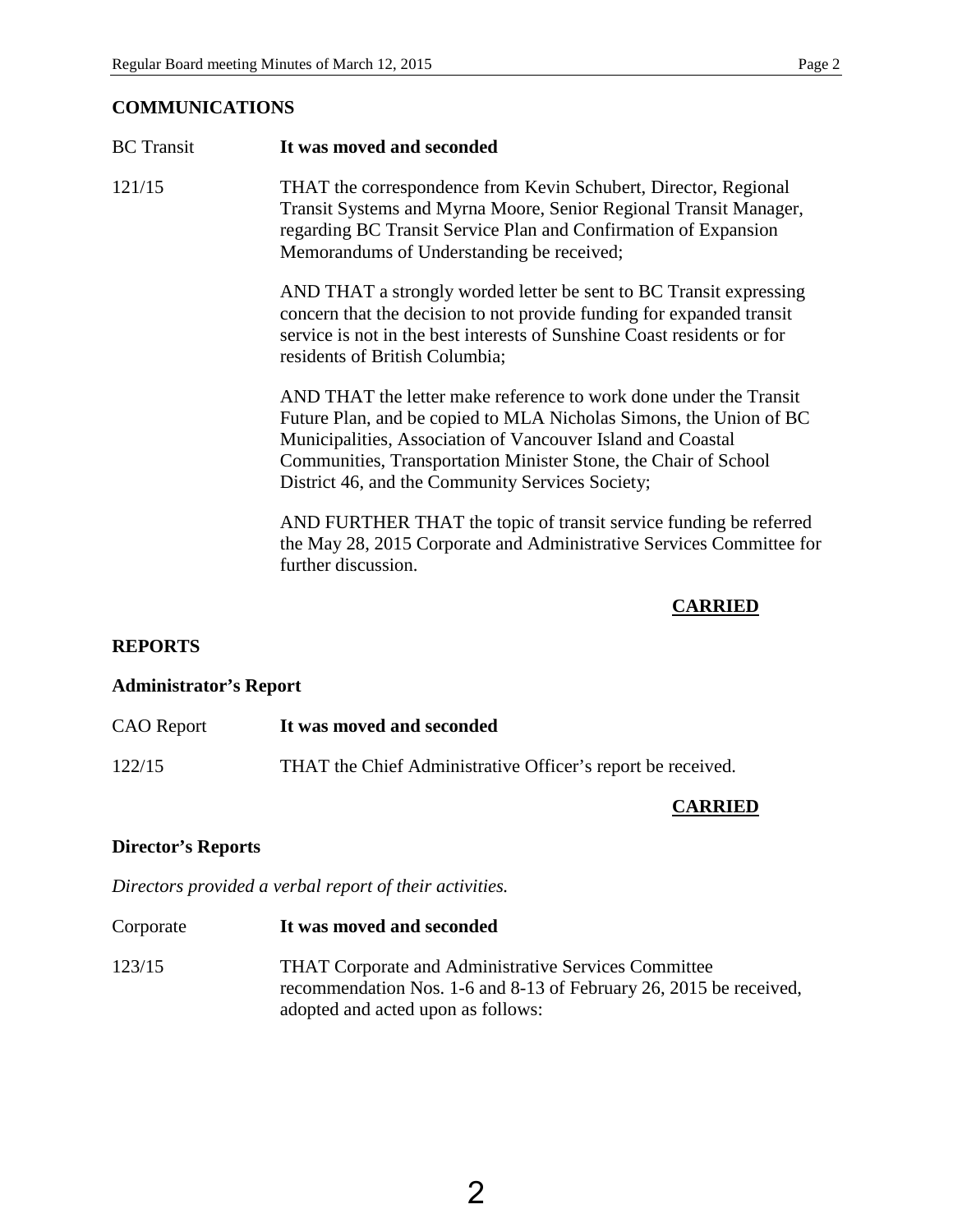123/15 cont. **Recommendation No. 1** *BC Hydro's Woodfibre LNG Interconnection Project Presentation* 

> THAT the presentation from BC Hydro regarding BC Hydro's Woodfibre LNG Interconnection Project be received.

**Recommendation No. 2** *Sunshine Coast Museum and Archives Presentation* 

THAT the presentation materials from the Sunshine Coast Museum and Archives regarding the accessibility renovations be received.

**Recommendation No. 3** *Draft SCRD Corporate Asset Management Plan*

THAT the Asset Management Coordinator and Treasurer's report titled "Draft Sunshine Coast Regional District (SCRD) Corporate Asset Management Plan" be received;

AND THAT the Corporate Asset Management Plan be approved as circulated.

#### **Recommendation No. 4** *Strategic Plan Review*

THAT the Chief Administrative Officer's report titled "Strategic Plan Review" be received;

AND THAT the budget proposal for the Strategic Plan process in the amount of \$30,000 be considered at the 2015 Round 2 Budget discussions.

**Recommendation No. 5** *Budget Project Status Report* 

THAT the Chief Administrative Officer's report titled "Budget Project Status Report – February 2015" be received.

**Recommendation No. 6** *2014 Final Project Carry-forwards* 

THAT the Treasurer's report titled "2014 Final Project Carry-forwards" be received.

**Recommendation No. 8** *Contracts Between \$20,000 and \$100,000* 

THAT the Purchasing Officer and Risk Manager's report titled "Contracts Between \$20,000 and \$100,000 – to February 9, 2015" be received.

**Recommendation No. 9** *Parcel Tax Roll Review Panel*

THAT the Manager, Financial Services report titled "Parcel Tax Roll Review Panel" be received;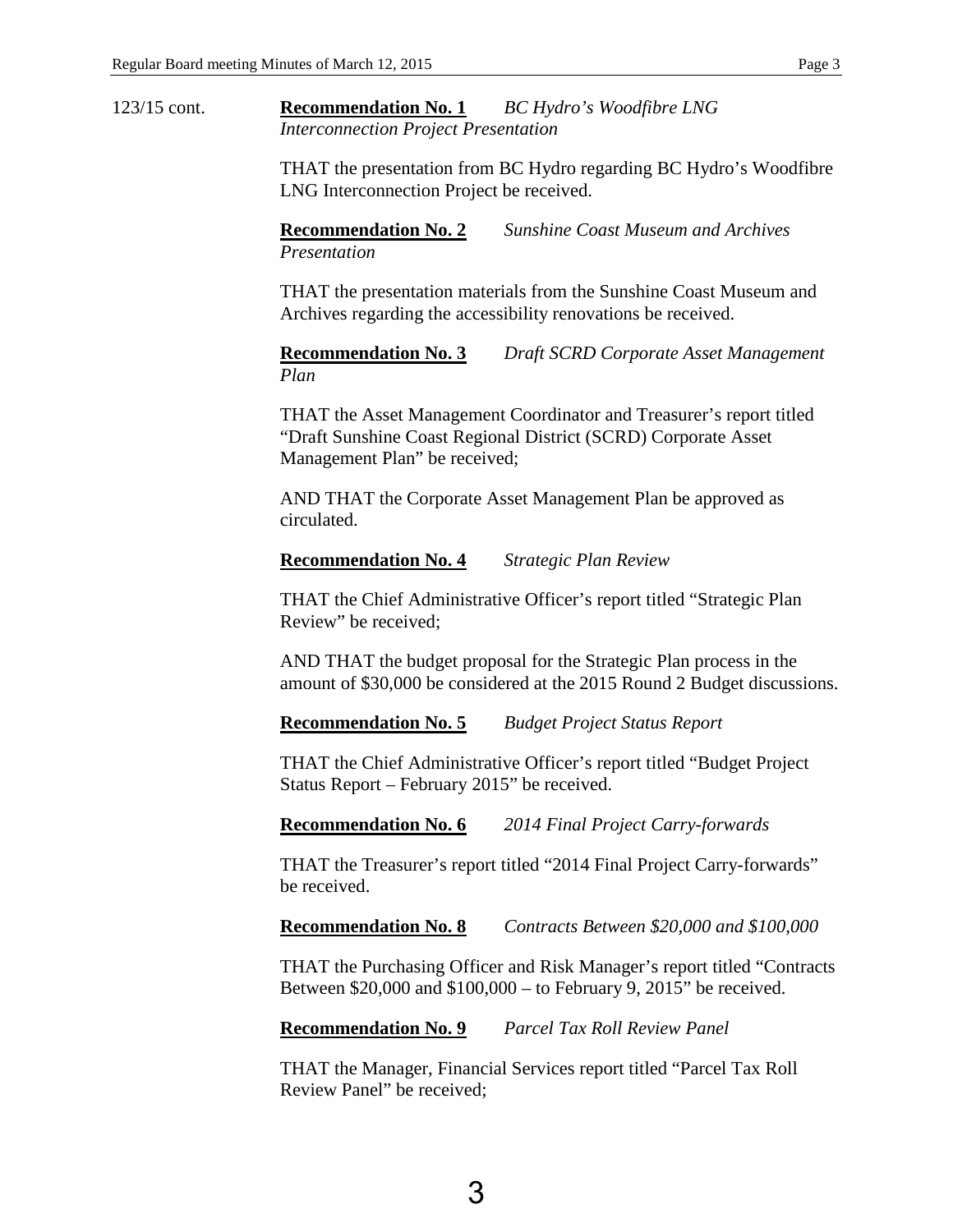#### 123/15 cont.

AND THAT Directors Lorne Lewis, Frank Mauro, Garry Nohr and Ian Winn be appointed to the Parcel Tax Roll Review Panel;

AND THAT the Property Tax Roll Review Panel sitting be scheduled for March 12, 2015 at 3:30 p.m.;

AND THAT the location of the panel be at the Sunshine Coast Regional District (SCRD) Field Road Office Boardroom;

AND FURTHER THAT the Treasurer be appointed Collector for the SCRD.

**Recommendation No. 10** *Debris Clean-up Costs* 

THAT the Chief Administrative Officer's report titled "Debris Clean-up Costs" be received;

AND THAT letters be sent to John Weston, MP, Transport Canada and the Ministry of Forest, Lands and Natural Resources to request funding and process support in resolving the debris issue;

AND FURTHER THAT staff report to the next Community Services Committee Meeting regarding responsibility for clean-up of materials and debris blocking access to the foreshore at or adjacent to Sunshine Coast Regional District parks.

**Recommendation No. 11** *Fleet Tracking / Global Positioning System (GPS)*

THAT the Manager, IT/GIS' report titled "Fleet Tracking / Global Positioning Request (GPS)" be received;

AND THAT the Fleet Tracking / GPS project, to be initiated on a minimum of 25 vehicles for a 3 year term, be brought forward to 2015 Round 2 Budget for funding consideration.

**Recommendation No. 12** *Completion of 2014-2015 Community to Community Forum* 

THAT the correspondence from Union of British Columbia Municipalities (UBCM) regarding the Completion of the 2014/15 (Spring) Community to Community Forum be received.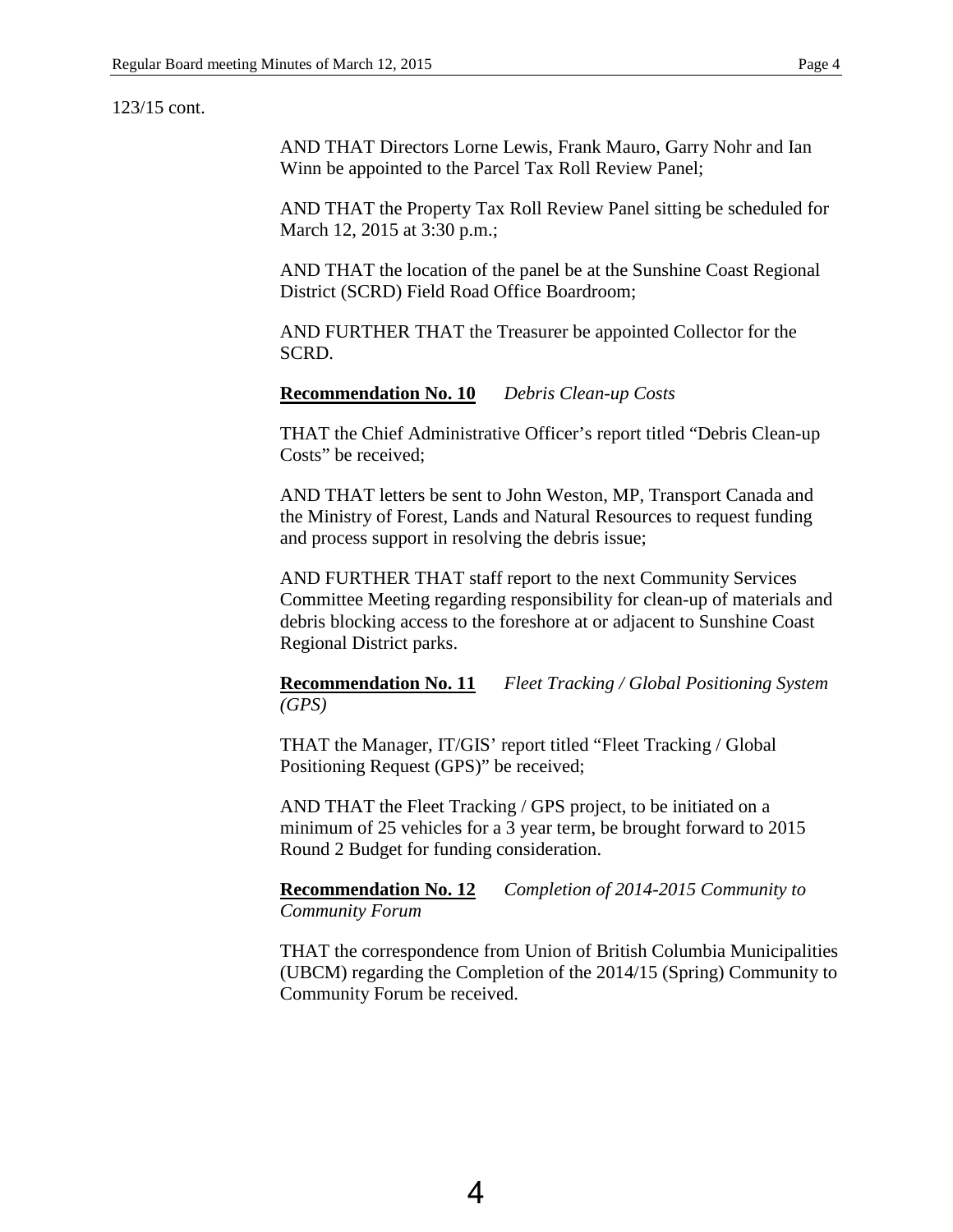123/15 cont. **Recommendation No. 13** *Federation of Canadian Municipalities (FCM) 2015 Annual Conference and Trade Show* 

> THAT the correspondence from the Federation of Canadian Municipalities (FCM) regarding the 2015 Annual Conference and Trade Show be received.

#### **CARRIED**

Infrastructure **It was moved and seconded** 

124/15 THAT Infrastructure Services Committee recommendation Nos. 1-9 of March 5, 2015 be received, adopted and acted upon as follows:

**Recommendation No. 1** *Free Ticket Policy*

THAT the Manager Transit and Fleet's report dated February 12, 2015 titled "Free Transit Ticket Program Policy" be received;

AND THAT the draft Free Transit Ticket Program Policy contained within this report be adopted;

AND FURTHER THAT an annual budgetary limit of \$14,000 be set for the free transit ticket program.

#### **Recommendation No. 2** *Roberts Creek Earth Day Event*

THAT the Manager Transit and Fleet's report dated February 13, 2015 titled "Roberts Creek Earth Day Event" be received;

AND THAT the SCRD provide an annual extra community bus running between Davis Bay and Sunny Crest Mall via Lower Road in place of the regular Route #1 Sechelt – Langdale during the day of the Roberts Creek Earth Day event (schedule to be determined based on annual event timelines);

AND THAT \$100 be provided annually through the transit operating budget to the Roberts Creek Earth Day Event Committee in order to compensate the musicians performing on the extra shuttle bus the day of the event.

**Recommendation No. 3** *Ports Funding Allocation Changes* 

THAT the Manager Transit and Fleet's report dated February 10, 2015 titled "History of Ports Funding Allocation Changes" be received for information.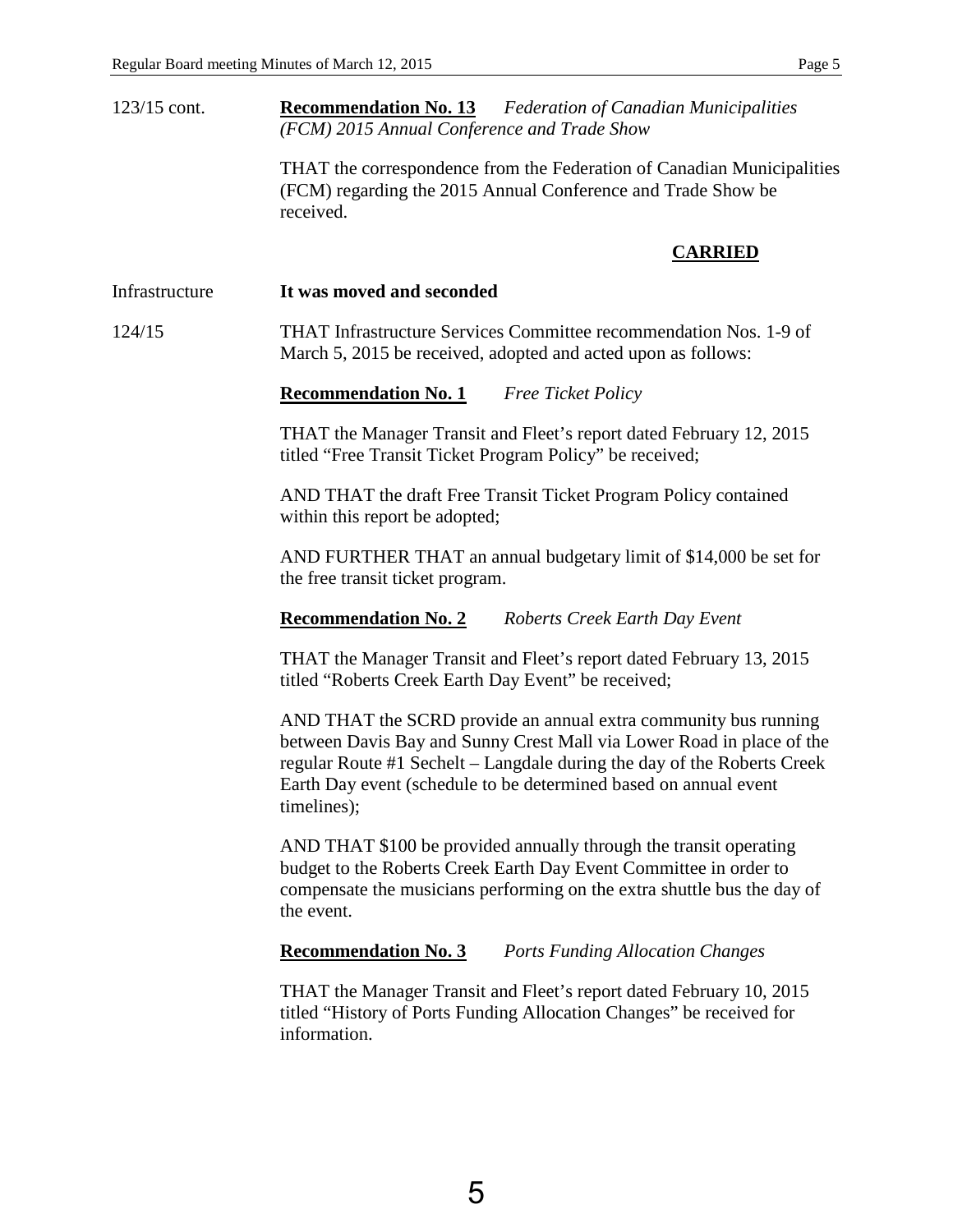#### 124/15 cont. **Recommendation No. 4** *Halkett Bay Dock Repairs*

THAT the Manager Transit and Fleet's report dated February 17, 2015 titled "Halkett Bay Dock Repairs" be received;

AND THAT the Board approve an increase of \$20,000 to the Halkett Bay Dock repair project (2014 carry-forward) and funded from the Ports Capital Reserve;

AND FURTHER THAT the 2015 Financial Plan be amended accordingly.

#### **Recommendation No. 5** *Drywall Disposal Communications*

THAT the Manager Waste Reduction and Recovery's report dated February 16, 2015 titled "Drywall Disposal Communications" be received for information.

#### **Recommendation No. 6** *Middlepoint Water Extension*

THAT the Manager Utility Services and General Manager Infrastructure Services' report dated February 25, 2015 titled "Middlepoint Water Supply Update" be received;

AND THAT the discussion of the Middlepoint Water Supply Project be deferred pending further Board review of the Comprehensive Regional Water Plan.

#### **Recommendation No. 7** *Regional Water [370] Universal Water Metering*

THAT the General Manager Infrastructure Services' report dated February 25, 2015 titled "Regional Water [370] Universal Water Metering – Phase 1 – Planning and Outreach, Budget Proposal & Supporting Information" be received;

AND THAT the Regional Water [370] Universal Water Metering – Phase 1 Round 2 budget proposal be updated to incorporate a 0.6 FTE temporary Water Conservation Assistant staff position in place of the contract position proposed in Round 1.

#### **Recommendation No. 8** *Water Conservation Program*

THAT a report on the Water Conservation Program be provided to the April Infrastructure Services Committee meeting for discussion.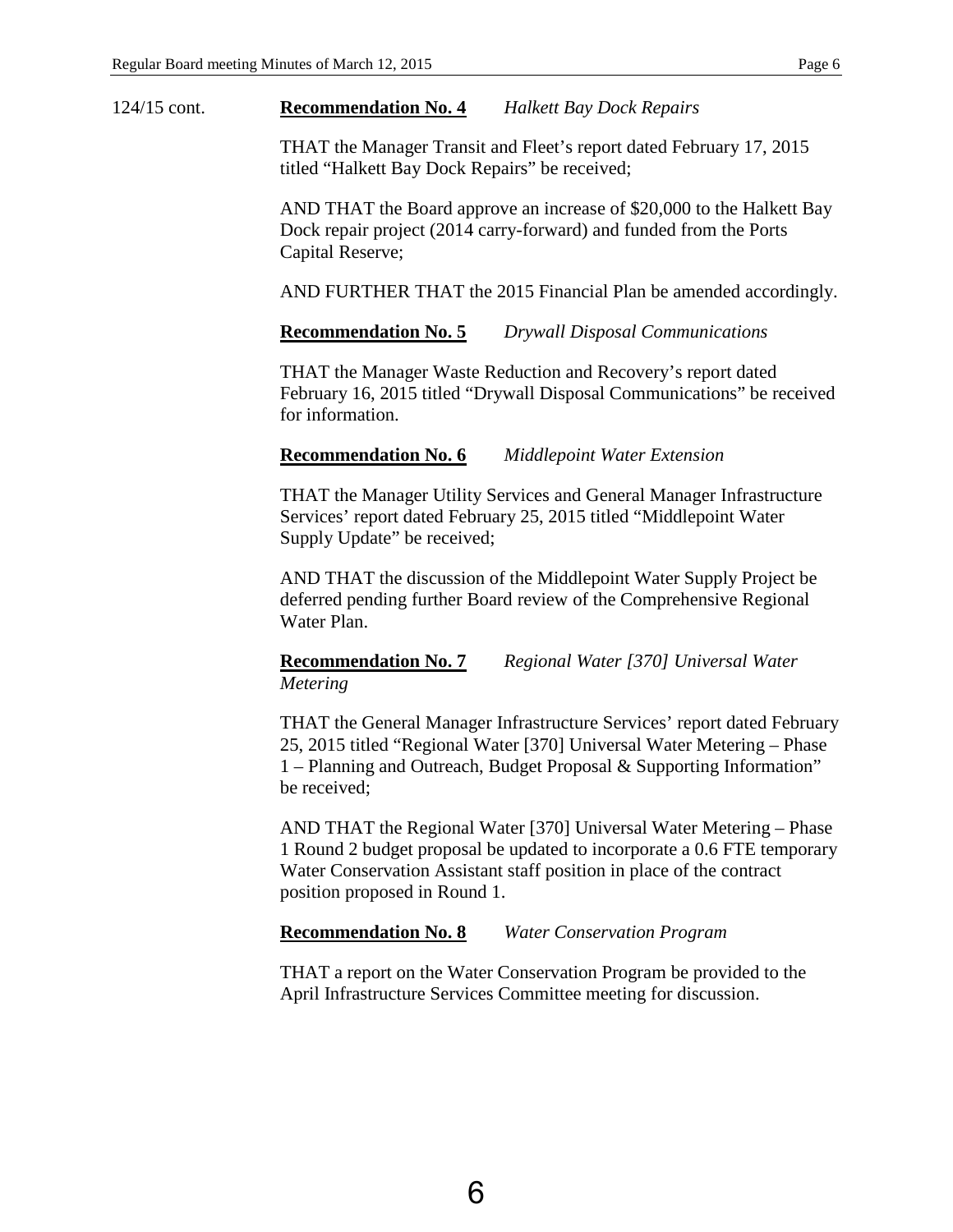| $124/15$ cont.        | <b>Recommendation No. 9</b>                                    | Monthly Report for February 2015                                                                                                                                                                                             |
|-----------------------|----------------------------------------------------------------|------------------------------------------------------------------------------------------------------------------------------------------------------------------------------------------------------------------------------|
|                       | February 2015" be received for information.                    | THAT the Administrative Assistant's report titled "Monthly Report for                                                                                                                                                        |
|                       |                                                                | <b>CARRIED</b>                                                                                                                                                                                                               |
| R <sub>2</sub> Budget | It was moved and seconded                                      |                                                                                                                                                                                                                              |
| 125/15                | upon as follows:                                               | <b>THAT Special Corporate and Administrative Services Committee</b><br>recommendation No. 51 of March 9, 2015 be received, adopted and acted                                                                                 |
|                       | <b>Recommendation No. 51</b>                                   | Community Parks [650] – Granthams Hall                                                                                                                                                                                       |
|                       | received;                                                      | THAT the Manager, Parks Services' report titled "Granthams Hall" be                                                                                                                                                          |
|                       | encroachments and septic system repairs;                       | AND THAT staff prepare a presentation for the Grantham Landing<br>Community as to the current state, including a risk analysis, and options to<br>address required repairs to the building, parking improvements, setback    |
|                       | be formed;                                                     | AND THAT the Community be invited to a public consultation to provide<br>input as to their vision for the future of the Granthams Hall building, and<br>where a community working group, based on this vision statement, may |
|                       | conducted in the next 6-8 weeks or sooner.                     | AND FURTHER THAT this public consultation to the Community be                                                                                                                                                                |
|                       |                                                                | <b>CARRIED</b>                                                                                                                                                                                                               |
| Planning              | It was moved and seconded                                      |                                                                                                                                                                                                                              |
| 126/15                |                                                                | THAT Planning and Development Committee recommendation Nos. 2-3<br>of March 12, 2015 be received, adopted and acted upon as follows:                                                                                         |
|                       | <b>Recommendation No. 2</b><br>to Environmental Management Act | <b>Interfor Corporation Application Pursuant</b>                                                                                                                                                                             |
|                       | Burning of Wood Waste" be received;                            | THAT the staff report dated March 5, 2015 and titled "Interfor"<br>Corporation – Application Pursuant to <i>Environmental Management Act</i> for                                                                             |
|                       | a long-term plan for managing their wood waste;                | AND THAT Interfor and the Ministry of Environment be advised that the<br>SCRD does not support the application from Interfor Corporation without                                                                             |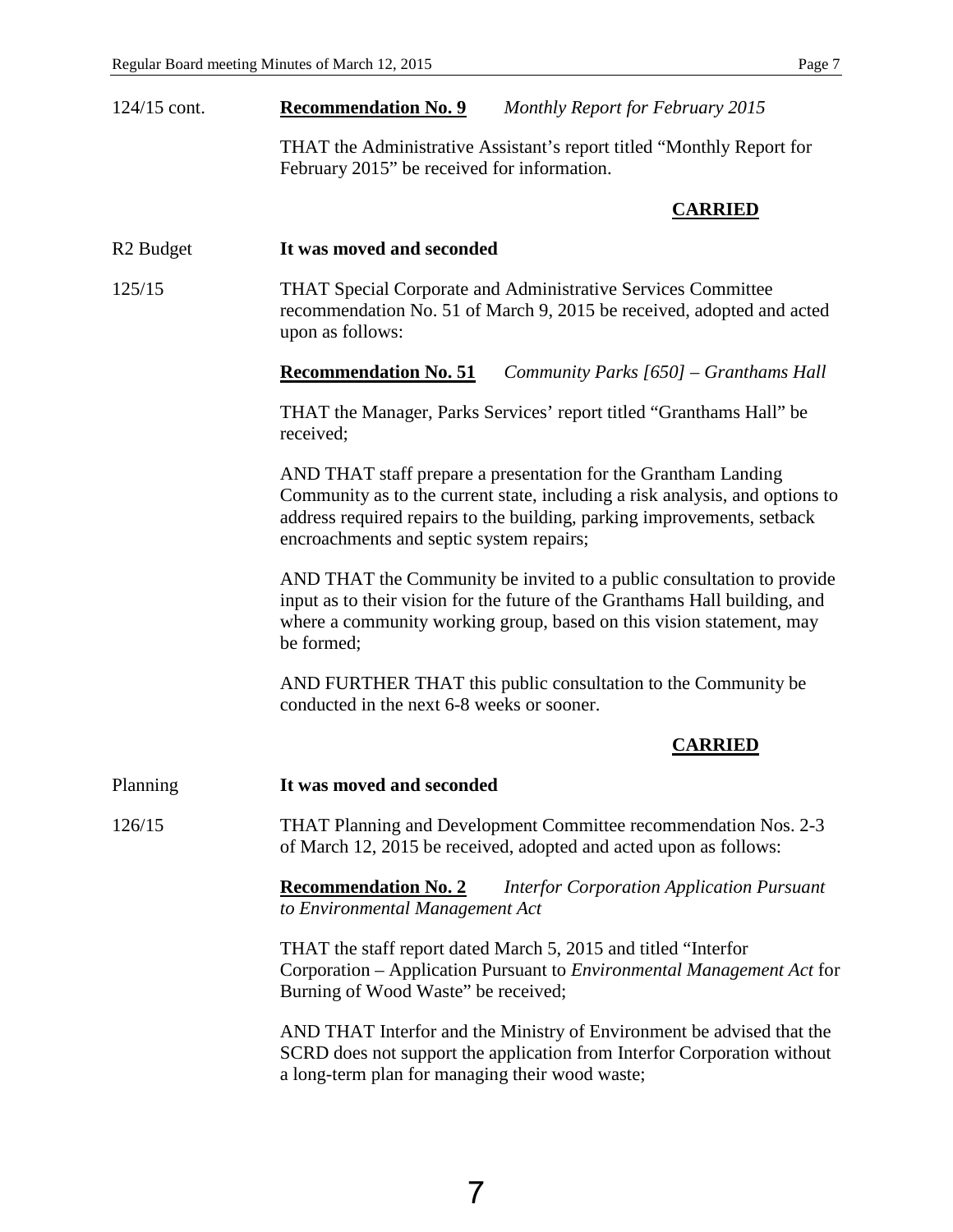126/15 cont. AND THAT Interfor consider other options to either prevent or reduce the amount of burning required to manage the wood waste;

> AND THAT the Ministry of Environment consider initiating a comprehensive wood waste accumulation management plan for West Howe Sound so that burning can remain the last option;

AND THAT if the application is approved, the Ministry of Environment be encouraged to install an air quality monitoring device in the vicinity;

AND THAT both Interfor and the Ministry of Environment be advised that the Sechelt Landfill has no capacity for the disposal of wood waste ash;

AND THAT if burning is permitted it occurs only during the period of October  $15<sup>th</sup>$  to April  $15<sup>th</sup>$  and commence only when there is a forecast for a "good" venting period, followed by a "good" or "fair" forecast for the following day;

AND THAT the staff report and final recommendation be forwarded to the Town of Gibsons for information.

#### **Recommendation No. 3** *Crown Land Application File 2411037*

THAT the staff report dated March 5, 2015 and titled "Update on Crown Land Application File 2411037 – Residential Private Moorage - Area A – Change in Tenure Type" be received;

AND THAT staff forward a letter to the Crown Land Officer regarding Crown Land Application File 2411037 noting:

a. That SCRD Board Resolution 029/15 Recommendation No. 4 submitted on January 26, 2015 still applies;

b. That the letters from the public previously submitted to the Crown Land Officer, be re-considered for this application, even though the tenure has changed;

c. That the SCRD notes that the Ministry of Forests, Lands and Natural Resource Operations policy **"**BC Land Use Operational Policy – Private Moorage" definition of a dock for private moorage which describes - "works are to be limited to a single elevated pier/walkway leading to a ramp and one moorage float having a plain rectangular shape." is altered by the change in tenure type;

d. That the following recommendation from the Egmont/Pender Harbour (Area A) Advisory Planning Commission Minutes of February 25, 2015 be included with the SCRD's referral comments: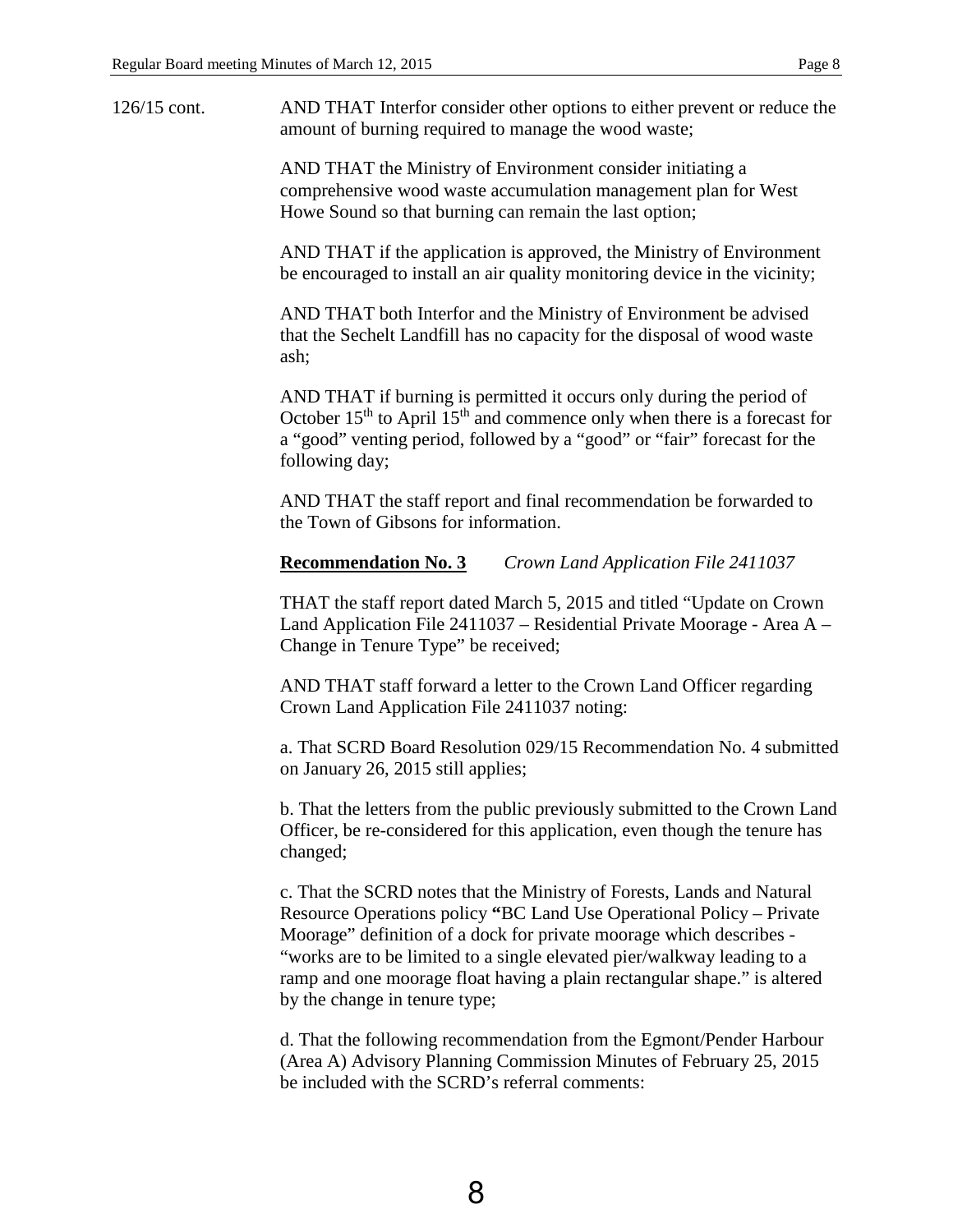| $126/15$ cont.  | Crown Land Application File 2411037 for a Residential Private<br>Moorage                                                                                                                                                                                                                                                                                                                                                                                                                                                                                                                                                                                                                           |
|-----------------|----------------------------------------------------------------------------------------------------------------------------------------------------------------------------------------------------------------------------------------------------------------------------------------------------------------------------------------------------------------------------------------------------------------------------------------------------------------------------------------------------------------------------------------------------------------------------------------------------------------------------------------------------------------------------------------------------|
|                 | This APC would like to reiterate our motion of the previous<br>Minutes and, in addition, emphasize our concern on the precedent<br>of allowing docks that must utilize breakwaters and/or be of large<br>scale in order to be feasible on the outer coastline. We are strongly<br>concerned about the effect on the shoreline environment, and in<br>particular the cumulative effect of multiple breakwaters and large<br>multi-fingered docks on the marine environment, including eelgrass<br>beds as well as the threatened marbled murrelet. We support all<br>recommendations Planning Staff have made in Recommendation<br>No. 4 of page 77-79 in the agenda.<br><b>Carried Unanimously</b> |
|                 | e. That the SCRD has no concerns with the change in tenure from Specific<br>Permission to a 15 year fixed term lease.                                                                                                                                                                                                                                                                                                                                                                                                                                                                                                                                                                              |
|                 | <b>CARRIED</b>                                                                                                                                                                                                                                                                                                                                                                                                                                                                                                                                                                                                                                                                                     |
| Notice on Title | It was moved and seconded                                                                                                                                                                                                                                                                                                                                                                                                                                                                                                                                                                                                                                                                          |
| 127/15          | THAT the Building Inspector's report regarding Building Division files<br>requiring placement of a Notice on Title be received.                                                                                                                                                                                                                                                                                                                                                                                                                                                                                                                                                                    |
|                 | <b>CARRIED</b>                                                                                                                                                                                                                                                                                                                                                                                                                                                                                                                                                                                                                                                                                     |
| Notice on Title | It was moved and seconded                                                                                                                                                                                                                                                                                                                                                                                                                                                                                                                                                                                                                                                                          |
| 128/15          | THAT the Manager of Legislative Services be authorized to file a Notice<br>at the Land Title Office stating that a resolution has been made under<br>Section 57 of the Community Charter by the Sunshine Coast Regional<br>District Board against title of Lot 1, District Lot 5415, Plan EPP34635,<br>Group 1, NWD PID 029-266-823 Electoral Area A.                                                                                                                                                                                                                                                                                                                                              |
|                 | <b>CARRIED</b>                                                                                                                                                                                                                                                                                                                                                                                                                                                                                                                                                                                                                                                                                     |
| Notice on Title | It was moved and seconded                                                                                                                                                                                                                                                                                                                                                                                                                                                                                                                                                                                                                                                                          |
| 129/15          | THAT the Manager of Legislative Services be authorized to file a Notice<br>at the Land Title Office stating that a resolution has been made under<br>Section 57 of the <i>Community Charter</i> by the Sunshine Coast Regional<br>District Board against title of Lot 2, District Lot 5415, Plan EPP34635,<br>Group 1, NWD PID 029-266-831 Electoral Area A.                                                                                                                                                                                                                                                                                                                                       |
|                 | <b>CARRIED</b>                                                                                                                                                                                                                                                                                                                                                                                                                                                                                                                                                                                                                                                                                     |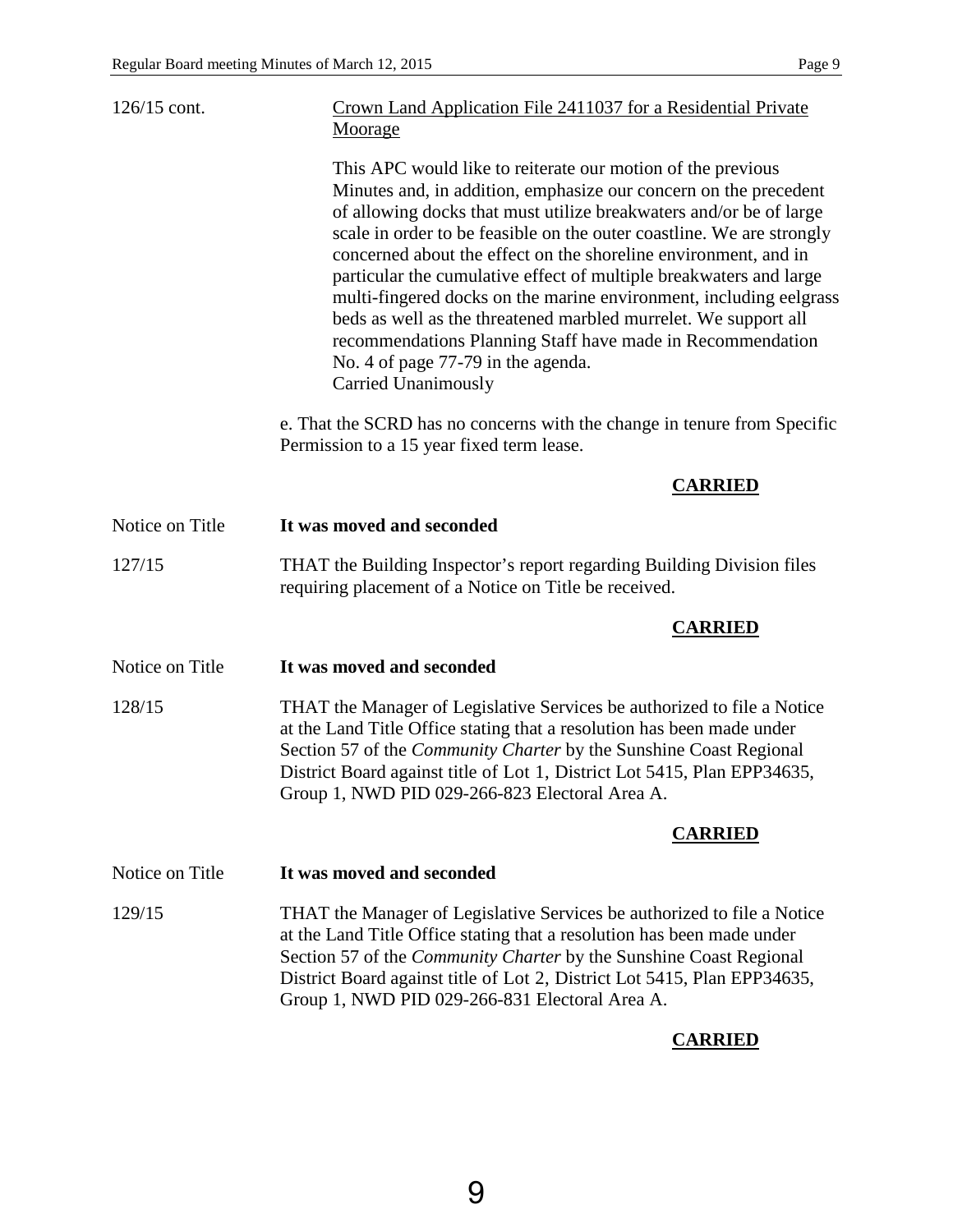| Notice on Title | It was moved and seconded                                                                                                                                                                                                                                                                                                                                            |
|-----------------|----------------------------------------------------------------------------------------------------------------------------------------------------------------------------------------------------------------------------------------------------------------------------------------------------------------------------------------------------------------------|
| 130/15          | THAT the Manager of Legislative Services be authorized to file a Notice<br>at the Land Title Office stating that a resolution has been made under<br>Section 57 of the <i>Community Charter</i> by the Sunshine Coast Regional<br>District Board against title of Lot 114, Block B, District Lot 1390, Plan<br>19329, Group 1, NWD PID 007-035-241 Electoral Area A. |
|                 | <b>CARRIED</b>                                                                                                                                                                                                                                                                                                                                                       |
| Notice on Title | It was moved and seconded                                                                                                                                                                                                                                                                                                                                            |
| 131/15          | THAT the issue of filing a Notice on Title under Section 57 of the<br>Community Charter for Lot Z, District Lot 909, Plan LMP24780, Group<br>1, NWD PID 023-331-925 Electoral Area E be postponed to the April 23,<br>2015 Regular Board meeting.                                                                                                                    |
|                 | <b>CARRIED</b>                                                                                                                                                                                                                                                                                                                                                       |
| Notice on Title | It was moved and seconded                                                                                                                                                                                                                                                                                                                                            |
| 132/15          | THAT the Manager of Legislative Services be authorized to file a Notice<br>at the Land Title Office stating that a resolution has been made under<br>Section 57 of the Community Charter by the Sunshine Coast Regional<br>District Board against title of Block D, District Lot 6288, Group 1, NWD<br>PID 015-790-401 Electoral Area A.                             |
|                 | <b>CARRIED</b>                                                                                                                                                                                                                                                                                                                                                       |
| Notice on Title | It was moved and seconded                                                                                                                                                                                                                                                                                                                                            |
| 133/15          | THAT the issue of filing a Notice on Title under Section 57 of the<br>Community Charter for Lot 36, District Lot 3681, Plan LMP21181, Group<br>1, NWD PID 019-143-320 Electoral Area A be postponed to the April 9,<br>2015 Regular Board meeting.                                                                                                                   |
|                 | <b>CARRIED</b>                                                                                                                                                                                                                                                                                                                                                       |
| Notice on Title | It was moved and seconded                                                                                                                                                                                                                                                                                                                                            |
| 134/15          | THAT the Manager of Legislative Services be authorized to file a Notice<br>at the Land Title Office stating that a resolution has been made under<br>Section 57 of the Community Charter by the Sunshine Coast Regional<br>District Board against title of Lot 8, Block 3, District Lot 1639, Plan<br>1986, Group 1, NWD PID 014-112-043 Electoral Area F.           |
|                 | <b>CARRIED</b>                                                                                                                                                                                                                                                                                                                                                       |

10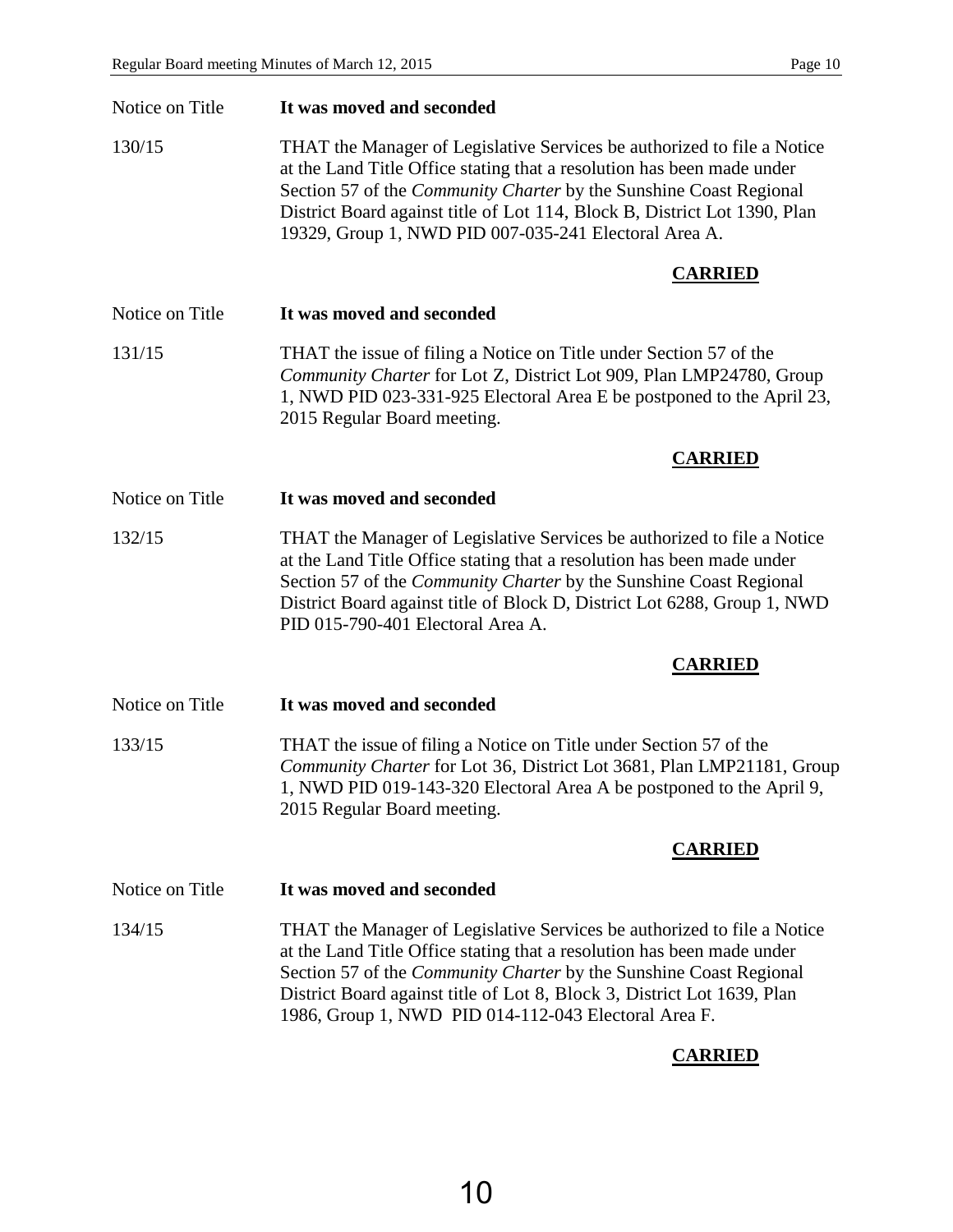#### **MOTIONS**

| <b>APC</b> Resignation | It was moved and seconded                                                                         |
|------------------------|---------------------------------------------------------------------------------------------------|
| 135/15                 | THAT the resignation of Rob Metcalfe from the Area A Advisory<br>Planning Commission be received; |
|                        | AND THAT a letter of thanks be sent to Rob Metcalfe acknowledging his<br>long service.            |

#### **CARRIED**

*The Board moved In Camera at 8:09 p.m.*

#### **IN CAMERA It was moved and seconded**

136/15 THAT the public be excluded from attendance at the meeting in accordance with Section 90 (1) (a), (e), (g), (i) and (k) of the Community Charter – "personal information about an identifiable individual…", "the acquisition, disposition or expropriation of land or improvements…", "litigation or potential litigation…", "the receipt of advice that is subject to solicitor-client privilege…" and, "negotiations and related discussions respecting the proposed provision of a municipal service…".

> AND THAT Alice Lutes, Alternate Director for the District of Sechelt, be authorized to be in attendance for the In Camera meeting.

#### **CARRIED**

*The Board moved out of In Camera at 8:36 p.m.* 

| <b>Public Wharves</b> | It was moved and seconded                                                                                                                      |  |
|-----------------------|------------------------------------------------------------------------------------------------------------------------------------------------|--|
| 137/15                | THAT Mr. Russ Spencer be appointed to the Public Wharves Advisory<br>Committee (PWAC) for the remainder of the existing PWAC members'<br>term. |  |
|                       | <b>CARRIED</b>                                                                                                                                 |  |
| Granthams Hall        | It was moved and seconded                                                                                                                      |  |
| 138/15                | THAT Granthams Hall be closed until a risk analysis report is completed<br>and presented to the Board for further consideration.               |  |
|                       | <b>CARRIED</b>                                                                                                                                 |  |
|                       | AAC Appointments It was moved and seconded                                                                                                     |  |
| 139/15                | THAT the current Agricultural Advisory Committee (AAC) members be<br>re-appointed as follows:                                                  |  |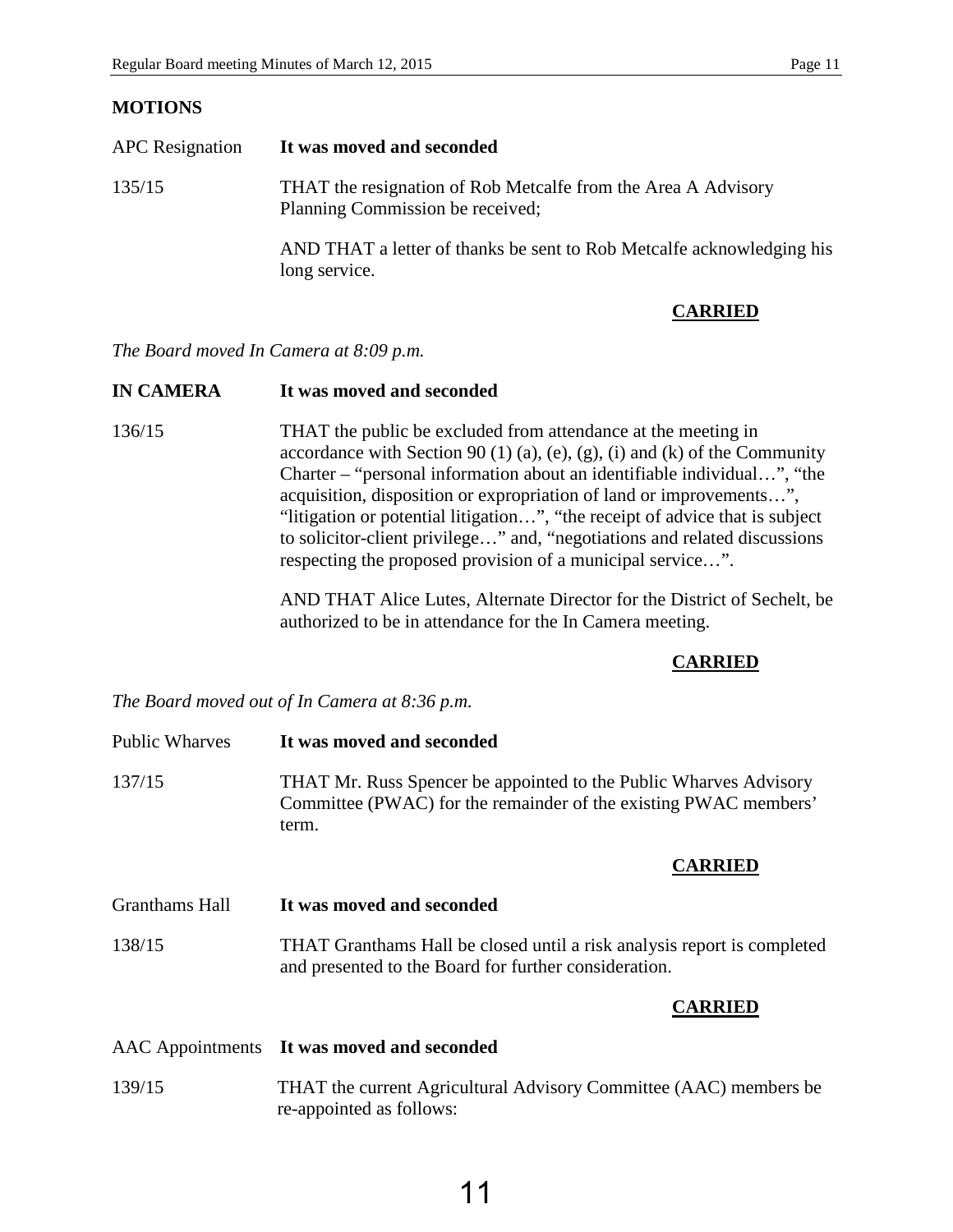#### 139/15 cont.

- 1. Jon Bell
- 2. Jade Bisson
- 3. Betty Hart
- 4. Martin Kiewitz
- 5. Dawn Myers
- 6. Dale Peterson
- 7. Gerald Rainville
- 8. Frank Roosen
- 9. Dave Ryan

AND THAT applicants for Agricultural Advisory Committee membership be appointed as follows:

- 1. David Steele
- 2. Kym Chi
- 3. Dave Morgan

AND THAT all appointments be for a two-year term**;** 

AND THAT letters of thanks be sent to outgoing members;

AND THAT a letter of thanks be sent to Brenda Thomas for her application and interest.

## **CARRIED**

| OCP Review | It was moved and seconded                                                                                          |
|------------|--------------------------------------------------------------------------------------------------------------------|
| 140/15     | THAT applicants for the Egmont/Pender Harbour Official Community<br>Plan Review Committee be appointed as follows: |
|            | 1. Sid Quinn – <i>shíshálh</i> Nation                                                                              |
|            | 2. Chief Calvin Craigan - <i>shíshálh</i> Nation                                                                   |
|            | 3. Din Ruttelnyck – Middle Point                                                                                   |
|            | 4. Les Falk – Madeira Park                                                                                         |
|            | 5. Bob Fielding – Garden Bay                                                                                       |
|            | 6. Karen Dyck – Garden Bay                                                                                         |
|            | 7. Steve Luchkow – Garden Bay                                                                                      |
|            | 8. Peter Robson – Sakinaw Lake/Garden Bay                                                                          |
|            | 9. Joe Harrison – Kleindale                                                                                        |
|            | 10. Gordon Littlejohn – Sakinaw Lake                                                                               |
|            | 11. Catherine McEachern – Ruby Lake                                                                                |
|            | 12. Kal Helyar – Egmont                                                                                            |
|            | 13. Maureen Juffs - Egmont                                                                                         |
|            | 14. Patty Soos – Madeira Park                                                                                      |
|            |                                                                                                                    |

15. Andy Curtis – Madeira Park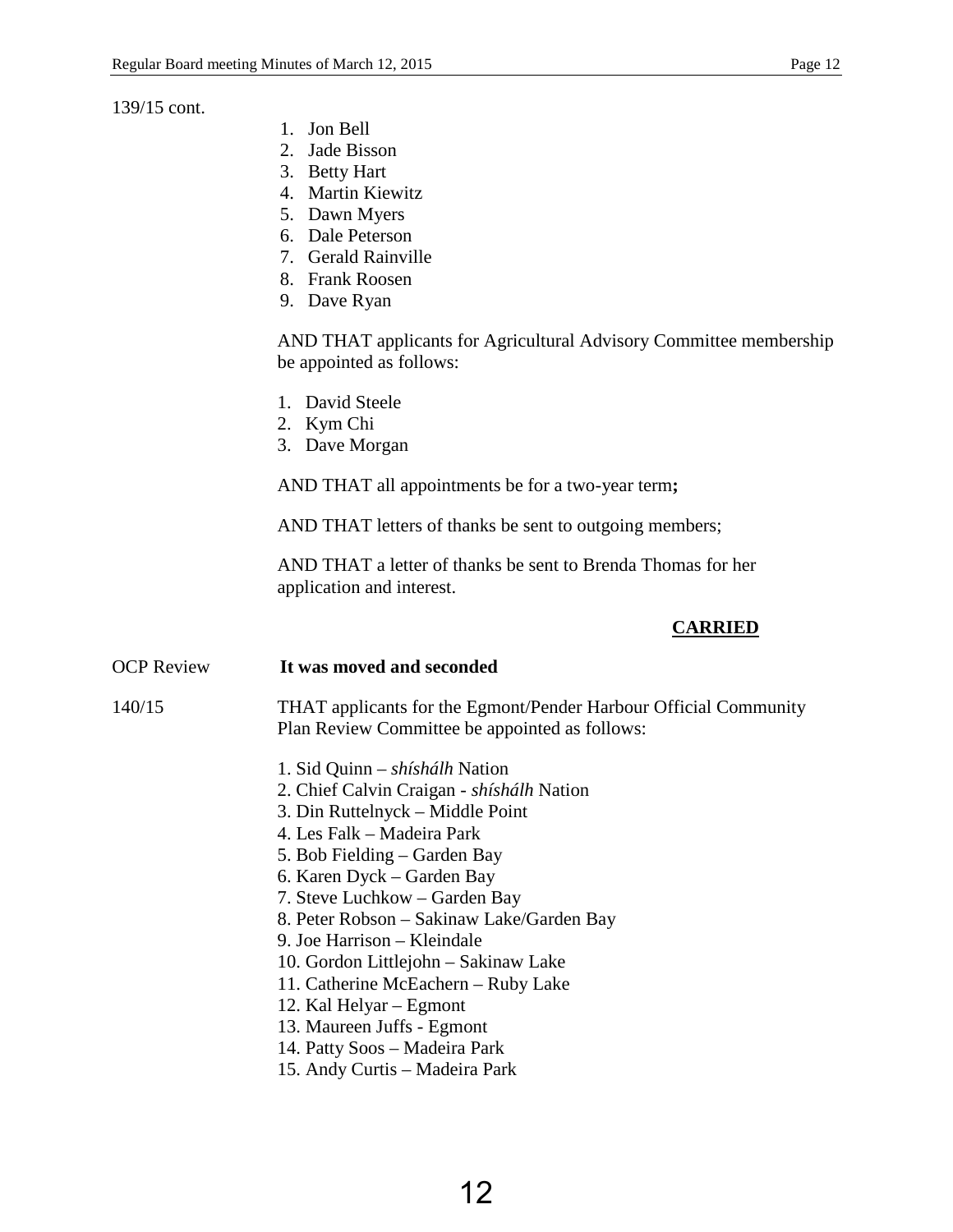| $140/15$ cont. |  | AND THAT letters of appointment be sent to selected applicants; |
|----------------|--|-----------------------------------------------------------------|
|                |  |                                                                 |

AND THAT letters of thanks be sent to those applicants not selected, noting that their application will be held on reserve in case of a member resignation from the Committee;

AND THAT all applicants not selected be reminded that the Egmont/Pender Harbour Official Community Plan Review Committee meetings are open to the public.

#### **CARRIED**

| Storage Area<br><b>Network</b> | It was moved and seconded                                                                                                                                                                                                                                                                                              |
|--------------------------------|------------------------------------------------------------------------------------------------------------------------------------------------------------------------------------------------------------------------------------------------------------------------------------------------------------------------|
| 141/15                         | THAT the IT (function 117) 2015 Budget for office equipment and<br>hardware be increased by \$50,000 (up to \$300,000), and funded through<br>short term debt financing through the MFA;                                                                                                                               |
|                                | AND THAT a loan of up to \$130,000 for a term of 5 years through the<br>Municipal Finance Authority Equipment Financing Program under section<br>819 of the Local Government Act (Liabilities Under Agreement) to fund<br>the purchase of a new Storage Area Network (information technology<br>hardware) be approved; |
|                                | AND THAT a loan of up to \$180,000 for a term of 3 years through the<br>Municipal Finance Authority Equipment Financing Program under section<br>819 of the Local Government Act (Liabilities Under Agreement) to fund<br>the purchase of additional information technology hardware be approved;                      |
|                                | AND FURTHER THAT the contract for the SAN be awarded to Sudden<br>Technologies (Pure Storage).                                                                                                                                                                                                                         |
|                                | $\alpha$ ddien                                                                                                                                                                                                                                                                                                         |

#### **CARRIED**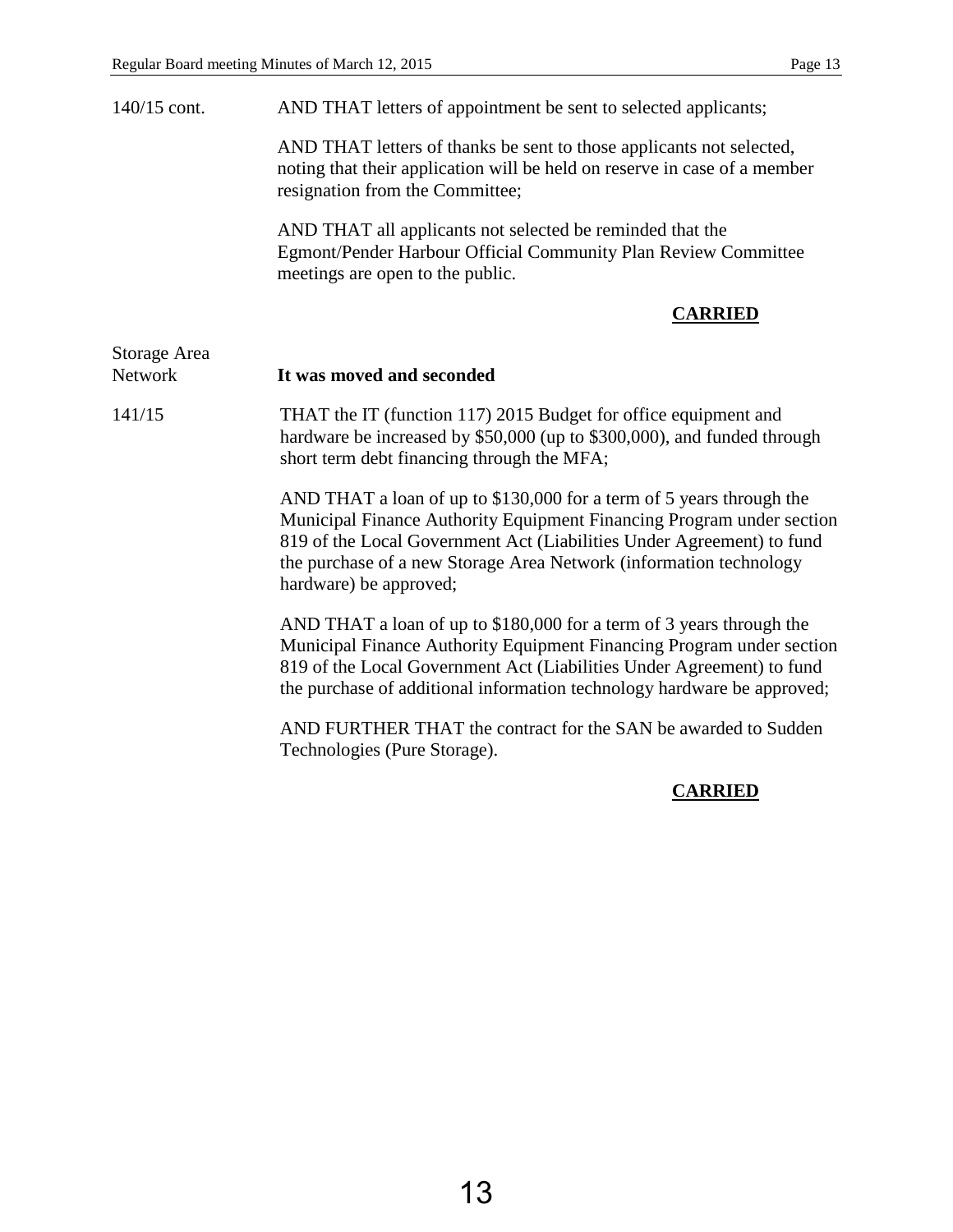#### **ADJOURNMENT It was moved and seconded**

142/15 THAT the Regular Board meeting be adjourned.

## **CARRIED**

The meeting adjourned at 8:36 p.m.

Certified correct\_\_\_\_\_\_\_\_\_\_\_\_\_\_\_\_\_\_\_\_\_\_\_\_\_\_\_\_\_\_\_\_\_\_\_\_\_\_\_\_\_\_

Corporate Officer

Confirmed this  $\_\_\_\_\_\_\_\$  day of  $\_\_\_\_\_\_\_\_\_\_\_$ 

 $\overline{\phantom{a}}$  ,  $\overline{\phantom{a}}$  ,  $\overline{\phantom{a}}$  ,  $\overline{\phantom{a}}$  ,  $\overline{\phantom{a}}$  ,  $\overline{\phantom{a}}$  ,  $\overline{\phantom{a}}$  ,  $\overline{\phantom{a}}$  ,  $\overline{\phantom{a}}$  ,  $\overline{\phantom{a}}$  ,  $\overline{\phantom{a}}$  ,  $\overline{\phantom{a}}$  ,  $\overline{\phantom{a}}$  ,  $\overline{\phantom{a}}$  ,  $\overline{\phantom{a}}$  ,  $\overline{\phantom{a}}$ 

Chair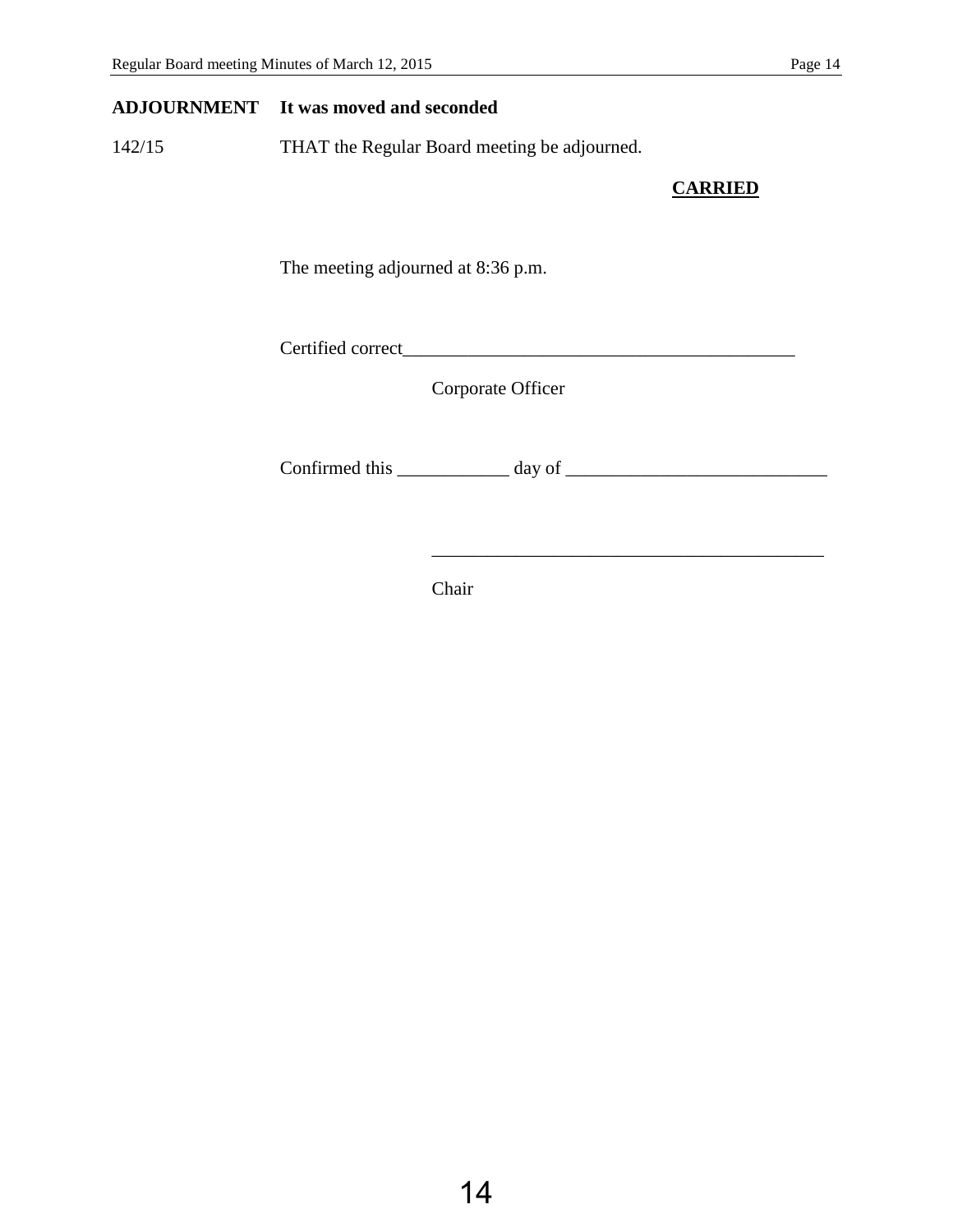# <span id="page-17-0"></span>**SCRD STAFF REPORT**

| RE:          | <b>CHIEF ADMINISTRATIVE OFFICER'S REPORT</b> |
|--------------|----------------------------------------------|
| <b>FROM:</b> | John France – Chief Administrative Officer   |
| TO:          | Regular Board - March 26, 2015               |
| DATE:        | March 18, 2015                               |

#### **RECOMMENDATION**

#### **THAT the Chief Administrative Officer's report be received for information.**

B

This report provides information on major projects and issues recently worked on. If the Board has any questions on the content, I would be pleased to respond.

- Grantham's Hall:
	- **Worked with Staff on next steps for Granthams Hall. Public meeting being planned.**
- **First Nations:** 
	- Staff have contacted Squamish Nation to set up possible meeting dates to discuss a Protocol Agreement. Staff awaiting response, latest contact Feb 19th. Staff have continued to contact Squamish Nation. A letter from the Chair was mailed March 2nd to request the meeting.
- **Economic Development:** 
	- Board approved next step to meet with all parties to discuss and finalize the charter. An Economic Development Workshop is scheduled for May 15 – to be confirmed.
- **Projects/Reports/Issues worked on:** 
	- **Worked on reports: Strategic Planning next steps, for Board to approve process at March CAS. Two days will be required for workshop in April. Also worked on SIB water report, historical information.**
	- Met with Staff to go over the proposed building permit archeology protocol for First Nation sites – **work continues, setting up meeting with SIB staff.**
	- Worked with Community Services Department to provide support in GM absence. **Reviewing Dakota Ridge operations, given the short season this year projecting 2 year financial timeline on level of expenditures and current level of taxation.**
	- Human Resource issues staff issues/LOU (temp employees), GM Community Services hiring process – Application period closed, assessment of applications complete**, interviews to be completed by first week of April.**
	- Worked with facilitator regarding Strategic Plan on next steps in process.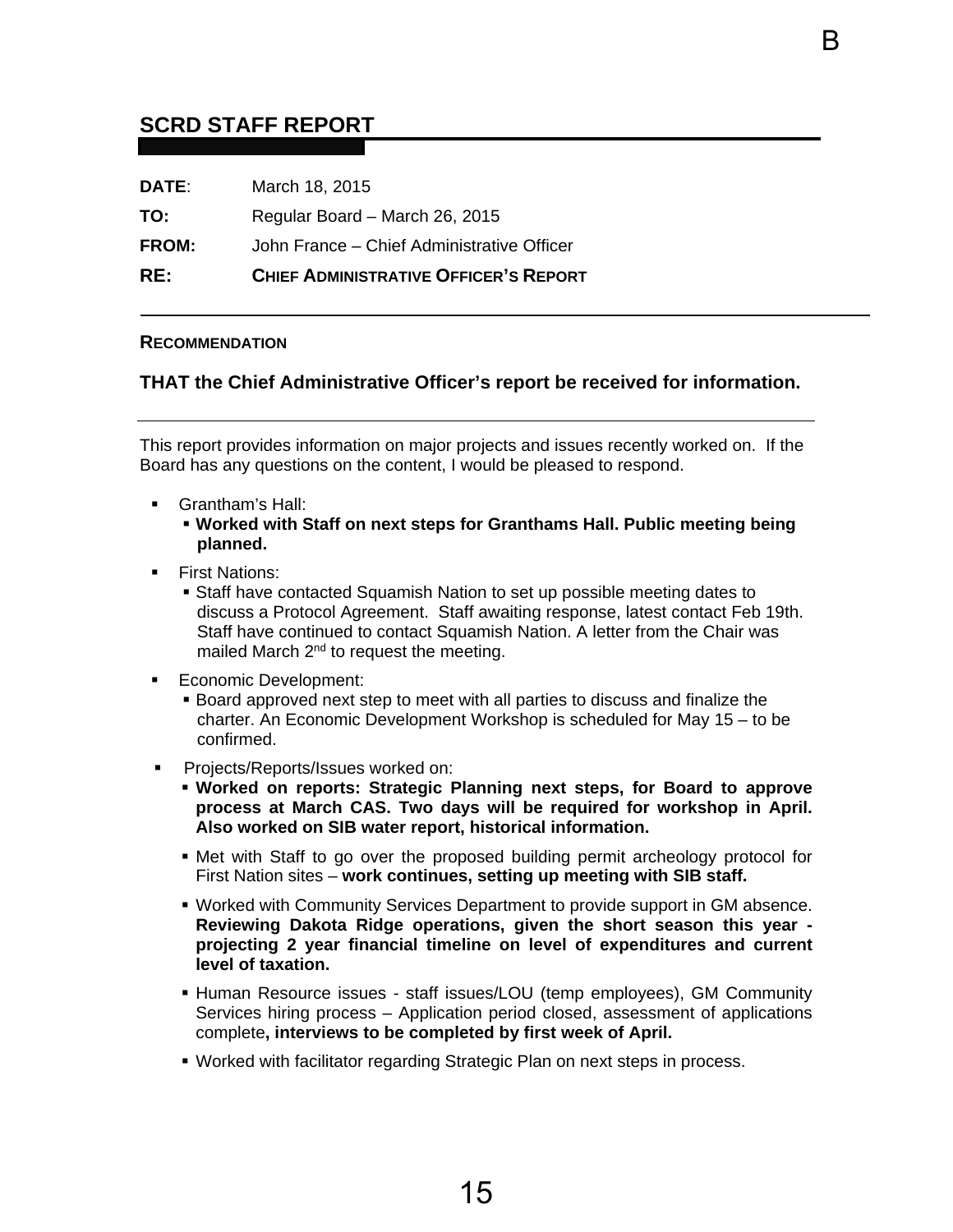**Attended asset management session put on by UBCM. Interesting to learn how other communities are responding and of course, the importance of asset management. Asset management programs are increasingly being tied to grant funding opportunities through the Gas Tax program.**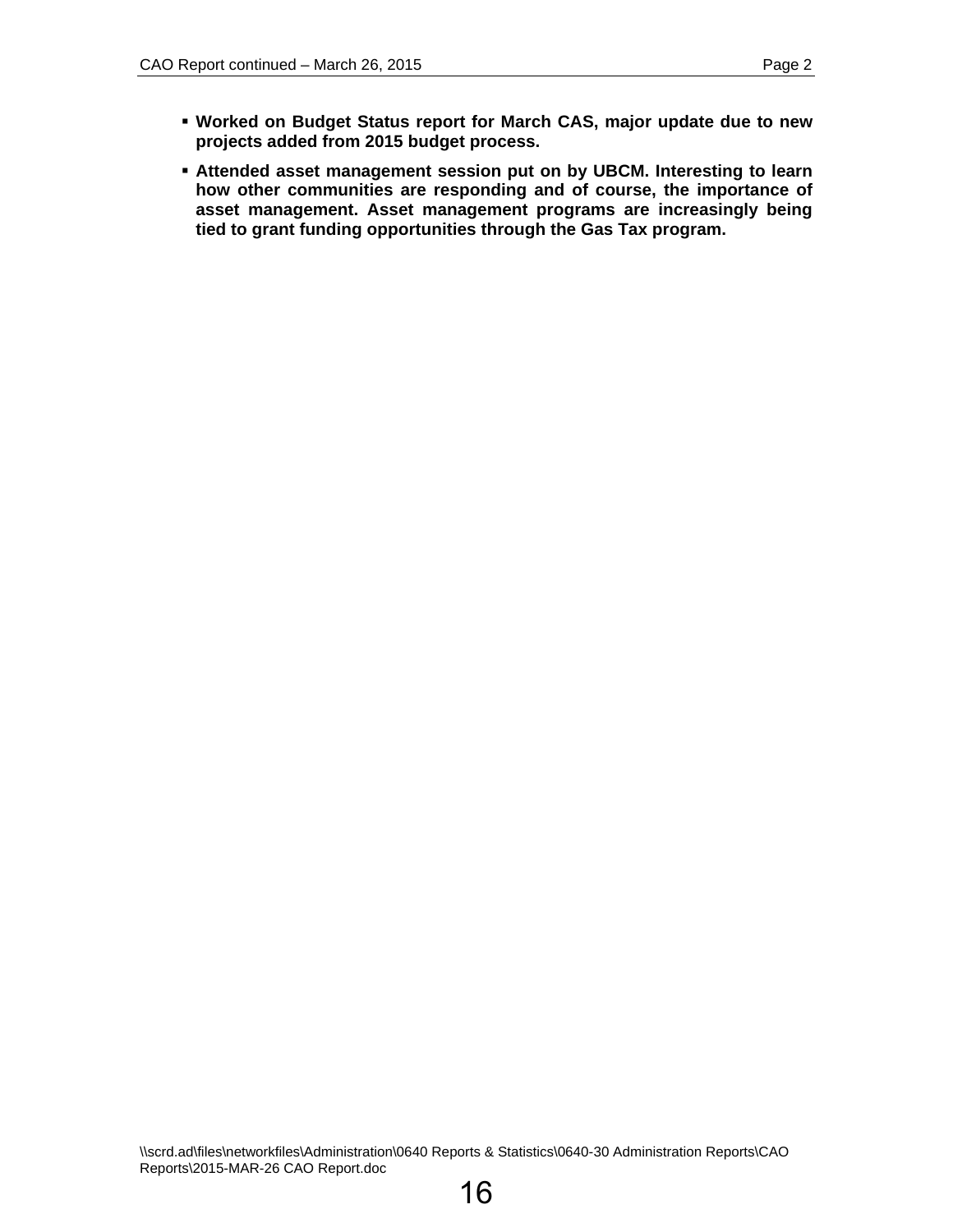## **SUNSHINE COAST REGIONAL DISTRICT**

#### <span id="page-19-0"></span>**CORPORATE and ADMINISTRATIVE SERVICES COMMITTEE**

#### **2015 – 2019 Financial Plan**

## **March 9, 2015**

## RECOMMENDATIONS FROM THE SPECIAL CORPORATE AND ADMINISTRATIVE SERVICES COMMITTEE MEETING HELD IN THE BOARD ROOM OF THE REGIONAL DISTRICT OFFICE AT 1975 FIELD ROAD, SECHELT, BC

| <b>PRESENT:</b>      | Chair                                                                                                                                                                                                                                                                                                                                                                                                                                                                                                     | F. Mauro                                                                                                                                                                                                                                                                                                             |
|----------------------|-----------------------------------------------------------------------------------------------------------------------------------------------------------------------------------------------------------------------------------------------------------------------------------------------------------------------------------------------------------------------------------------------------------------------------------------------------------------------------------------------------------|----------------------------------------------------------------------------------------------------------------------------------------------------------------------------------------------------------------------------------------------------------------------------------------------------------------------|
|                      | <b>Directors</b>                                                                                                                                                                                                                                                                                                                                                                                                                                                                                          | S. White<br>M. Lebbell<br><b>B.</b> Milne<br>I. Winn<br>G. Nohr<br>L. Lewis                                                                                                                                                                                                                                          |
| <b>ALSO PRESENT:</b> | <b>Chief Administrative Officer</b><br>Manager, Legislative Services<br>Treasurer<br><b>Manager, Financial Services</b><br><b>Accounting Technician III</b><br>General Manager, Infrastructure Services<br>Acting General Mgr., Community Services<br><b>Manager, Parks Services</b><br><b>Parks Coordinator</b><br>Manager, Transit and Fleet<br>Manager, IT/GIS<br>Corporate Energy Manager<br>Manager, Waste Reduction and Recovery<br>Manager, PHAFC<br><b>Recording Secretary</b><br>Media<br>Public | J. France<br>A. Legault (partial)<br>T. Perreault<br>J. Day<br>B. Wing<br>B. Shoji (partial)<br>B. Bauman (partial)<br>C. Mortensen (partial)<br>S. Adams (partial)<br>R. Williams (partial)<br>S. Heppner (partial)<br>S. Laye (partial)<br>R. Cooper (partial)<br>D. Cole (partial)<br>T. Crosby<br>$\theta$<br>34 |

**CALL TO ORDER** 9:03 a.m.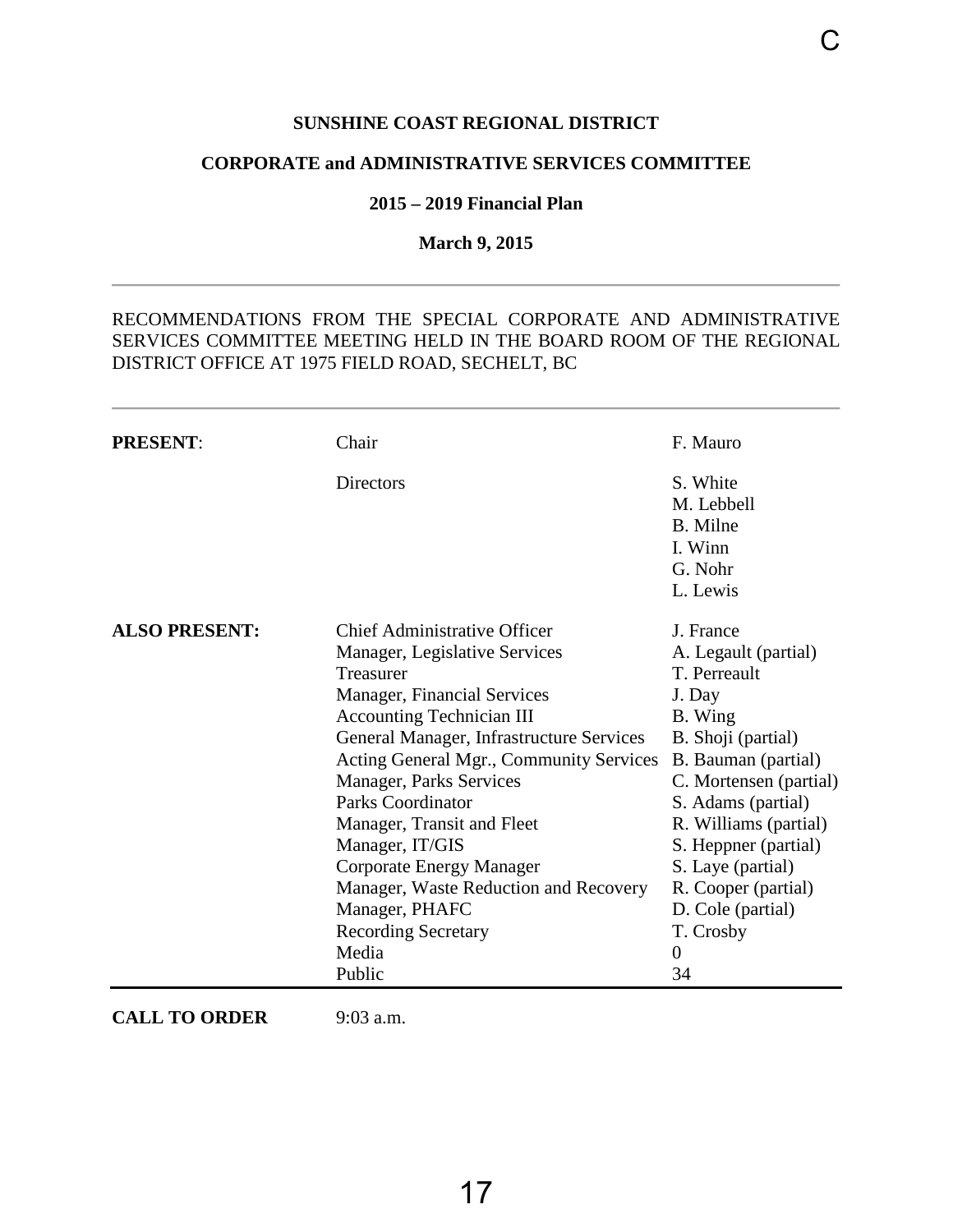AGENDA The agenda was adopted as amended, as follows:

• Move Agenda Items 10, 13 and 15-18 to the end of the Agenda.

#### **DELEGATIONS and PETITIONS**

*Reynold Schmidt, President, Tetrahedron Outdoor Club and George Smith, Tetrahedron Outdoor Club addressed the Committee regarding a request for funding for the maintenance of the Tetrahedron Access Road.* 

*The Chair thanked Mr. Schmidt and Mr. Smith for their presentation.* 

**Recommendation No. 1** *Tetrahedron Access Road Maintenance - 2015 Funding Request*

The Corporate and Administrative Services Committee recommended that the correspondence from the Tetrahedron Outdoor Club regarding a 2015 funding request for the maintenance of the Tetrahedron Access Road be received;

AND THAT the topic of Tetrahedron Access Road Maintenance funding be deferred to the March 10, 2015 Special Corporate and Administrative Services Committee Meeting pending a discussion regarding the Sunshine Coast Regional District (SCRD) Board lobbying the Ministry of Forest Lands and Natural Resources to provide the maintenance funding for this road;

AND FURTHER THAT the Tetrahedron Outdoor Club be requested to send a letter to the SCRD Board Chair requesting the SCRD Board to advocate for Provincial support and funding for the maintenance of the Tetrahedron Access Road through the Association of Vancouver Island and Coastal Communities (AVICC) and the Union of British Columbia Municipalities (UBCM).

#### **COMMUNICATIONS**

#### **Recommendation No. 2** *Economic Development - Coast Cultural Alliance*

The Corporate and Administrative Services Committee recommended that the correspondence from the Coast Cultural Alliance regarding a 2015 economic development funding request in support of the Sunshine Coast Art Crawl and the Arts and Culture Calendar be received.

**Recommendation No. 3** *Economic Development – Community Resource Centre: Information and Referral*

The Corporate and Administrative Services Committee recommended that the correspondence from the Community Resource Centre regarding a 2015 economic development funding request for the ongoing support and evaluation, and training and networking for the expansion of the Information and Referral Hubs be received.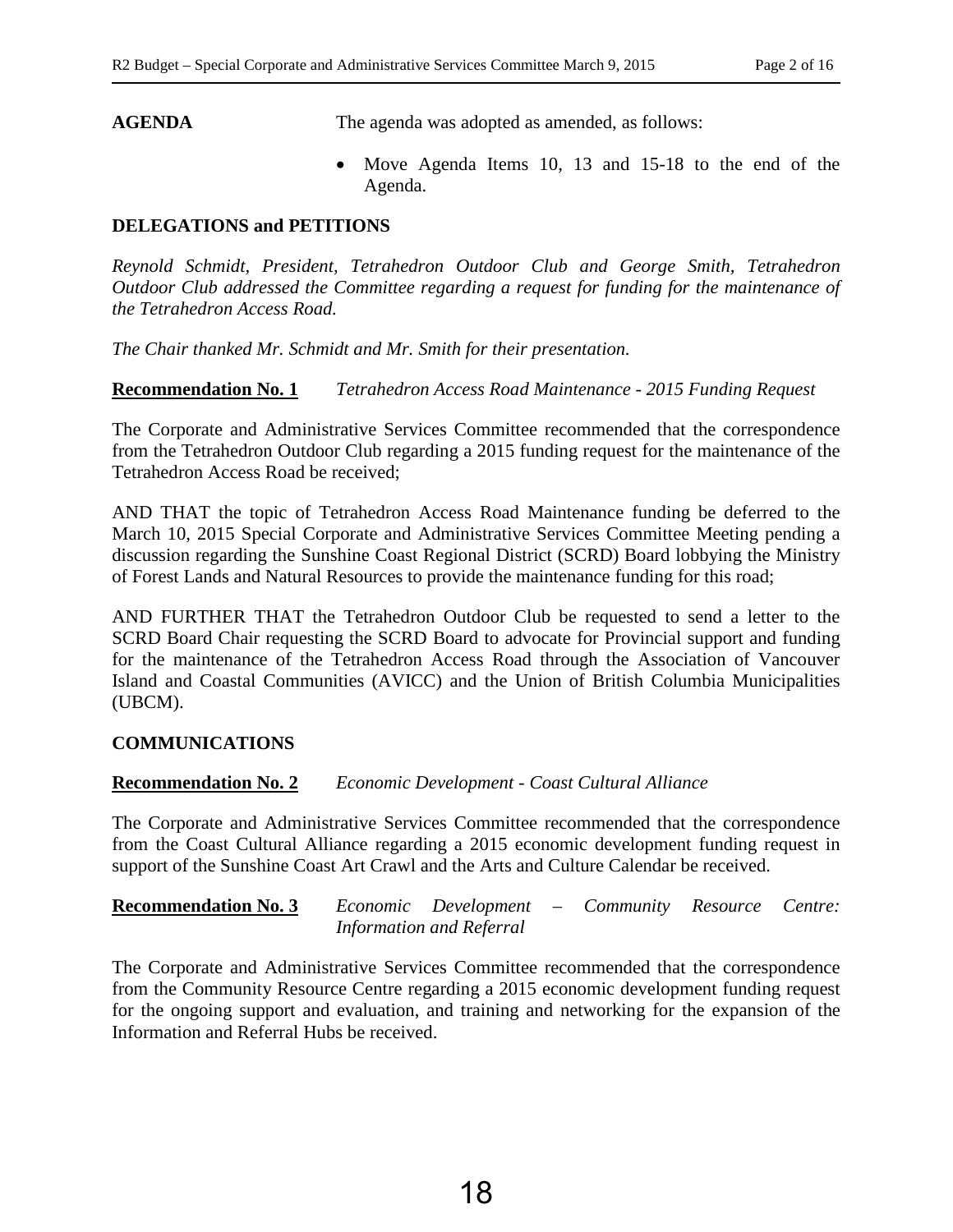### **Recommendation No. 4** *Economic Development – Pender Harbour Community School Society: Information and Referral*

The Corporate and Administrative Services Committee recommended that the correspondence from the Pender Harbour Community School Society regarding a 2015 economic development funding request for the continuation of the Information and Referral Project for Electoral Area A be received.

**Recommendation No. 5** *Economic Development – Electoral Areas E and F and Gibsons: Information and Referral*

The Corporate and Administrative Services Committee recommended that the correspondence from the Gibsons and District Chamber of Commerce regarding a 2015 economic development funding request for an Information and Referral pilot project for the Gibsons Area be received.

**Recommendation No. 6** *Economic Development – Coast Car Co-Op*

The Corporate and Administrative Services Committee recommended that the correspondence from Coast Car Co-Op regarding a 2015 economic development funding request for the purchase of 3 vehicles for use in Electoral Areas A, E and F be received;

AND THAT the summary page, provided at the meeting, titled "Look at where Year One took us!" be received.

#### **Recommendation No. 7** *Economic Development*

The Corporate and Administrative Services Committee recommended that the decisions pertaining to economic development funding requests be deferred to the March 10, 2015 Special Corporate and Administrative Services Committee Meeting.

## **REPORTS**

**Recommendation No. 8** *General Government Services [110-112] - 2015 R2 Budget Proposal* 

The Corporate and Administrative Services Committee recommended that the Manager, Legislative Services' report titled "General Government [110-112] – 2014 R2 Budget Proposal" be received;

AND THAT the following budget proposal be approved and incorporated into the 2015 Budget:

• Budget Proposal 1 – Consultant for Strategic Plan Process and 2015/2018 Strategic Plan, \$30,000 funded from 2014 Surplus.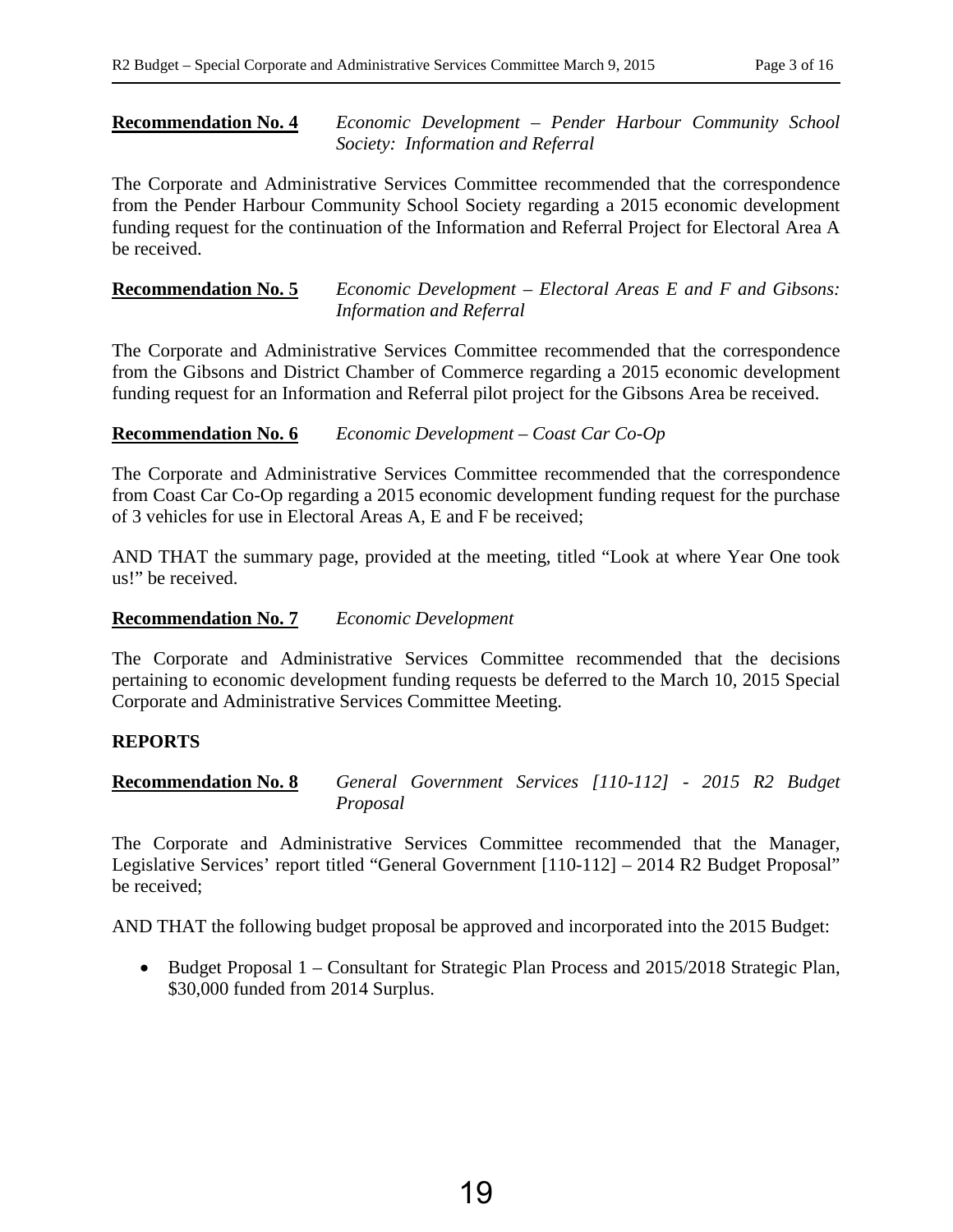#### **Recommendation No. 9** *General Government Services [110-112] - 2015 R2 Budget Proposal*

The Corporate and Administrative Services Committee recommended that the following budget proposal be deferred to 2016 Budget:

• Budget Proposal 4 – Citizen Survey, \$25,000 funded from 2014 Surplus.

*Directors Milne, Nohr and Winn opposed.* 

**Recommendation No. 10** *General Government Services [110-112] - 2015 R2 Budget Proposal* 

The Corporate and Administrative Services Committee recommended that the budgets for General Government, Legislative Services and Administrative Services [110-112] be moved to adoption as amended.

#### **Recommendation No. 11** *Field Road Administration Building [114] – 2015 R2 Budget Proposals*

The Corporate and Administrative Services Committee recommended that the Manager, Financial Services' report titled "Field Road Administration Building [114] – 2015 R2 Budget Proposals" be received;

AND THAT the following budget proposal be deferred to 2016 Budget due to scope of work and payback information from consultant not available in time for 2015 Budget:

• Budget Proposal 1 – HVAC Control Optimization, \$30,000 funded through Support Services;

**Recommendation No. 12** *Field Road Administration Building [114] – 2015 R2 Budget Proposals* 

The Corporate and Administrative Services Committee recommended that the following budget proposal be approved and incorporated into the 2015 Budget:

• Budget Proposal 2 – MANDATORY - Boardroom Sound System Upgrade, \$20,000 funded through Support Services.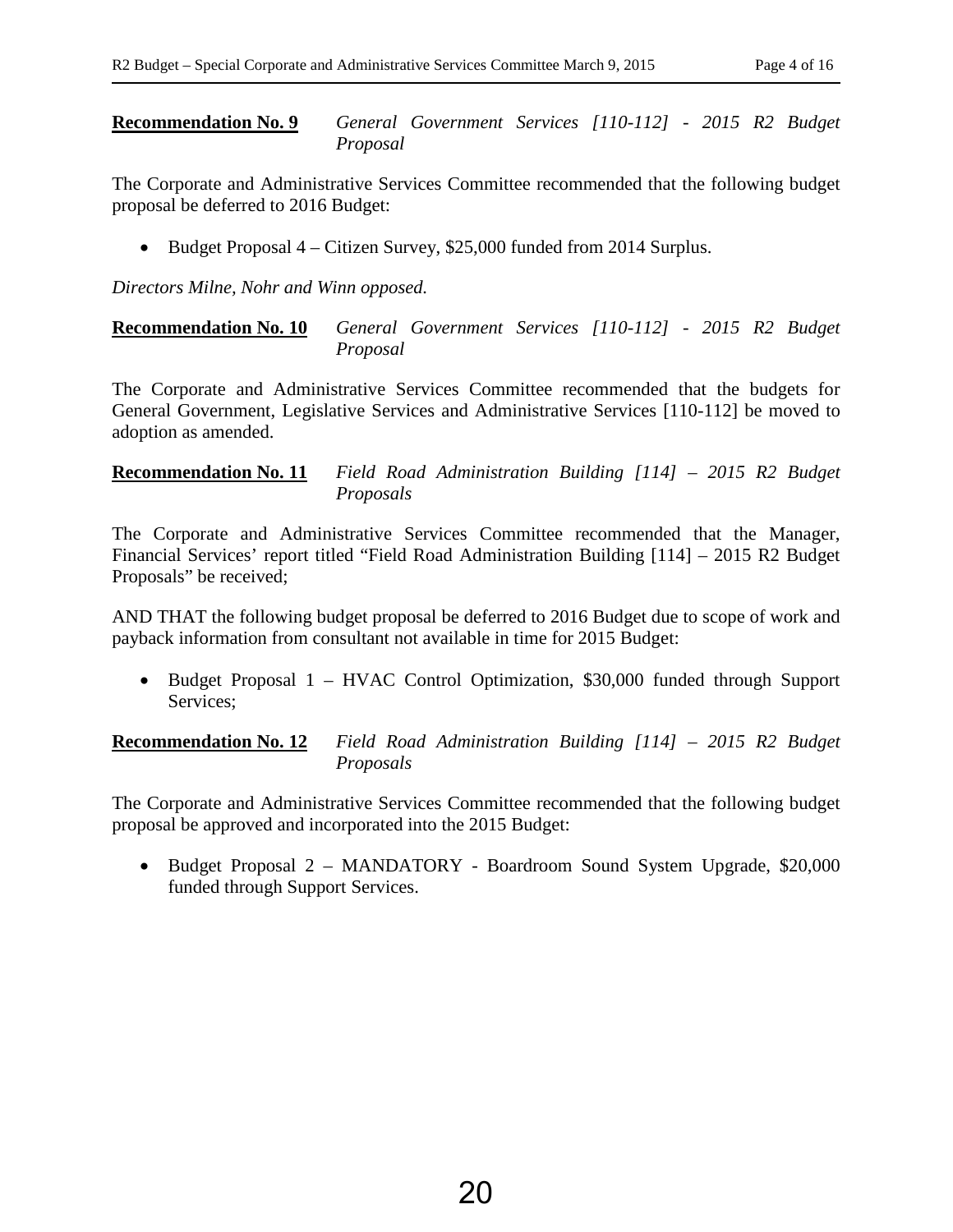#### **Recommendation No. 13** *Field Road Administration Building [114] – 2015 R2 Budget Proposals*

The Corporate and Administrative Services Committee recommended that the following budget proposal be deferred to 2016 Budget for consideration:

• Budget Proposal 3 – Boardroom Video System Upgrade, \$18,000 funded through Support Services.

*Director Nohr opposed.* 

## **Recommendation No. 14** *Field Road Administration Building [114] – 2015 R2 Budget Proposals*

The Corporate and Administrative Services Committee recommended that the following budget proposals be deferred to 2016 Budget for consideration:

- Budget Proposal 4 Meeting Room Upgrades (Cedar and Arbutus Rooms), \$20,000 funded through Support Services;
- Budget Proposal 5 Camera Recording and Streaming Equipment, \$10,000 funded through Support Services;

AND THAT the budget for Field Road Administration Building [114] be moved to adoption as amended.

*The Committee recessed at 10:28 a.m. and reconvened at 10:42 a.m.* 

## **Recommendation No. 15** *Provincial Decision Regarding Transit Expansion*

The Corporate and Administrative Services Committee recommended that a letter be sent to the Union of British Columbia Municipalities (UBCM) expressing the Sunshine Coast Regional District (SCRD) Board's concerns surrounding the Province's decision to fund only base level service and not proceed with the Transit Expansion to all BC Transit systems across the Province;

AND THAT the letter be copied to the Association of Vancouver Island and Coastal Communities (AVICC), the Ministry of Transportation and Infrastructure and to BC Transit.

## **Recommendation No. 16** *Public Transit [310] – 2015 R2 Budget Proposal*

The Corporate and Administrative Services Committee recommended that the Manager, Transit and Fleet's report titled "Transit [310] – 2015 R2 Budget Proposal" be received;

AND THAT the following budget proposals be approved and incorporated into the 2015 Budget:

- Budget Proposal 2 Increase Transit Base Budget, \$65,000 funded through Taxation;
- Budget Proposal 3 Implement Transit Marketing Initiative, \$10,000 (cost share with BC Transit \$5,000) funded through Taxation and User Fees;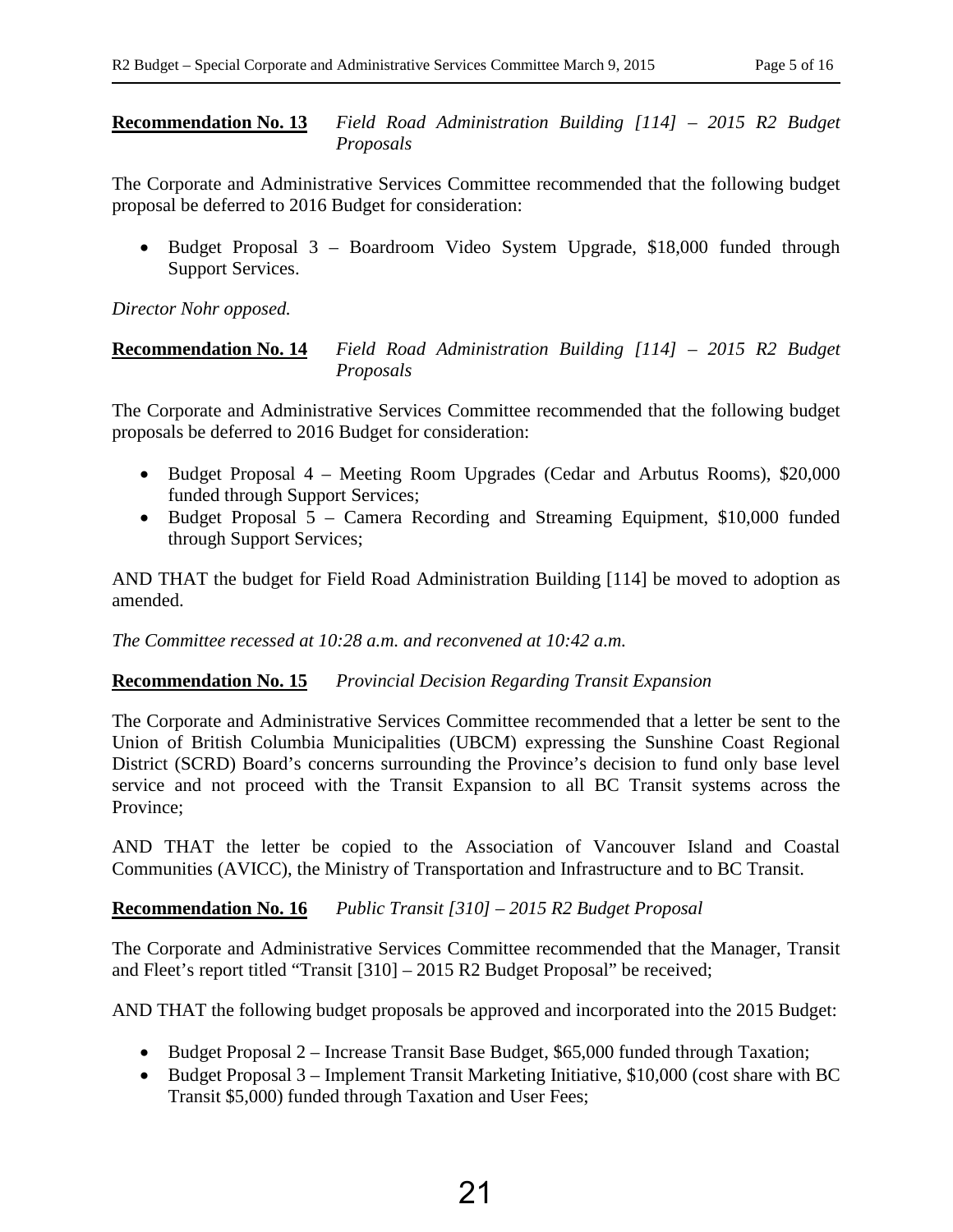- Budget Proposal 4 Increase Transit Service Person FTE by 0.5, \$32,000 funded through Taxation;
- Budget Proposal 5 2015 Transit Expansion (\$35,000) prorated (4 months September to December) elimination of the net cost of 2015 annual transit expansion (\$103,000) reducing Taxation;

AND FURTHER THAT the budget for Public Transit [310] be moved to adoption as amended.

**Recommendation No. 17** *Ports [345] – 2015 R2 Budget Proposal* 

The Corporate and Administrative Services Committee recommended that the Manager, Transit and Fleet's report titled "Ports [345] – 2015 R2 Budget Proposal" be received;

AND THAT the following budget proposal be approved and incorporated into the 2015 Budget:

• Budget Proposal 1 – MANDATORY – 2015 Ports Capital Work Plan, \$120,000 funded \$100,000 through Taxation and \$20,000 from Capital Reserves.

**Recommendation No. 18** *Ports [345] – 2015 R2 Budget Proposal* 

The Corporate and Administrative Services Committee recommended that the following budget proposal be approved and incorporated into the 2015 Budget:

• Budget Proposal 2 – MANDATORY – Bylaw Amendment Regarding Ports Funding Allocation, \$3,500 funded through Taxation.

*Director Winn opposed.* 

## **Recommendation No. 19** *Ports [345] – 2015 R2 Budget Proposal*

The Corporate and Administrative Services Committee recommended that the following budget proposal be approved and incorporated into the 2015 Budget:

• Budget Proposal 3 – Annual Ports Capital Reserve Contribution, \$50,000 funded through Taxation.

*Director Lewis opposed.* 

## **Recommendation No. 20** *Ports [345] – 2015 R2 Budget Proposal*

The Corporate and Administrative Services Committee recommended that the budget for Ports [345] be moved to adoption as amended.

#### **Recommendation No. 21** *Regional Solid Waste [350-353] – 2015 R2 Budget Proposal*

The Corporate and Administrative Services Committee recommended that the Manager, Waste Reduction and Recovery's report titled "Regional Solid Waste [350-353] – 2015 R2 Budget Proposal" be received;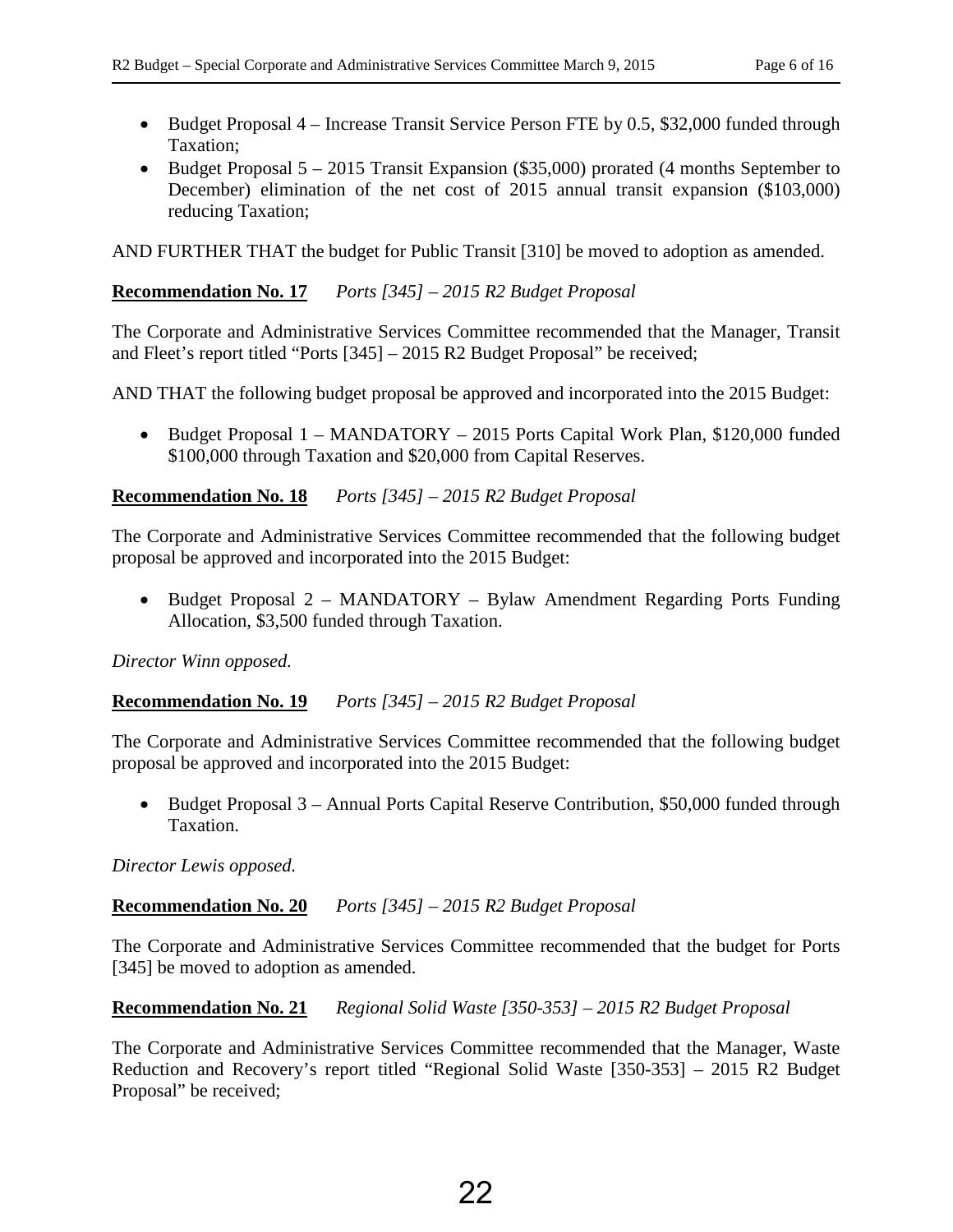AND THAT the following budget proposal be approved and incorporated into the 2015 Budget:

• Budget Proposal 12– Multi-Material BC (MMBC) Revenue Allocation, \$136,700 funded through MMBC Revenue;

AND THAT the variable tonnage receipts from MMBC in a projected amount of \$93,000 be used to support the Green Waste Program and to offset taxation in Regional Solid Waste.

## *Director Lebbell opposed.*

**Recommendation No. 22** *Regional Solid Waste [350-353] – Multi-Materials BC (MMBC) Fixed Revenue Allocation*

The Corporate and Administrative Services Committee recommended that \$22,000 of the fixed Multi-Materials BC Revenue be used to offset Administrative Services by reducing taxation and \$6,700 be used to fund Education and Outreach.

**Recommendation No. 23** *Regional Solid Waste [350-353] – 2015 R2 Budget Proposal* 

The Corporate and Administrative Services Committee recommended that the budgets for Regional Solid Waste [350-353] be moved to adoption as amended.

**Recommendation No. 24** *Dakota Ridge Recreation Service Area [680] – 2015 R2 Budget Proposal* 

The Corporate and Administrative Services Committee recommended that the Manager, Parks Services' report titled "Dakota Ridge [680] – 2015 R2 Budget Proposal" be received;

AND THAT the following budget proposal be approved and incorporated into the 2015 Budget:

• Budget Proposal 2 – Utility Terrain Vehicle (UTV), \$19,900 funded from 2014 Surplus and Operating Reserve.

**Recommendation No. 25** *Dakota Ridge Recreation Service Area [680] – 2015 R2 Budget Proposal* 

The Corporate and Administrative Services Committee recommended that the following budget proposal be approved and incorporated into the 2015 Budget:

• Budget Proposal 3 – Alternate Power Source, \$25,000 funded through Taxation with condition that the project will only proceed if grant funding has been confirmed from Telus or other sources for the remainder of the project cost \$25,000;

AND THAT if the project does not achieve grant funding that the \$25,000 will be carriedforward to 2016;

AND FURTHER THAT the budget for Dakota Ridge [680] be moved to adoption as amended.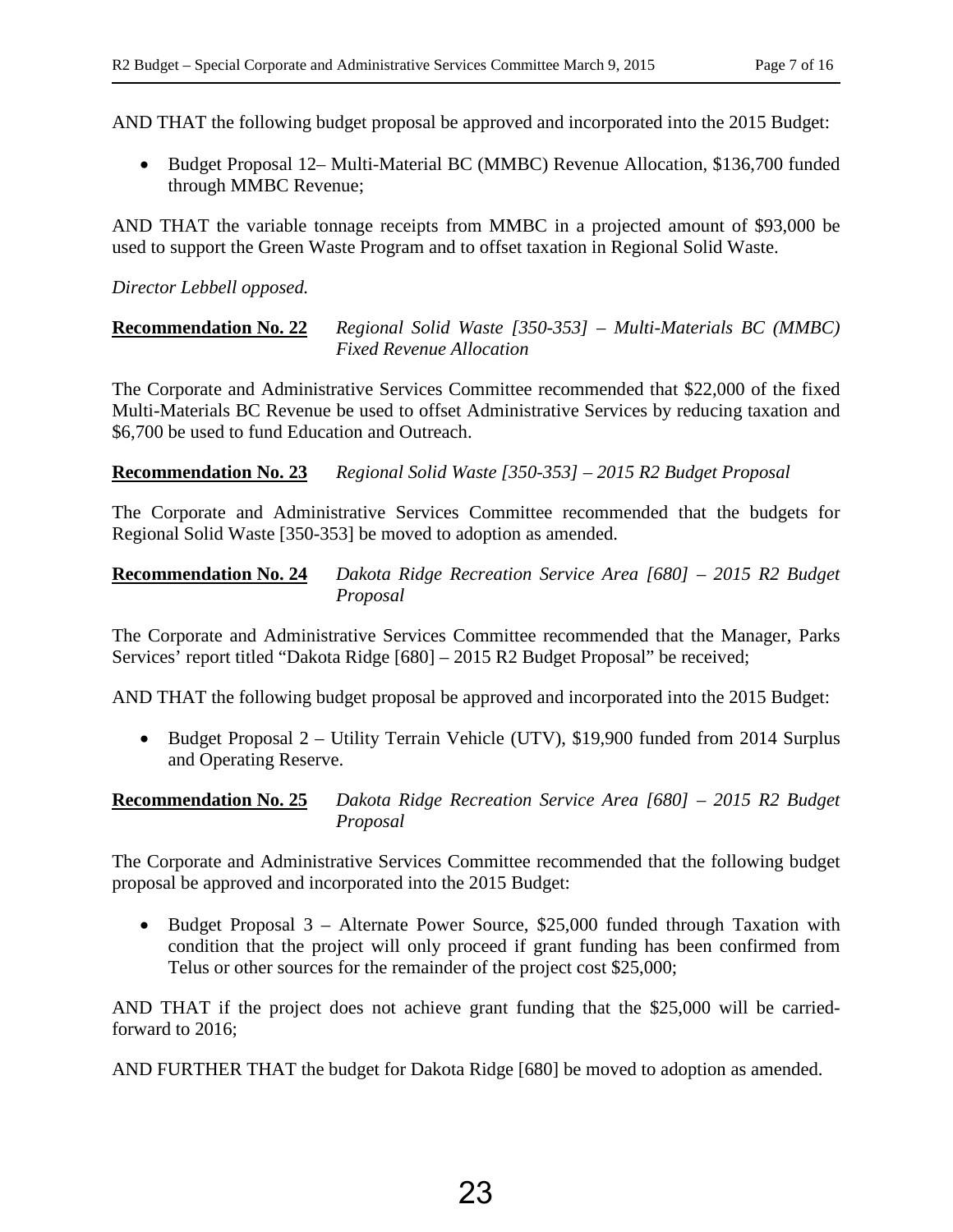*Chair Mauro passed the Chair to Director White at 11:58 a.m.* 

*Director Mauro left the meeting at 11:58 a.m.* 

**Recommendation No. 26** *Community Recreation Facilities [615, 616, 617, 620, 621] – 2015 R2 Budget Proposal* 

The Corporate and Administrative Services Committee recommended that the Manager, Recreation Services report titled "Recreation Facilities [615] – 2015 R2 Budget Proposal" be received;

AND THAT the following budget proposal be approved and incorporated into the 2015 Budget:

• Budget Proposal 3 - MANDATORY – Sechelt Aquatic Centre (SAC) [621] – Panel Repair Assessment, \$10,000 funded through Taxation.

*Director Mauro returned to the meeting at 12:00 p.m.* 

#### **Recommendation No. 27** *Community Recreation Facilities [615, 616, 617, 620, 621] – 2015 R2 Budget Proposal*

The Corporate and Administrative Services Committee recommended that the following budget proposal be approved and incorporated into the 2015 Budget:

• Budget Proposal 4 – Sunshine Coast Arena (SA) [620] – Base Budget Increase, \$15,000 funded through Taxation (Line 403 \$7,500 and Line 447 \$7,500).

*Director Mauro resumed the Chair at 12:01 p.m.* 

**Recommendation No. 28** *Community Recreation Facilities [615, 616, 617, 620, 621] – 2015 R2 Budget Proposal* 

The Corporate and Administrative Services Committee recommended that the following budget proposals be approved and incorporated into the 2015 Budget:

- Budget Proposal 5 Recreation Coordinator Increase (1 FTE), \$37,500 prorated amount for 2015 funded through Revenues of \$10,000 and Taxation \$27,500 (\$75,000 -\$25,000 Revenue & \$50,00 taxation-for 2016 and thereafter);
- Budget Proposal 7 Sechelt Aquatic Centre (SAC) [621] Legal Fees, \$153,093 funded through Taxation.

*Budget Proposal 6 – Gibsons and Area Community Centre (GACC) [617] Lighting Retrofit was deferred to 2016 (with potential funding through reserves) and the recommendation was adopted at February 26, 2015 SCRD Regular Board Meeting.*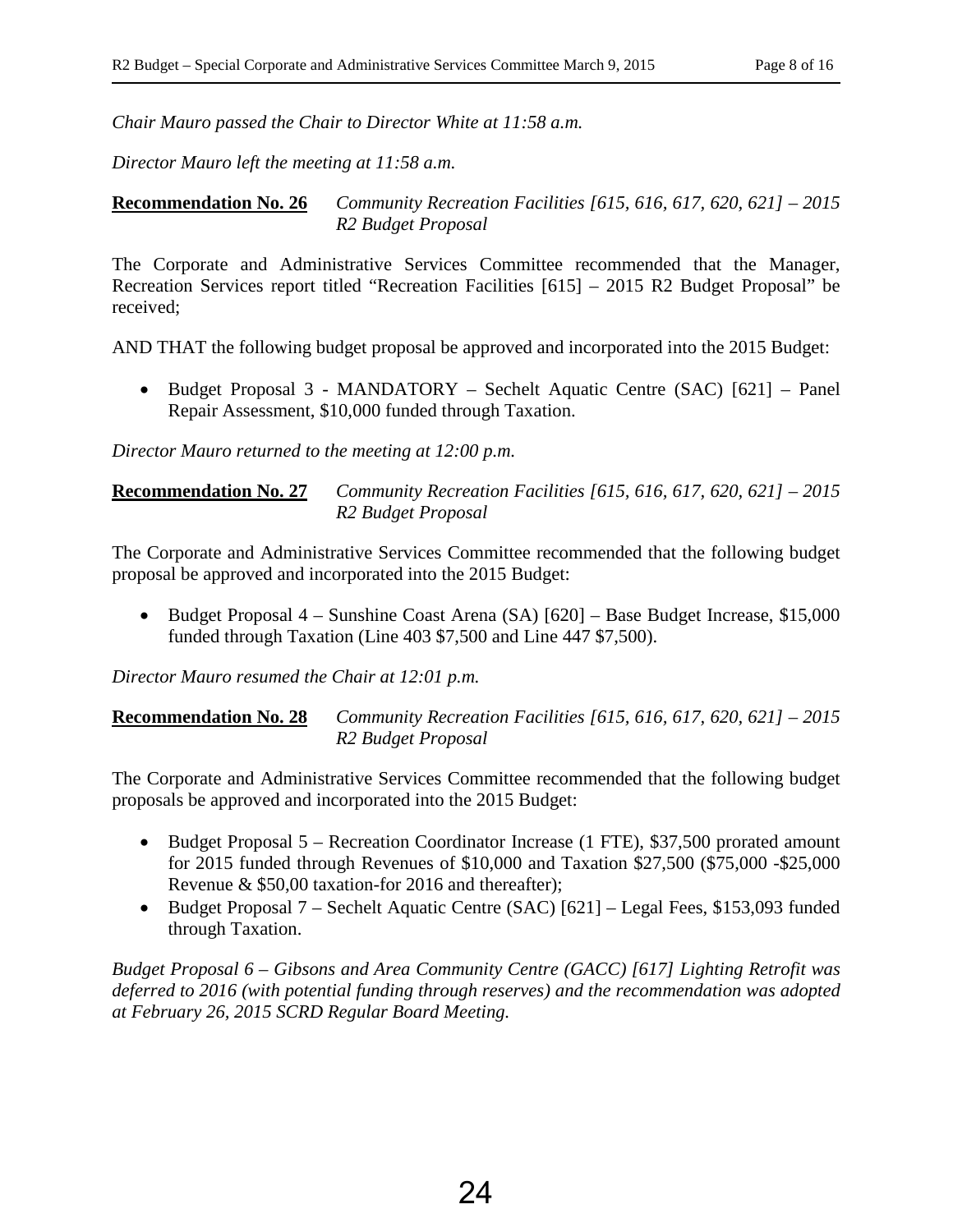#### **Recommendation No. 29** *Community Recreation Facilities [615, 616, 617, 620, 621]*

The Corporate and Administrative Services Committee recommended that the budgets for Community Recreation Facilities [615], Gibsons Aquatic Centre [616], Gibsons and Area Community Centre [617], Sechelt Arena [620], Sechelt Aquatic Centre [621] be moved to adoption as amended.

#### **Recommendation No. 30** *Pender Harbour Aquatic and Fitness Centre (PHAFC) [625] – 2015 R2 Budget Proposal*

The Corporate and Administrative Services Committee recommended that the Manager, Pender Harbour Aquatic and Fitness Centre's (PHAFC) report titled "Pender Harbour Aquatic and Fitness Centre [625] – 2014 R2 Budget Proposal" be received;

AND THAT that the following budget proposals be approved and incorporated into the 2015 Budget:

- Budget Proposal 1 Reduction of Revenues, \$4,000 funded through Taxation;
- Budget Proposal 3 Energy Project (Mechanical upgrades only), \$17,000 funded through Taxation (not eligible for BC Hydro Rebate) and reduction to base budget of \$3,400 annually;
- Budget Proposal 4 Gym Equipment Replacement / Capital Replacement, in the amount of \$8,000- \$5,500 from taxation and \$2,500 from the annual 5% from HST Contribution to Reserves towards capital replacements of gym equipment;

AND FURTHER THAT the budget for Pender Harbour Aquatic and Fitness Centre (PHAFC) [625] be moved to adoption as amended.

*The Committee recessed at 12:15 p.m. and reconvened at 1:06 p.m.* 

**Recommendation No. 31** *Regional Recreation Programs [670] – 2015 R2 Budget Proposal* 

The Corporate and Administrative Services Committee recommended that the Acting General Manager, Community Services' report titled "Recreation Programs [670] – 2015 R2 Budget Proposal" be received;

AND THAT the following budget proposal be approved and incorporated into the 2015 Budget:

• Budget Proposal 1 – Sechelt Youth Centre, \$3,900 funded from Operating Reserves;

AND FURTHER THAT the budget for Regional Recreation Programs [670] be moved to adoption as amended.

**Recommendation No. 32** *Gibsons and District Public Library [640] – 2015 R2 Budget Proposal*

The Corporate and Administrative Services Committee recommended that the Treasurer's report titled "Gibsons and District Public Library [640] – 2015 R2 Budget Proposal" be received;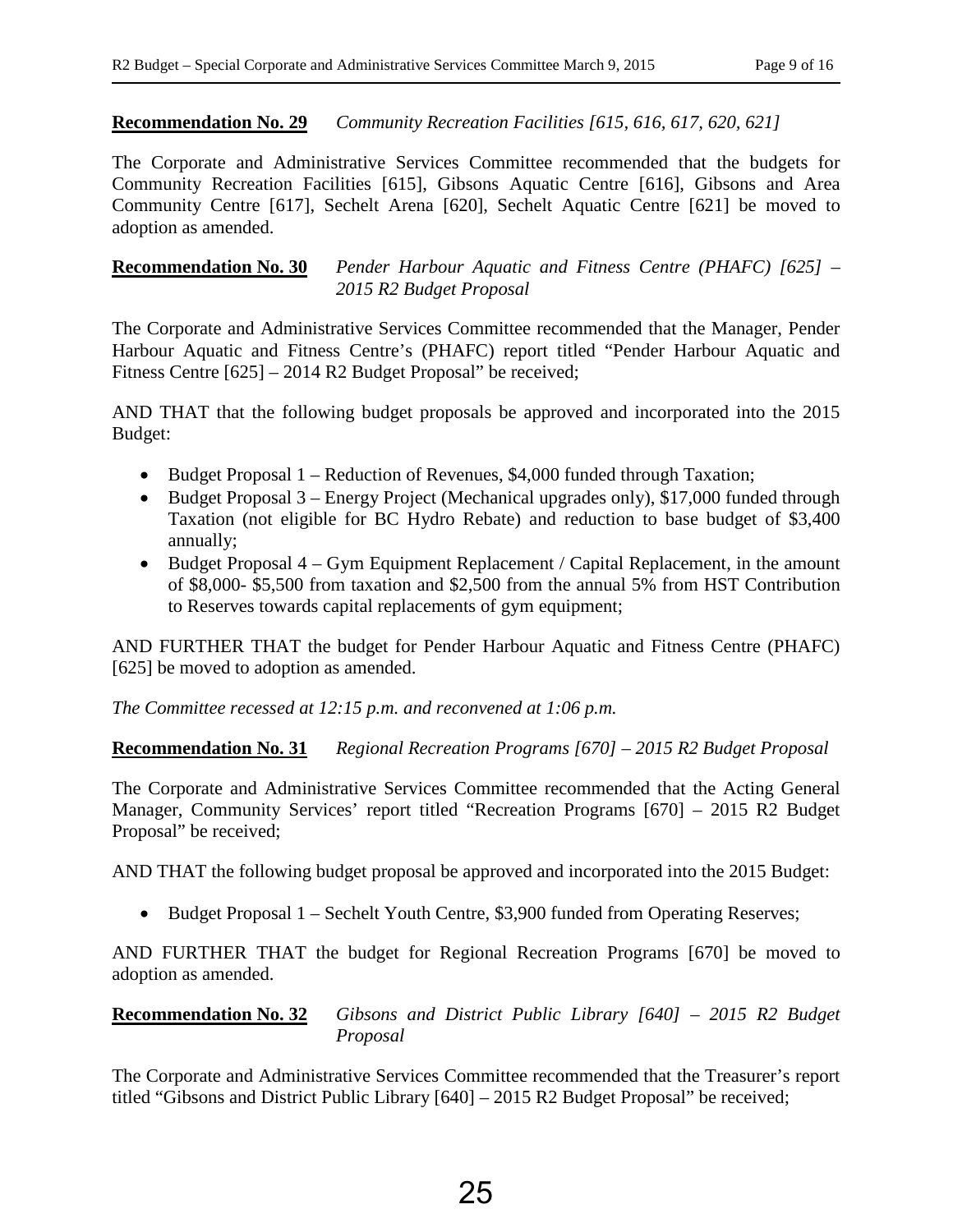AND THAT the following budget proposal be approved and incorporated into the 2015 Budget:

• Budget Proposal 2 – Annual Contribution to Reserves, \$50,000 funded through Taxation.

*Director Winn opposed.* 

**Recommendation No. 33** *Gibsons and District Public Library [640] – 2015 R2 Budget Proposal*

The Corporate and Administrative Services Committee recommended that the budget for Gibsons and District Public Library [640] be moved to adoption as amended.

**Recommendation No. 34** *Egmont Fire Protection [218] – 2015 R2 Budget Proposal* 

The Corporate and Administrative Services Committee recommended that the Acting General Manager, Community Services' report titled "Egmont Fire Protection [218] – 2015 R2 Budget Proposal" be received;

AND THAT the following budget proposal be approved and incorporated into the 2015 Budget:

• Budget Proposal 2 – Annual Contribution to Capital Reserves, \$5,000 funded through Taxation;

AND THAT the budget for Egmont Fire Protection [218] be moved to adoption as amended.

**Recommendation No. 35** *Hillside Development Project [540] – 2015 R2 Budget Proposal* 

The Corporate and Administrative Services Committee recommended that the General Manager, Planning and Development's report titled "Hillside Development Project [540] – 2015 R2 Budget Proposal" be received;

AND THAT the following budget proposal be deferred to 2016 Budget for more information:

• Budget Proposal 2 – Business Plan for Hillside, \$50,000 funded through Taxation;

AND THAT the budget for Hillside Development Project [540] be moved to adoption as presented.

**Recommendation No. 36** *Economic Development [531-535]*

The Corporate and Administrative Services Committee recommended that the "Economic Development 2015 Round 2 Budget" worksheet be received;

AND THAT Economic Development [531-535] functions be deferred to the March 10, 2015 Special Corporate and Administrative Services Committee Meeting.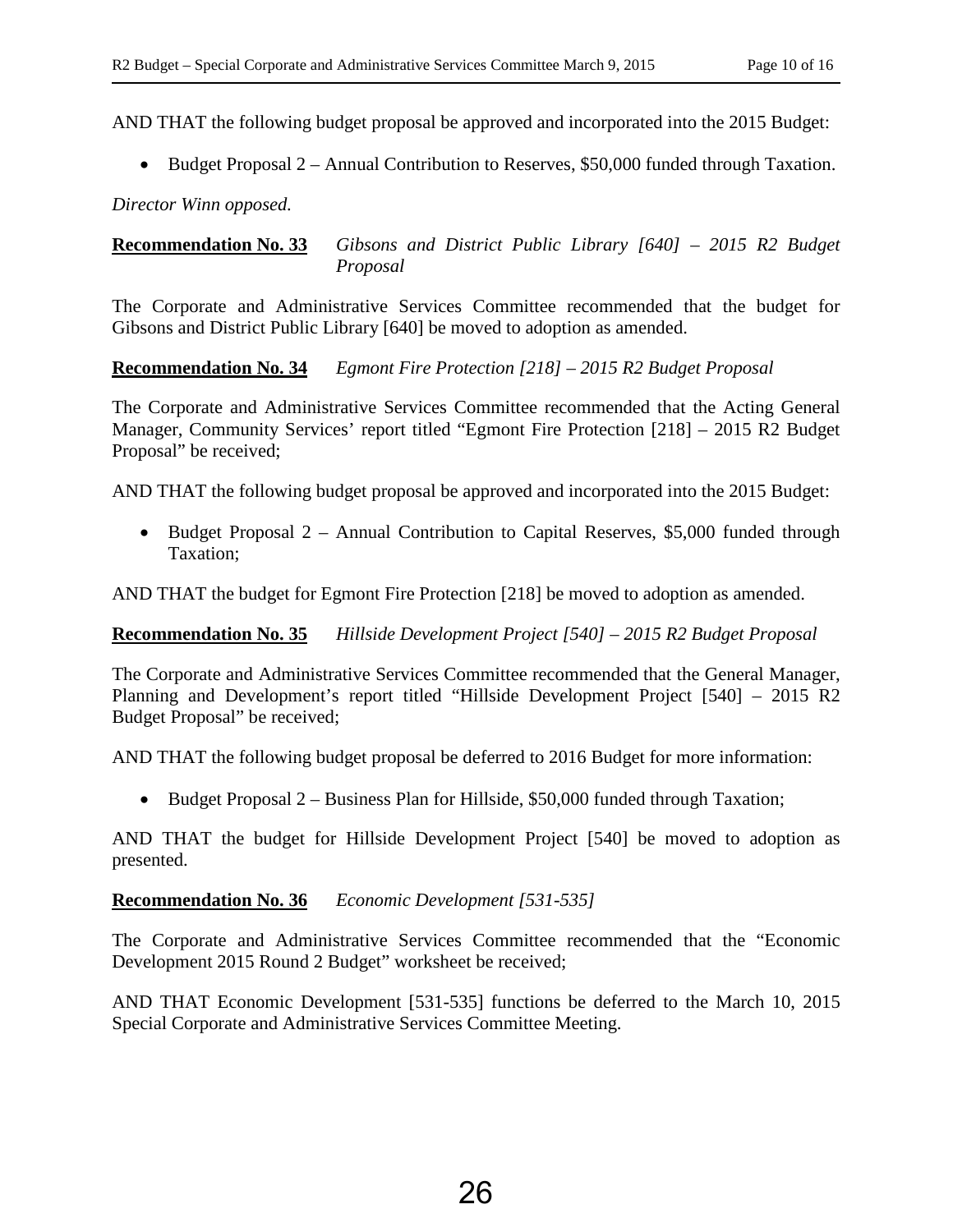#### **Recommendation No. 37** *Rural Areas Grants-In-Aid [121-129]*

The Corporate and Administrative Services Committee recommended that the spreadsheet titled "Rural Areas Grants-in-Aid Worksheet 2015" be received.

#### **Recommendation No. 38** *Rural Areas Grant-in-Aid Area A [121]*

The Corporate and Administrative Services Committee recommended that Rural Areas Grant-in-Aid Area A [121] discretionary be reduced by \$2,238 from \$27,238 to \$25,000;

AND THAT the budget for Rural Areas Grant-in-Aid Area A [121] be moved to adoption as amended.

#### **Recommendation No. 39** *Rural Areas Grant-in-Aid Area D [127]*

The Corporate and Administrative Services Committee recommended that \$2,000 from discretionary be used to increase the contribution to the Roberts Creek Community School Garden for a total of \$10,000;

AND THAT the budget for Rural Areas Grant-in-Aid Area D [127] be moved to adoption as amended.

#### **Recommendation No. 40** *Rural Areas Grant-In-Aid Area E [128]*

The Corporate and Administrative Services Committee recommended that the budget for Area E Grant-in-Aid [128] be moved to adoption as presented.

#### **Recommendation No. 41** *Rural Areas Grant-In-Aid Area F [129]*

The Corporate and Administrative Services Committee recommended that the budget for Area F Grant-in-Aid [129] be moved to adoption as presented.

#### **Recommendation No. 42** *Rural Areas Grant-in-Aid Area B [122]*

The Corporate and Administrative Services Committee recommended that budget for Rural Areas Grant-in-Aid Area B [122] be moved to adoption as presented.

#### **Recommendation No. 43** *Rural Areas Grant-In-Aid Area E and F [123]*

The Corporate and Administrative Services Committee recommended that the budget for Area E and F Grant-in-Aid [123] be moved to adoption as presented.

#### **Recommendation No. 44** *Rural Areas Grant-In-Aid Greater Gibsons Community Participation (GGCP) [126]*

The Corporate and Administrative Services Committee recommended that the budget for Greater Gibsons Community Participation (GGCP) [126] discretionary be reduced by \$9,145 to offset taxation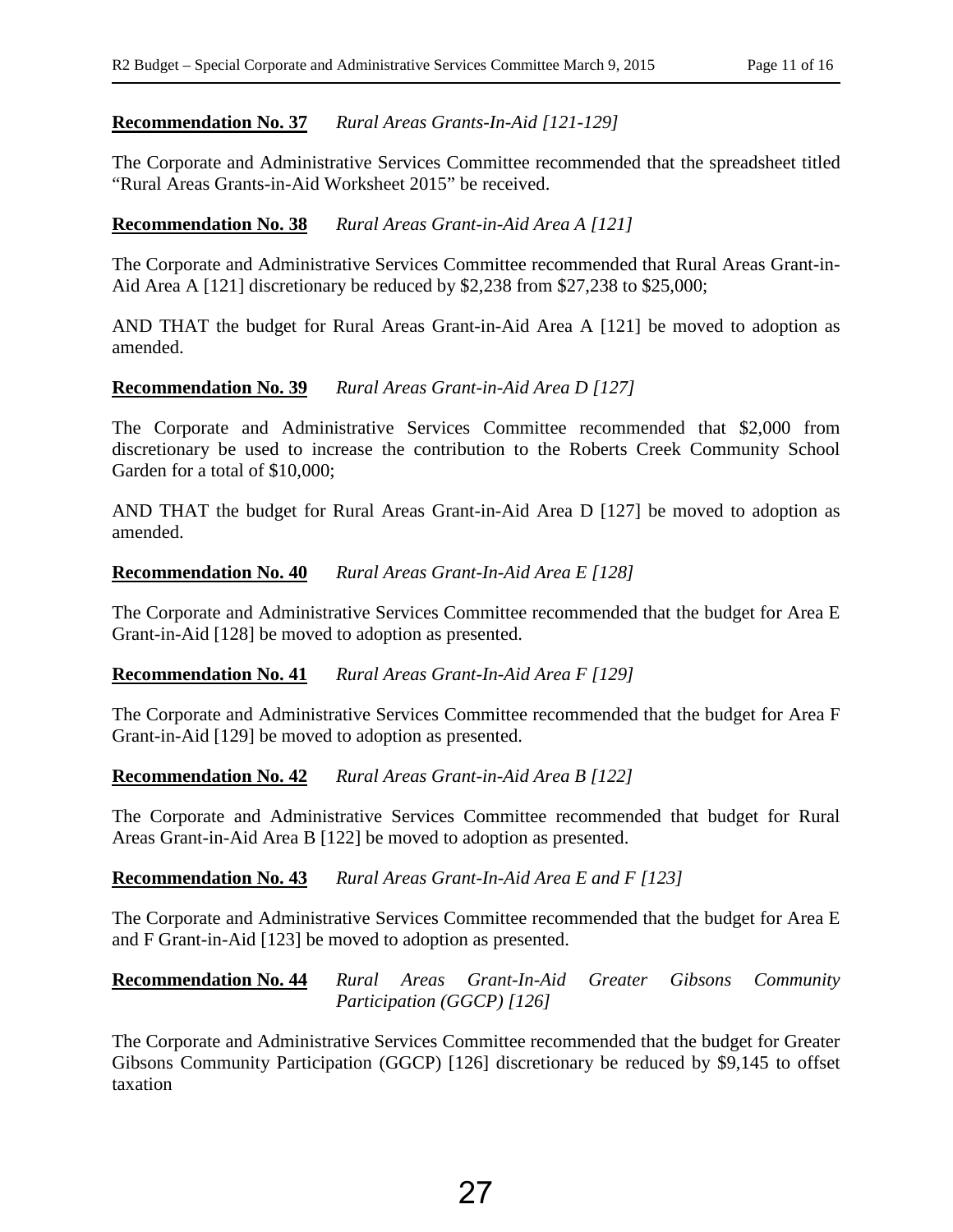AND THAT the budget for Rural Areas Grant-in-Aid Greater Gibsons Community Participation (GGCP) [162] be moved to adoption as amended.

**Recommendation No. 45** *Rural Areas Grant-in-Aid – Community Schools [125]* 

The Corporate and Administrative Services Committee recommended that the budget for Rural Areas Grant-in-Aid Area Community Schools [125] be moved to adoption as presented.

*The Committee recessed at 2:02 p.m. and reconvened at 2:11 p.m.* 

**Recommendation No. 46** *Regional Water Service [370] – 2015 R2 Budget Proposal* 

The Corporate and Administrative Services Committee recommended that the General Manager, Infrastructure Services' report titled "Regional Water Service [370] – 2015 R2 Budget Proposal" be received;

AND THAT the following budget proposal be approved and incorporated into the 2015 Budget:

• Budget Proposal 4 – Universal Water Metering – Phase 1 – Planning and Outreach, \$50,000 funded through Existing User Fees (Includes Temporary 0.6 FTE for 2015 only);

AND FURTHER THAT the budget for Regional Water Service [370] be moved to adoption as amended.

#### **Recommendation No. 47** *Regional Water Service [376,377,378]*

The Corporate and Administrative Services Committee recommended that the budgets for Regional Water Service: New Connections [376], Mains Replacement [377], New Construction [378] be moved to adoption as presented.

**Recommendation No. 48** *Community Parks [650] – 2015 R2 Budget Proposal* 

The Corporate and Administrative Services Committee recommended that the Manager, Parks Services' report titled "Community Parks [650] – 2015 R2 Budget Proposal" be received;

AND THAT the following budget proposals be approved and incorporated into the 2015 Budget:

- Budget Proposal 6 MANDATORY Sir Thomas Lipton Park Bridge Repair Gambier Island, \$15,000 funded through Taxation, adding \$3,000 to base budget for maintenance starting in 2016;
- Budget Proposal 13 Parks Utility Terrain Vehicle Upgrade, \$12,000 (matching funds from [680]) funded from 2014 Surplus;
- Budget Proposal 16 Cliff Gilker Washroom Lighting, \$2,900 funded through Taxation (with potential BC Hydro rebate of \$1,100) and base budget reduction to hydro of \$450 annually;
- Budget Proposal 17 Frank West Hall Lighting, \$12,000 funded through Taxation (with potential BC Hydro rebate of \$1,2000) and base budget reduction to hydro of \$800 annually;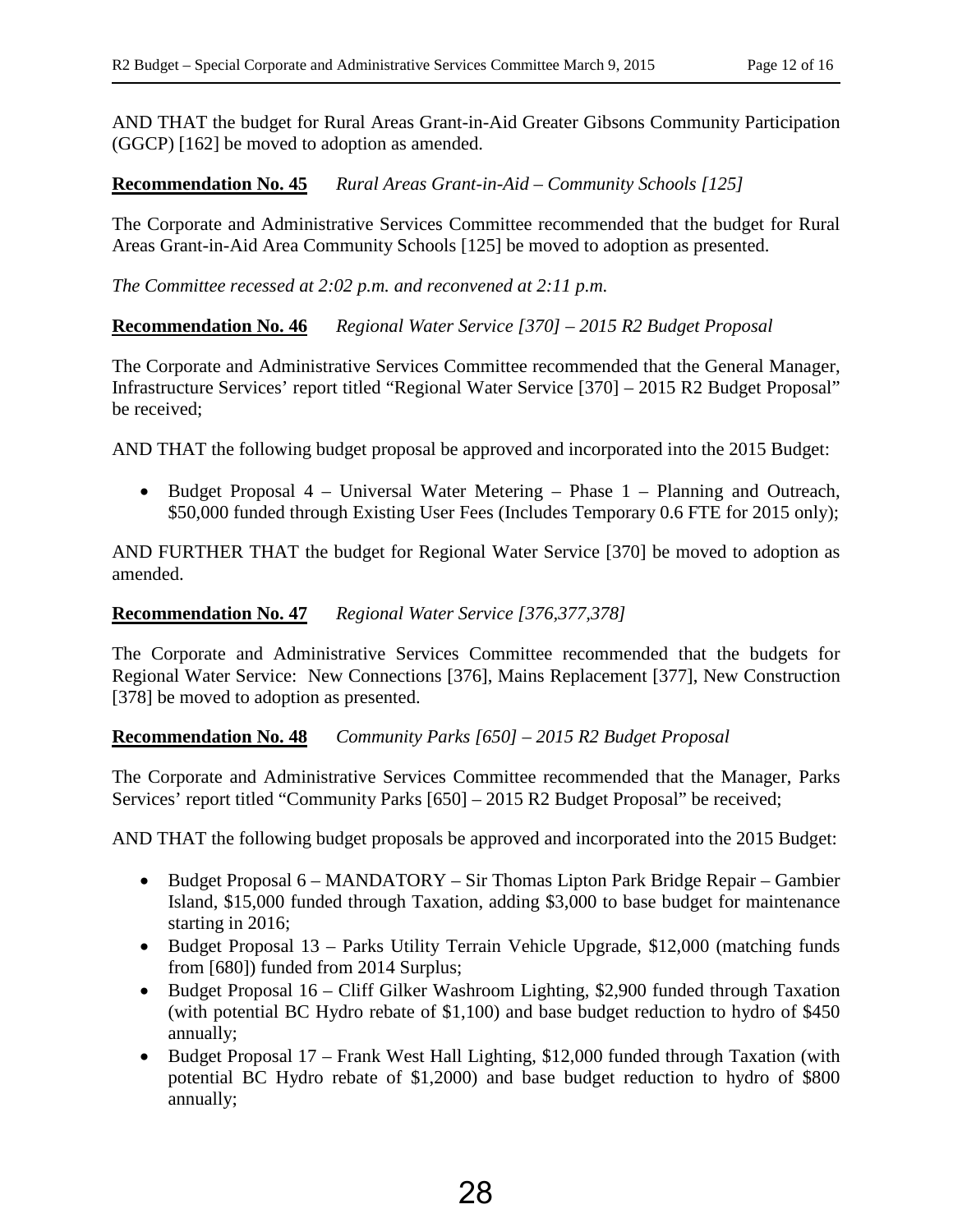• Budget Proposal 21 – Gambier Island Request for Funding – Community Information and Amenities, funded \$4,500 through Taxation.

#### **Recommendation No. 49** *Community Parks [650] – 2015 R2 Budget Proposal*

The Corporate and Administrative Services Committee recommended that the following budget proposal be approved and incorporated into the 2015 Budget:

• Budget Proposal 18 – Ruby Lake Boat Launch, \$30,000 funded through Taxation.

*Director Lebbell opposed.* 

**Recommendation No. 50** *Community Parks [650] – 2015 R2 Budget Proposal* 

The Corporate and Administrative Services Committee recommended that the following budget proposal be approved and incorporated into the 2015 Budget:

• Budget Proposal 20 – Shirley Macey Sand Volleyball Courts (outdoor shower / foot wash only), \$3,000 funded through Taxation;

AND THAT any surplus from the project be transferred to reserves in 2016;

AND FURTHER THAT the lighting portion of the Shirley Macey Sand Volleyball Courts project be deferred to 2016 Budget pending analysis of the hours and amount of usage of the courts which may affect the need for lighting.

## **Recommendation No. 51** *Community Parks [650] – Granthams Hall*

The Corporate and Administrative Services Committee recommended that the Manager, Parks Services' report titled "Granthams Hall" be received;

AND THAT staff prepare a presentation for the Granthams Landing Community as to the current state, including a risk analysis, and options to address required repairs to the building, parking improvements, setback encroachments and septic system repairs;

AND THAT the Community be invited to a public consultation to provide input as to their vision for the future of the Granthams Hall building, and where a community working group, based on this vision statement, may be formed;

AND THAT this public consultation to the Community be conducted in the next 6-8 weeks or sooner;

AND FURTHER THAT this recommendation be forwarded to March 12, 2015 Regular Board meeting for adoption.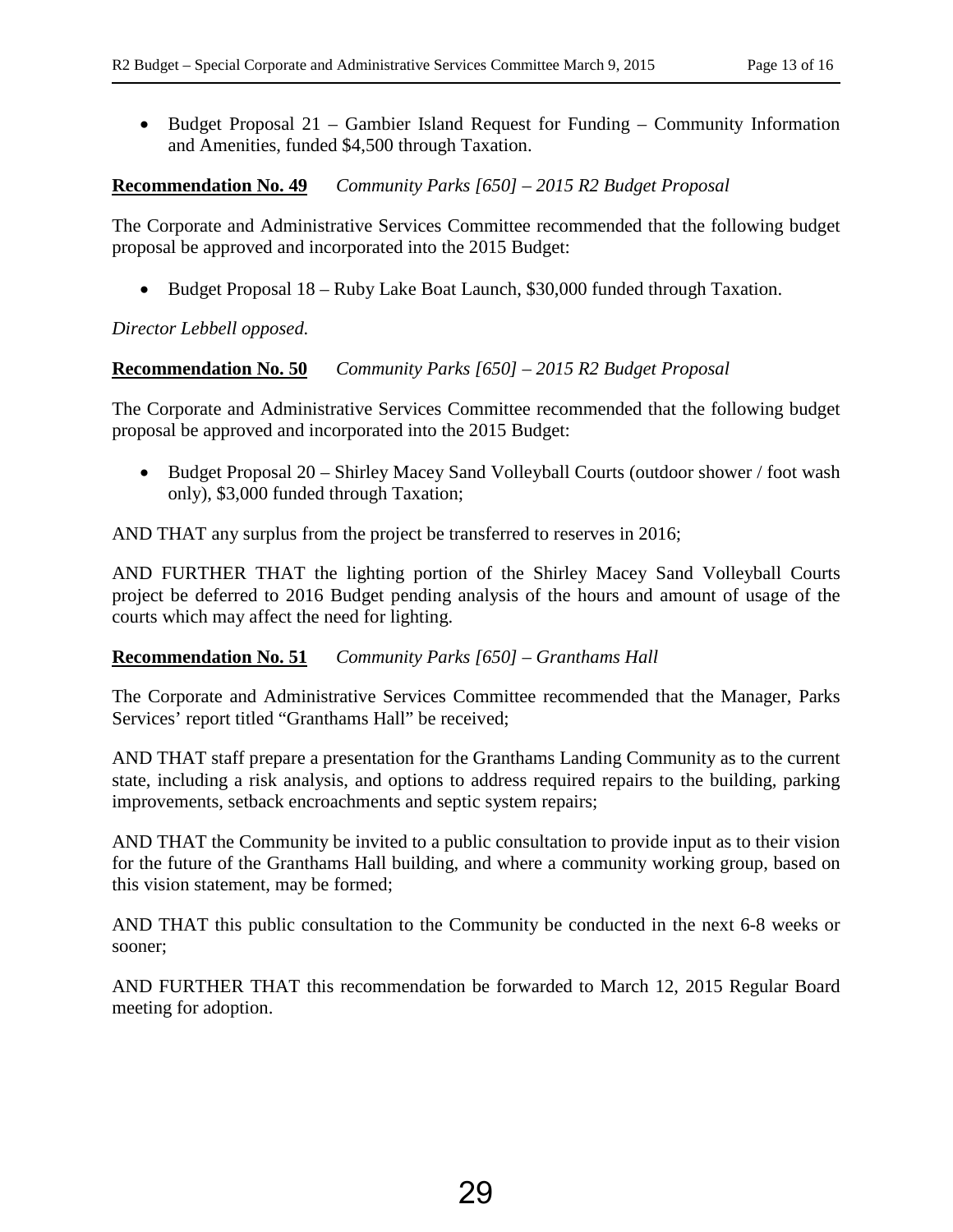*The Committee moved In Camera at 3:08 p.m.* 

THAT the public be excluded from attendance at the meeting in accordance with Section 90 (1) (e) of the *Community Charter* – "the acquisition, disposition or expropriation of land or improvements, if the council considers that disclosure could reasonably be expected to harm the interests of the municipality".

AND THAT Alternate Directors Alice Lutes (District of Sechelt) and Leonard Lee (Electoral Area A) be authorized to attend.

*The Committee moved out of In-Camera at 3:18 p.m.* 

**Recommendation No. 52** *Community Parks [650] – 2015 R2 Budget Proposal* 

The Corporate and Administrative Services Committee recommended that the Manager, Parks Services' report titled "Community Parks [650] – 2015 R2 Budget Proposal" be received;

AND THAT the following budget proposal be abandoned in the 2015 Budget:

• Budget Proposal 5 – MANDATORY – Granthams Hall Restoration;

AND FURTHER THAT the budget for Community Parks [650] be moved to adoption as amended.

**Recommendation No. 53** *Bicycle and Walking Paths [665] – 2015 R2 Budget Proposal* 

The Corporate and Administrative Services Committee recommended that the Manager, Parks Services' report titled "Bicycle and Walking Paths [665] – 2015 R2 Budget Proposal" be received;

AND THAT the following budget proposal be approved and incorporated into the 2015 Budget:

• Budget Proposal 1 – Bikeway/Walkway Maintenance, \$7,500 funded through Taxation (increase to base budget);

AND THAT a letter be sent to the Association of Vancouver Island and Coastal Communities (AVICC) regarding the expiry of 5-year contracts for the provision of sweeping and maintenance of Sunshine Coast bicycle and walking paths;

AND FURTHER THAT the letter be copied to John Weston, MP and the Ministry of Transportation and Infrastructure (MoTI).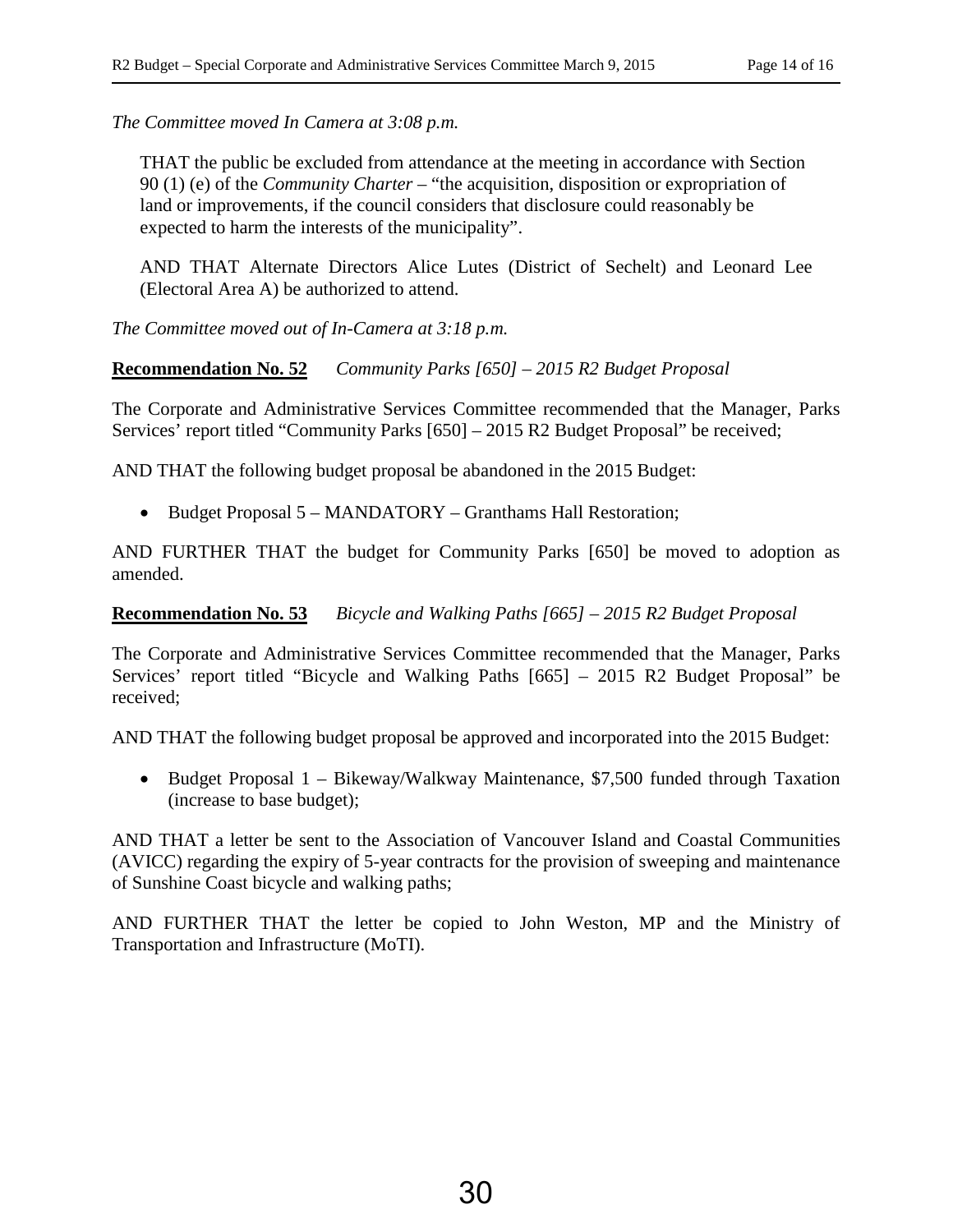#### **Recommendation No. 54** *Bicycle and Walking Paths [665] – 2015 R2 Budget Proposal*

The Corporate and Administrative Services Committee recommended that the following budget proposal be approved and incorporated into the 2015 Budget:

• Budget Proposal 2 – Area B Highway 101 to Mintie Road, \$145,000 funded through Gas Tax.

#### **Recommendation No. 55** *Bicycle and Walking Paths [665] – 2015 R2 Budget Proposal*

The Corporate and Administrative Services Committee recommended that the following budget proposal be deferred pending information from the Ministry of Transportation and Infrastructure (MoTI) on their funding commitment:

• Budget Proposal 7 – Area E Poplars Park (Phase 2), \$225,000 to \$450,000 depending on MoTI contribution, with remaining funded through Gas Tax.

#### **Recommendation No. 56** *Bicycle and Walking Paths [665] – 2015 R2 Budget Proposal*

The Corporate and Administrative Services Committee recommended that the following budget proposal be approved and incorporated into the 2015 Budget:

• Budget Proposal 8 – Area F Marine Drive (Phase 2), \$340,000 funded through Gas Tax;

AND THAT the budget for Bicycle / Walkways [665] be moved to adoption as amended.

#### **Recommendation No. 57** *Roberts Creek Library Service [646]*

The Corporate and Administrative Services Committee recommended that the budget for Roberts Creek Library Service [646] be moved to adoption as presented.

#### **Recommendation No. 58** *Museum Service [648]*

The Corporate and Administrative Services Committee recommended that the Museum [648] Budget be moved to adoption as presented.

#### **Recommendation No. 59** *Cemetery [400]*

The Corporate and Administrative Services Committee recommended that the budget for Cemetery [400] be moved to adoption as presented.

#### **Recommendation No. 60** *Bylaw Enforcement [200] and Animal Control [290]*

The Corporate and Administrative Services Committee recommended that the budgets for Bylaw Enforcement [200] and Animal Control [290] be deferred to March 10, 2015 Special Corporate and Administrative Services Committee meeting for more information.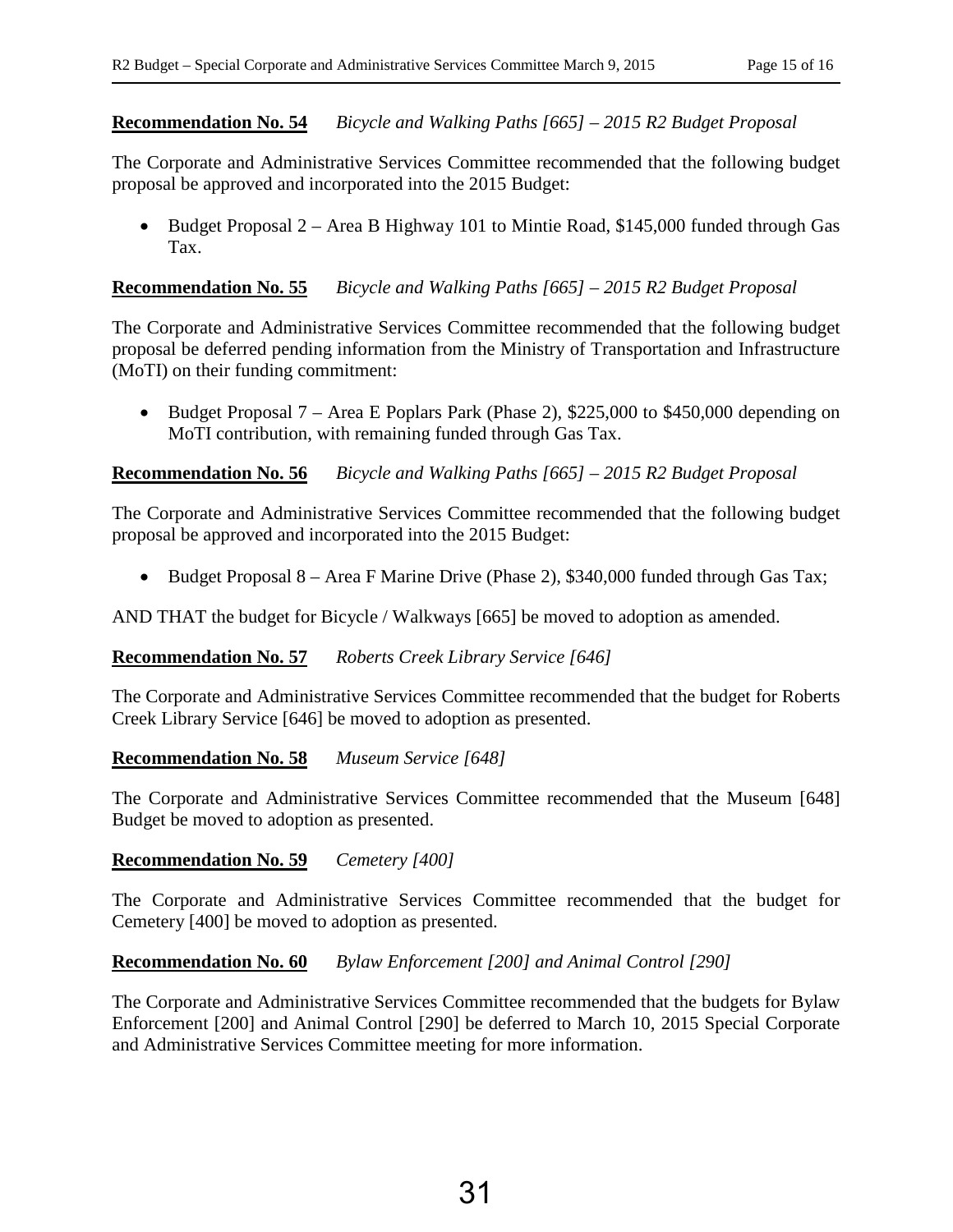#### **Recommendation No. 60** *Provincial Government Funding History*

The Corporate and Administrative Services Committee recommended that staff report to a Corporate and Administrative Services Committee meeting in 2015 regarding a 10 year history of Provincial downloading, providing a list of areas and functions that the Sunshine Coast Regional District (SCRD) is now funding that were previously funded by the Province.

**ADJOURNMENT** 3:38 p.m.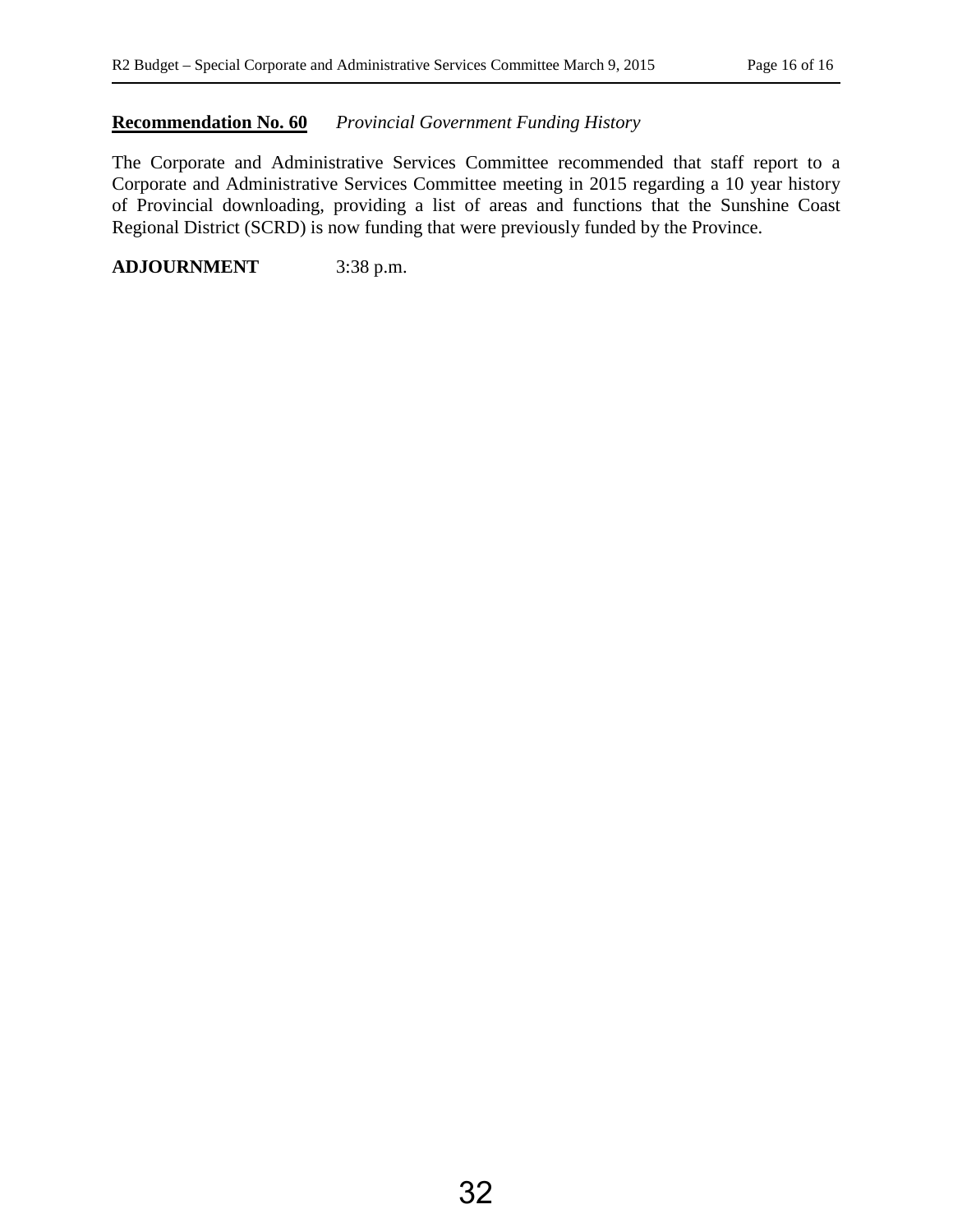#### **SUNSHINE COAST REGIONAL DISTRICT**

D

#### <span id="page-35-0"></span>**CORPORATE and ADMINISTRATIVE SERVICES COMMITTEE**

#### **2015 – 2019 Financial Plan**

#### **March 10, 2015**

## RECOMMENDATIONS FROM THE SPECIAL CORPORATE AND ADMINISTRATIVE SERVICES COMMITTEE MEETING HELD IN THE BOARD ROOM OF THE REGIONAL DISTRICT OFFICE AT 1975 FIELD ROAD, SECHELT, BC

| <b>PRESENT:</b>      | Chair                                | F. Mauro                      |
|----------------------|--------------------------------------|-------------------------------|
|                      | Directors                            | M. Lebbell<br><b>B.</b> Milne |
|                      |                                      | I. Winn                       |
|                      |                                      | G. Nohr                       |
|                      |                                      | L. Lewis                      |
| <b>ALSO PRESENT:</b> | <b>Chief Administrative Officer</b>  | J. France                     |
|                      | Manager, Legislative Services        | A. Legault                    |
|                      | Treasurer                            | T. Perreault                  |
|                      | Manager, Financial Services          | J. Day                        |
|                      | <b>Accounting Technician III</b>     | B. Wing                       |
|                      | General Manager, Planning and Dev.   | S. Olmstead                   |
|                      | <b>Planning Secretary</b>            | A. Ruinat                     |
|                      | <b>Chief Building Inspector</b>      | P. Preston (partial)          |
|                      | <b>Recording Secretary</b>           | T. Crosby                     |
|                      | Media                                | $\overline{0}$                |
|                      | Public                               |                               |
| <b>CALL TO ORDER</b> | 9:04 a.m.                            |                               |
| <b>AGENDA</b>        | The agenda was adopted as presented. |                               |
| <b>DEDADE</b> O      |                                      |                               |

#### **REPORTS**

**Recommendation No. 1** *Tetrahedron Access Road Maintenance - 2015 Funding Request*

The Corporate and Administrative Services Committee recommended that the Tetrahedron Outdoor Club be requested to submit a Rural Areas Grant-in-Aid application for the full amount of the Tetrahedron Access Road Maintenance for 2015 along with letter requesting SCRD support in seeking funding from the Province;

33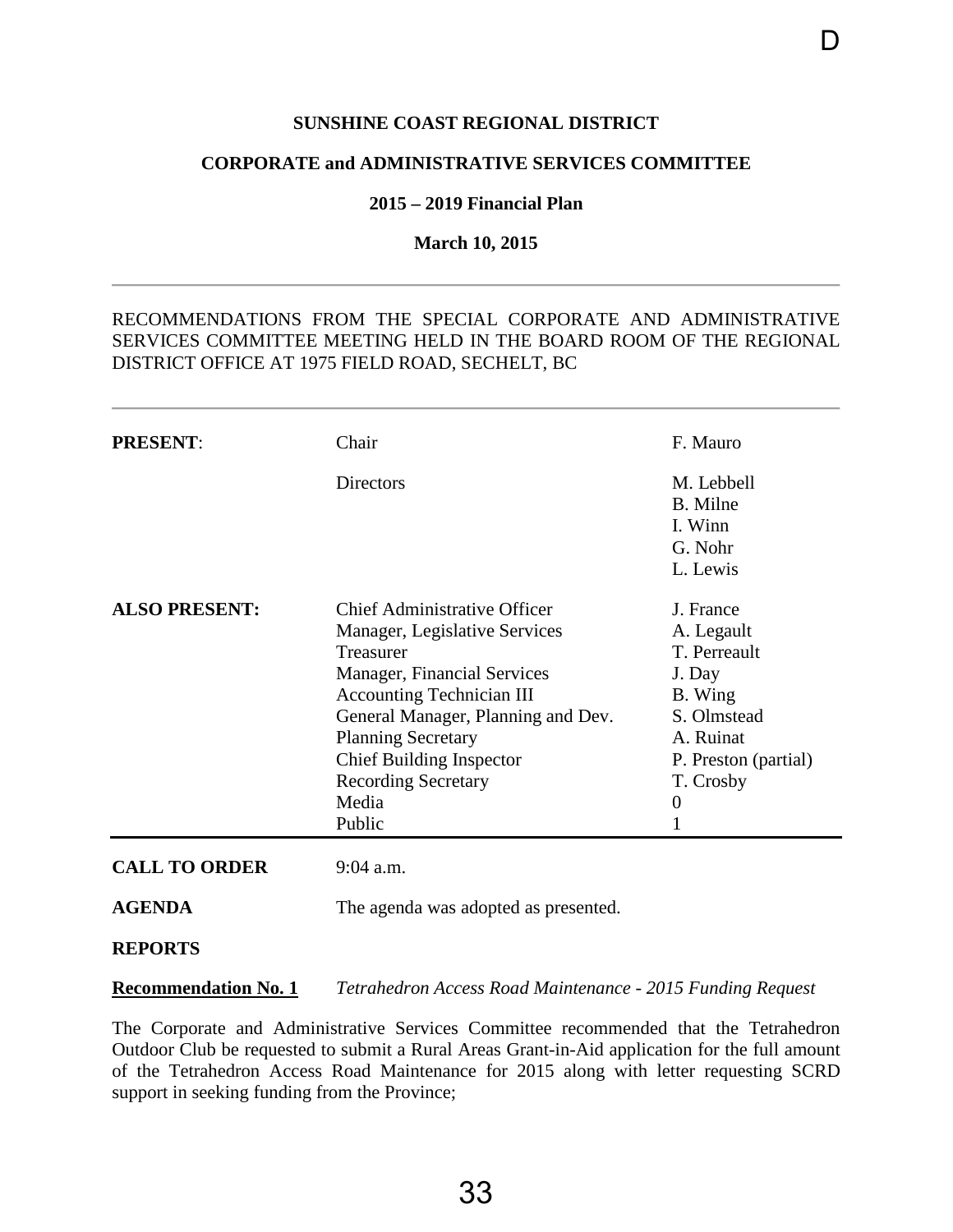AND THAT the Tetrahedron Outdoor Club also be requested to send grant-in-aid applications to the Town of Gibsons, District of Sechelt and Sechelt Indian Government District.

## **Recommendation No. 2** *Tetrahedron Access Road Maintenance - 2015 Funding Request*

The Corporate and Administrative Services Committee recommended that staff investigate other options including Gas Tax for funding Tetrahedron Access Road Maintenance and report to the March Corporate and Administrative Services Committee Meeting.

## **Recommendation No. 3** *Economic Development – Gibsons and District Chamber of Commerce*

The Corporate and Administrative Services Committee recommended that the Gibsons and District Chamber of Commerce (GDCC) 2015 budget submission projects, be funded as follows:

- Travel Ambassadors Annual Funding (only) \$1,500:
	- o [531] Economic Development Area A \$300;
	- o [532] Economic Development Area B \$300;
	- o [533] Economic Development Area D \$300;
	- o [534] Economic Development Area E \$300;
	- o [535] Economic Development Area F \$300;
- Visitor Information Centre \$6,500:
	- o [533] Economic Development Area D \$500;
	- o [534] Economic Development Area E \$1,972;
	- o [535] Economic Development Area F \$4,000;
- Visitor Information Park \$1,500:
	- o [534] Economic Development Area E \$125;
	- o [535] Economic Development Area F \$500;
- Economic Development \$20,000 (Investor Website Hosting, Economic Development Inquiries, Economic Gardening, and other Tourism Initiatives:
	- o [533] Economic Development Area D \$3,700;
	- o [534] Economic Development Area E \$2,800;
	- o [535] Economic Development Area F \$6,500.

#### **Recommendation No. 4** *Economic Development – Pender Harbour Community School (Information and Referral)*

The Corporate and Administrative Services Committee recommended that the Pender Harbour Community School (Information and Referral) be funded \$5,000 from [531] Economic Development Area A.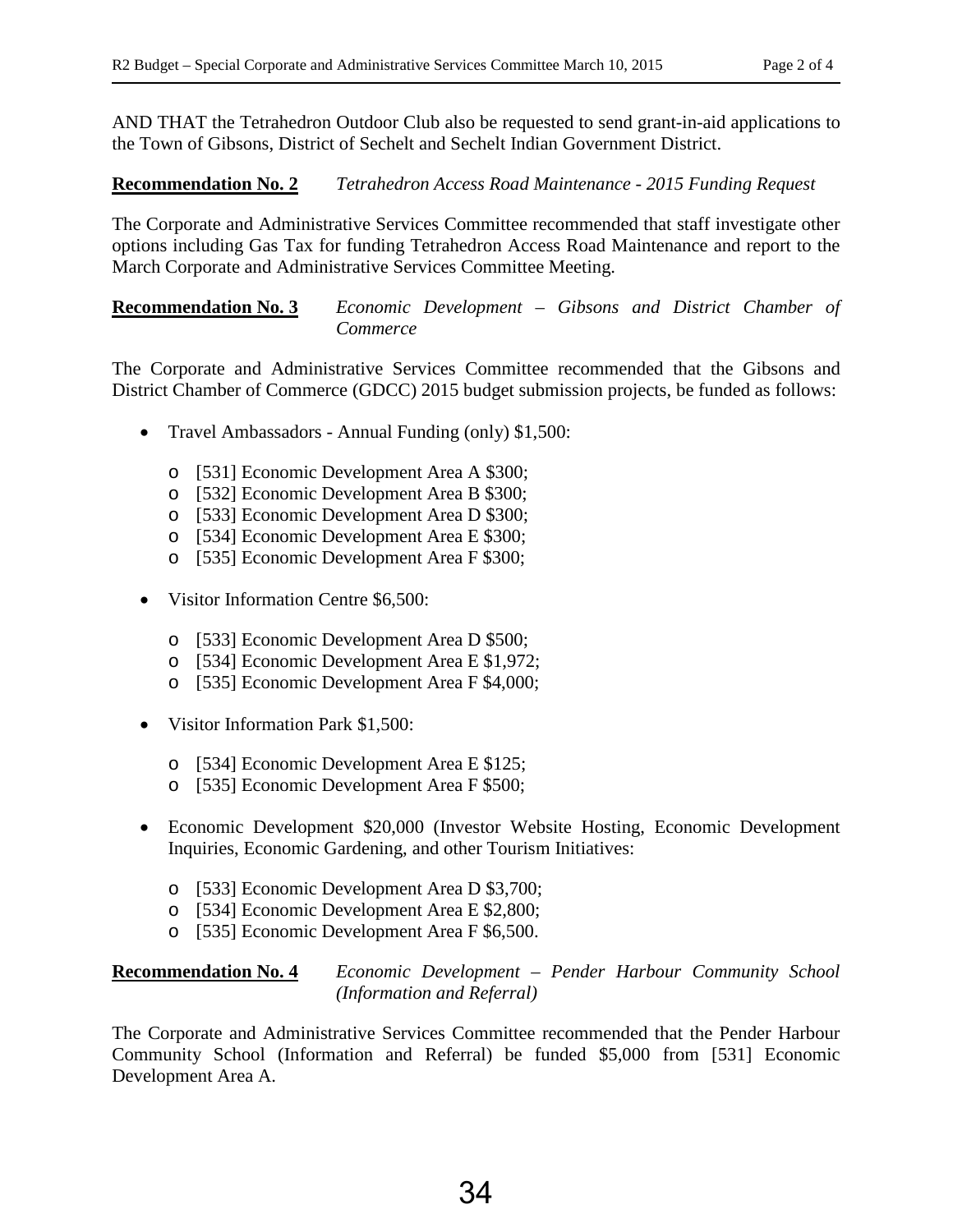#### **Recommendation No. 5** *Economic Development – Gibsons and District Chamber of Commerce (Information and Referral)*

The Corporate and Administrative Services Committee recommended that the Gibsons and District Chamber of Commerce (Information and Referral) be funded \$5,000 from [535] Economic Development Area F and \$2,500 from [534] Economic Development Area E.

**Recommendation No. 6** *Economic Development – Community Resource Centre (Information and Referral)*

The Corporate and Administrative Services Committee recommended that the Community Resource Centre (CRC) - Information and Referral be funded for maintenance of the CRC "Hub" website \$250 from [534] Economic Development Area E and \$250 from [535] Economic Development Area F.

**Recommendation No. 7** *Coast Cultural Alliance: Sunshine Coast Art Crawl and Arts and Cultural Calendar*

The Corporate and Administrative Services Committee recommended that the Coast Cultural Alliance Economic Development requests for Sunshine Coast Art Crawl and Arts and Cultural Calendar be funded as follows:

- Sunshine Coast Art Crawl \$3,100 and Arts and Cultural Calendar \$2,000:
	- o Economic Development Area A [531] \$1,020 Discretionary
	- o Economic Development Area B [532] \$1,020 Discretionary
	- o Economic Development Area D [533] \$1,020 Discretionary
	- o Economic Development Area E [534] \$1,020 Discretionary
	- o Economic Development Area F [535] \$1,020 Discretionary.

**Recommendation No. 8** *Economic Development – Coast Car Co-Op*

The Corporate and Administrative Services Committee recommended that the Coast Car Co-Op Economic Development request be funded as follows:

- Vehicle Purchase:
	- o Economic Development Area E [534] \$500 Discretionary
	- o Economic Development Area F [535] \$1,500 Discretionary;
- Outreach and Communications:
	- o Economic Development Area D [533] \$500 Discretionary
	- o Economic Development Area F [535] \$250 Discretionary.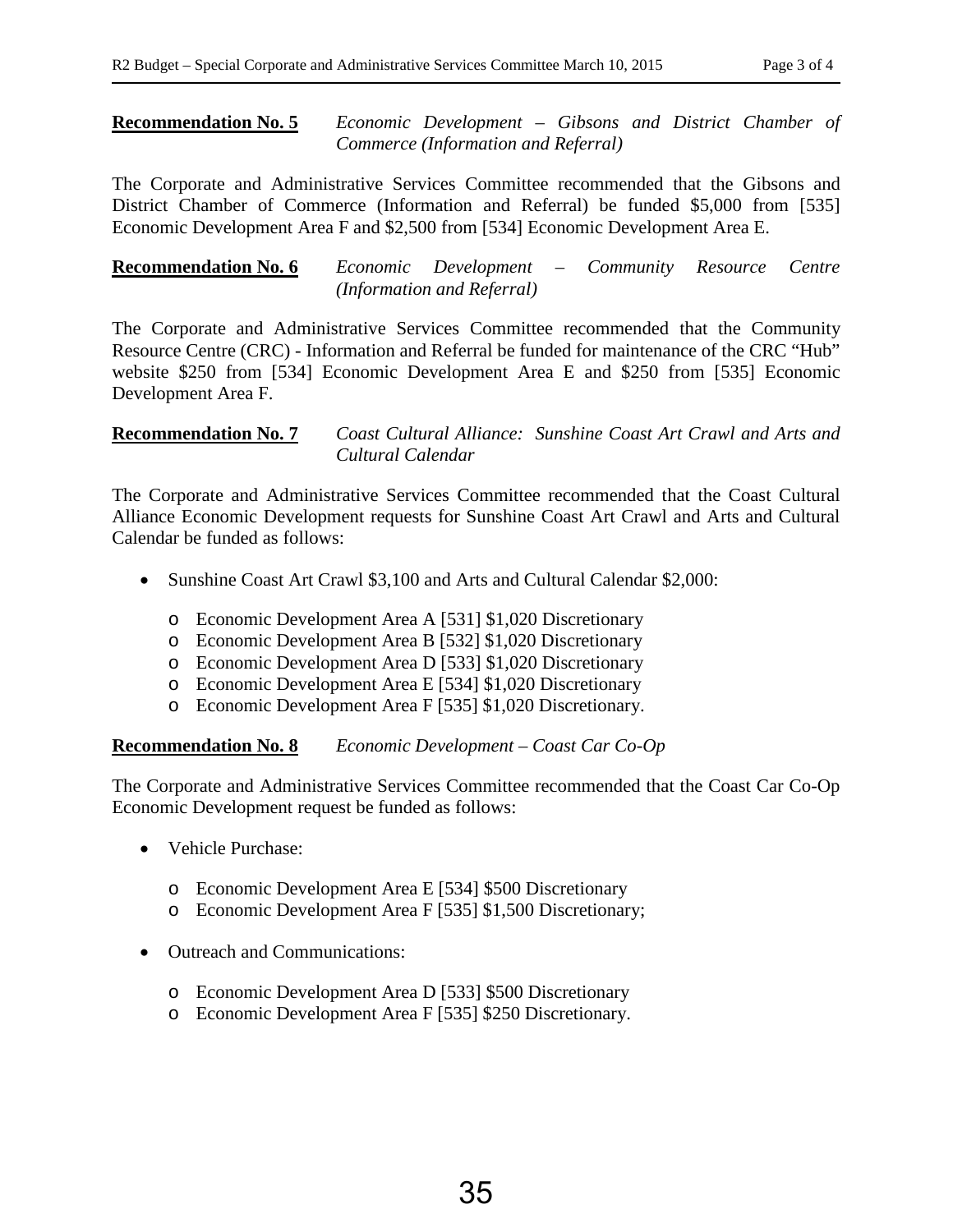#### **Recommendation No. 9** *Economic Development [531-535]*

The Corporate and Administrative Services Committee recommended that the budgets for Economic Development be actioned as follows in 2015 Budget:

- o [531] Economic Development Area A move the budget to adoption as amended;
- o [532] Economic Development Area B move the budget to adoption as amended;
- o [533] Economic Development Area D move the budget to adoption as amended;
- o [534] Economic Development Area E move the budget to adoption as amended;
- o [535] Economic Development Area F reduce discretionary to \$10,125, offsetting Taxation and move the budget to adoption as amended.

## **Recommendation No. 10** *Fleet Tracking / Global Positioning System (GPS)*

The Corporate and Administrative Services Committee recommended that the topic of Fleet Tracking / Global Positioning System (GPS) be deferred to 2016 Budget along with funding options and other possibilities for tracking fleet vehicles;

AND THAT staff report to a future Corporate and Administrative Services Committee in the late fall as part of the 2016 Work Plan as to how the issue of fleet tracking has been addressed with the union.

#### **Recommendation No. 11** *Bylaw Enforcement [200]*

The Corporate and Administrative Services Committee recommended that the budget for Bylaw Enforcement [200] be moved to adoption as presented.

#### **Recommendation No. 12** *Animal Control [290]*

The Corporate and Administrative Services Committee recommended that the budget for Animal Control [290] be moved to adoption as presented.

#### **ADJOURNMENT** 10:17 a.m.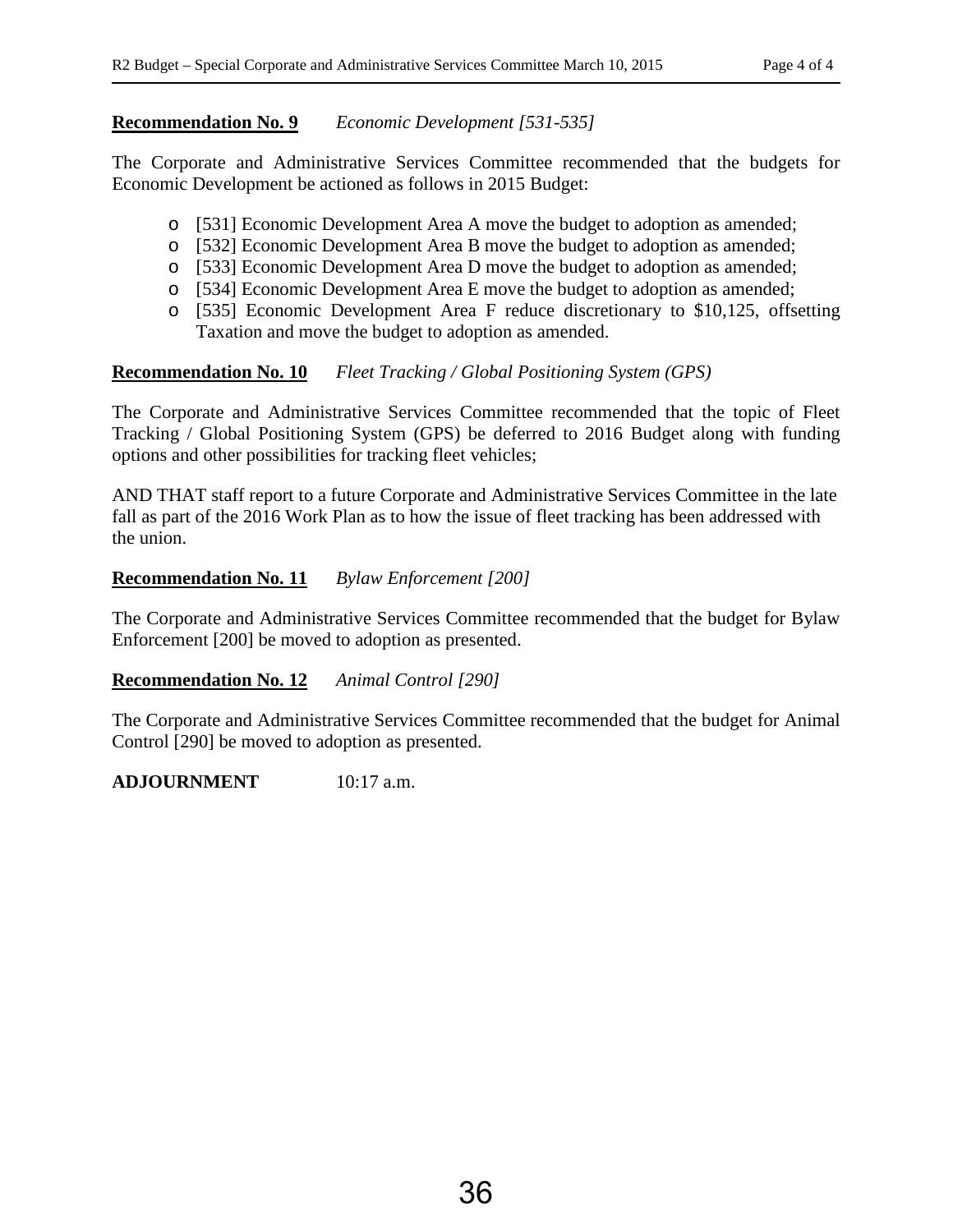#### **SUNSHINE COAST REGIONAL DISTRICT PLANNING AND DEVELOPMENT COMMITTEE March 12, 2015**

E

<span id="page-39-0"></span>RECOMMENDATIONS FROM THE PLANNING AND DEVELOPMENT COMMITTEE MEETING HELD IN THE BOARD ROOM OF THE SUNSHINE COAST REGIONAL DISTRICT OFFICES AT 1975 FIELD ROAD, SECHELT, B.C.

\_\_\_\_\_\_\_\_\_\_\_\_\_\_\_\_\_\_\_\_\_\_\_\_\_\_\_\_\_\_\_\_\_\_\_\_\_\_\_\_\_\_\_\_\_\_\_\_\_\_\_\_\_\_\_\_\_\_\_\_\_\_\_\_\_\_\_\_\_\_\_\_\_\_\_\_\_\_

| <b>PRESENT:</b>      | Chair<br>Directors                                                                                                                                                                                                                               | I. Winn<br>F. Mauro<br>G. Nohr<br>M. Lebbell<br>L. Lewis<br>B. Milne<br>S. White (part)                                                                 |
|----------------------|--------------------------------------------------------------------------------------------------------------------------------------------------------------------------------------------------------------------------------------------------|---------------------------------------------------------------------------------------------------------------------------------------------------------|
| <b>ALSO PRESENT:</b> | GM, Planning and Development<br><b>Senior Planner</b><br><b>Senior Planner</b><br>Planner<br><b>Planning Technician</b><br><b>Planning Technician</b><br>District of Sechelt Alternate Director<br><b>Recording Secretary</b><br>Public<br>Press | S. Olmstead<br>A. Allen<br>D. Rafael<br>G. Gebka (part)<br>S. Hanson (part)<br>M. Stjepovic (part)<br>A. Lutes<br>A. Ruinat<br>$2$ (part)<br>$2$ (part) |

**CALL TO ORDER 9:33 a.m.**

**AGENDA** The amended agenda was adopted with an additional Late Item: *Natural Resource Advisory Committee Minutes of March 4, 2015*

#### **INTRODUCTION**

*Steven Olmstead, General Manager, Planning and Development, introduced new staff member Marina Stjepovic, Planning Technician. The Chair and Committee welcomed Ms. Stjepovic to the Planning and Development Division.* 

#### **DELEGATION**

*Jared Sproule, Community Liaison and Jason Edworthy, Community & Aboriginal Affairs, BluEarth Renewables Inc. addressed the Committee regarding an introduction to BluEarth Renewables as an independent renewable power producer focused on commercial scale solar, wind and hydro development. As of March 2, 2015, BluEarth Renewables has acquired 100% of the Tyson Creek Hydro Corp. and is in the process of acquiring the Narrows Inlet Independent Power Production project. Mr. Sproule and Mr. Edworthy explained the company's Aboriginal Relations Policy and Community Engagement Policy. BluEarth Renewables is working closely with the shíshálh Nation for the Tyson Creek and Narrows Inlet hydro projects in addition to consulting with Ramona Creek property owners regarding their concerns.* 

37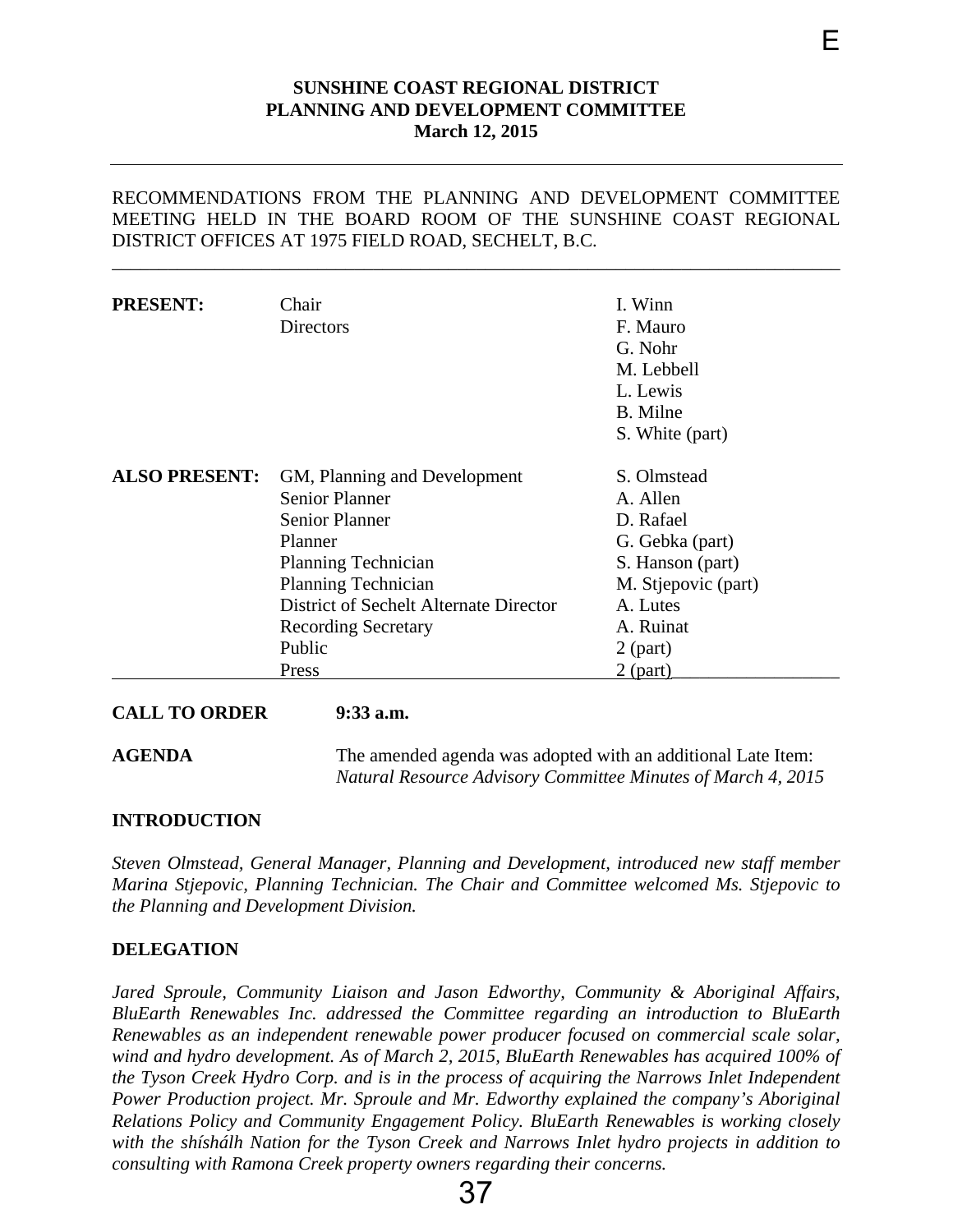*The Chair thanked Mr. Sproule and Mr. Edworthy for their presentation.*

**Recommendation No. 1** *Delegation Materials – BluEarth Renewables Inc.* 

The Planning and Development Committee recommended that the delegation materials from BluEarth Renewables be received.

#### **REPORTS**

#### **Recommendation No. 2** *Interfor Corporation Application Pursuant to Environmental Management Act*

The Planning and Development Committee recommended that the staff report dated March 5, 2015 and titled "Interfor Corporation – Application Pursuant to *Environmental Management Act*  for Burning of Wood Waste" be received;

AND THAT Interfor and the Ministry of Environment be advised that the SCRD does not support the application from Interfor Corporation without a long-term plan for managing their wood waste;

AND THAT Interfor consider other options to either prevent or reducing the amount of burning required to manage the wood waste;

AND THAT the Ministry of Environment consider initiating a comprehensive wood waste accumulation management plan for West Howe Sound so that burning can remain the last option;

AND THAT if the application is approved, the Ministry of Environment be encouraged to install an air quality monitoring device in the vicinity;

AND THAT both Interfor and the Ministry of Environment be advised that the Sechelt Landfill has no capacity for the disposal of wood waste ash;

AND THAT if burning is permitted it occurs only during the period of October  $15<sup>th</sup>$  to April  $15<sup>th</sup>$ and commence only when there is a forecast for a "good" venting period, followed by a "good" or "fair" forecast for the following day;

AND THAT the staff report and final recommendation be forwarded to the Town of Gibsons for information;

AND FURTHER THAT this recommendation be forwarded to the March 12, 2015 Regular Board meeting for adoption.

## **Recommendation No. 3** *Crown Land Application File 2411037*

The Planning and Development Committee recommended that the staff report dated March 5, 2015 and titled "Update on Crown Land Application File 2411037 – Residential Private Moorage - Area A – Change in Tenure Type" be received;

AND THAT staff forward a letter to the Crown Land Officer regarding Crown Land Application File 2411037 noting: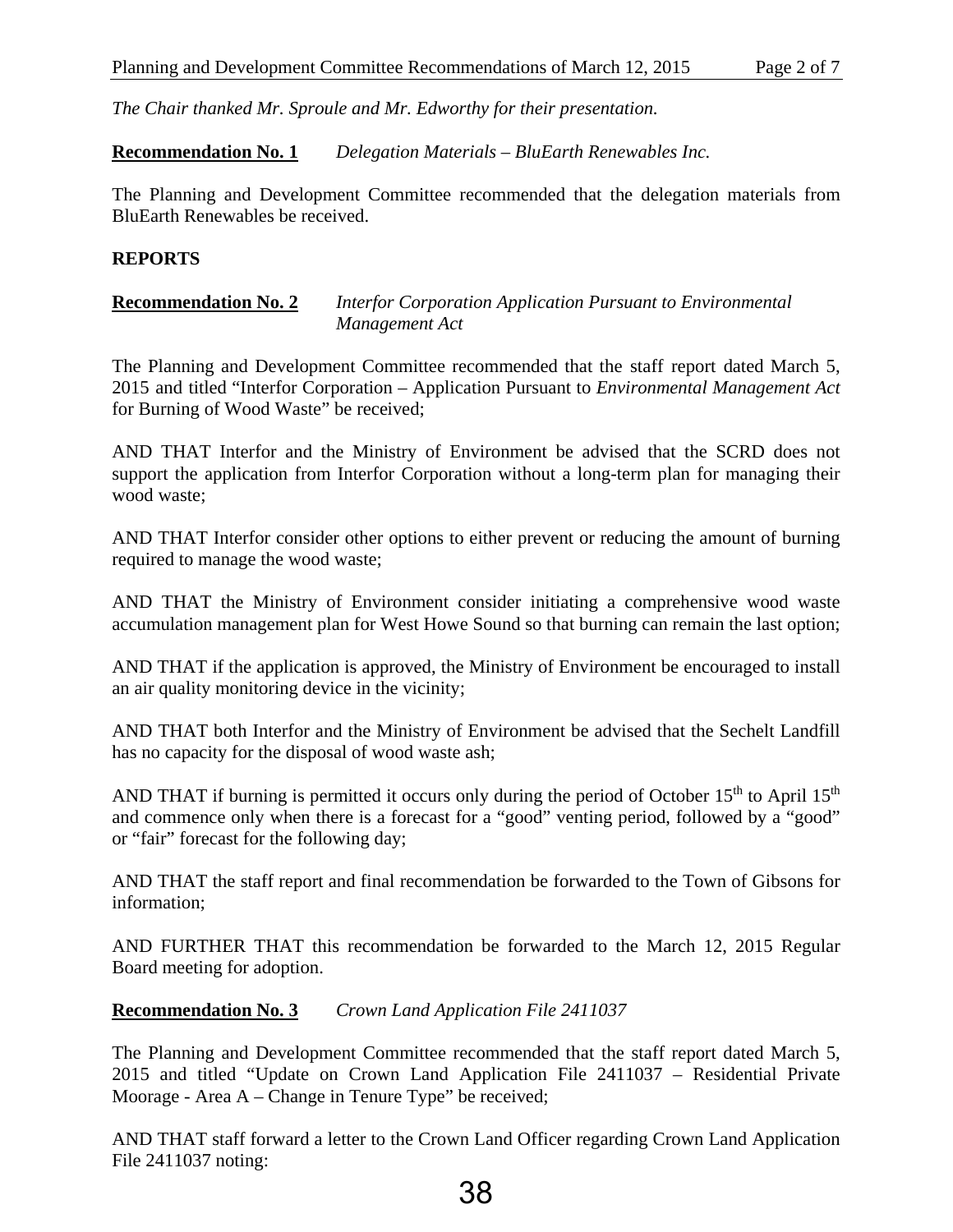a. That SCRD Board Resolution 029/15 Recommendation No. 4 submitted on January 26, 2015 still applies;

b. That the letters from the public previously submitted to the Crown Land Officer, be reconsidered for this application, even though the tenure has changed;

c. That the SCRD notes that the Ministry of Forests, Lands and Natural Resource Operations policy **"**BC Land Use Operational Policy – Private Moorage" definition of a dock for private moorage which describes -"works are to be limited to a single elevated pier/walkway leading to a ramp and one moorage float having a plain rectangular shape." is altered by the change in tenure type;

d. That the following recommendation from the Egmont/Pender Harbour (Area A) Advisory Planning Commission Minutes of February 25, 2015 be included with the SCRD's referral comments:

Crown Land Application File 2411037 for a Residential Private Moorage

This APC would like to reiterate our motion of the previous Minutes and, in addition, emphasize our concern on the precedent of allowing docks that must utilize breakwaters and/or be of large scale in order to be feasible on the outer coastline. We are strongly concerned about the effect on the shoreline environment, and in particular the cumulative effect of multiple breakwaters and large multi-fingered docks on the marine environment, including eelgrass beds as well as the threatened marbled murrelet. We support all recommendations Planning Staff have made in Recommendation No. 4 of page 77-79 in the agenda. Carried Unanimously

e. That the SCRD has no concerns with the change in tenure from Specific Permission to a 15 year fixed term lease;

AND FURTHER THAT this recommendation be forwarded to the March 12, 2015 Regular Board meeting for adoption.

**Recommendation No. 4** *Community Benefit Policy for Independent Power Production and Resource Development* 

The Planning and Development Committee recommended that the staff report dated March 4, 2015 and titled "Community Benefit Policy for Independent Power Production and Resource Development" be received;

AND THAT staff revise the *Sunshine Coast Regional District Community Benefit Policy for Independent Power Production and Resource Development* to clarify that it should apply to independent power production and resource development, with land development rezoning benefits/amenities being subject to a separate policy, and report back to a future Planning and Development Committee meeting.

*The Committee recessed at 10:43 a.m. and reconvened at 10:55 a.m.*

*Director White left the meeting at 10:43 a.m.*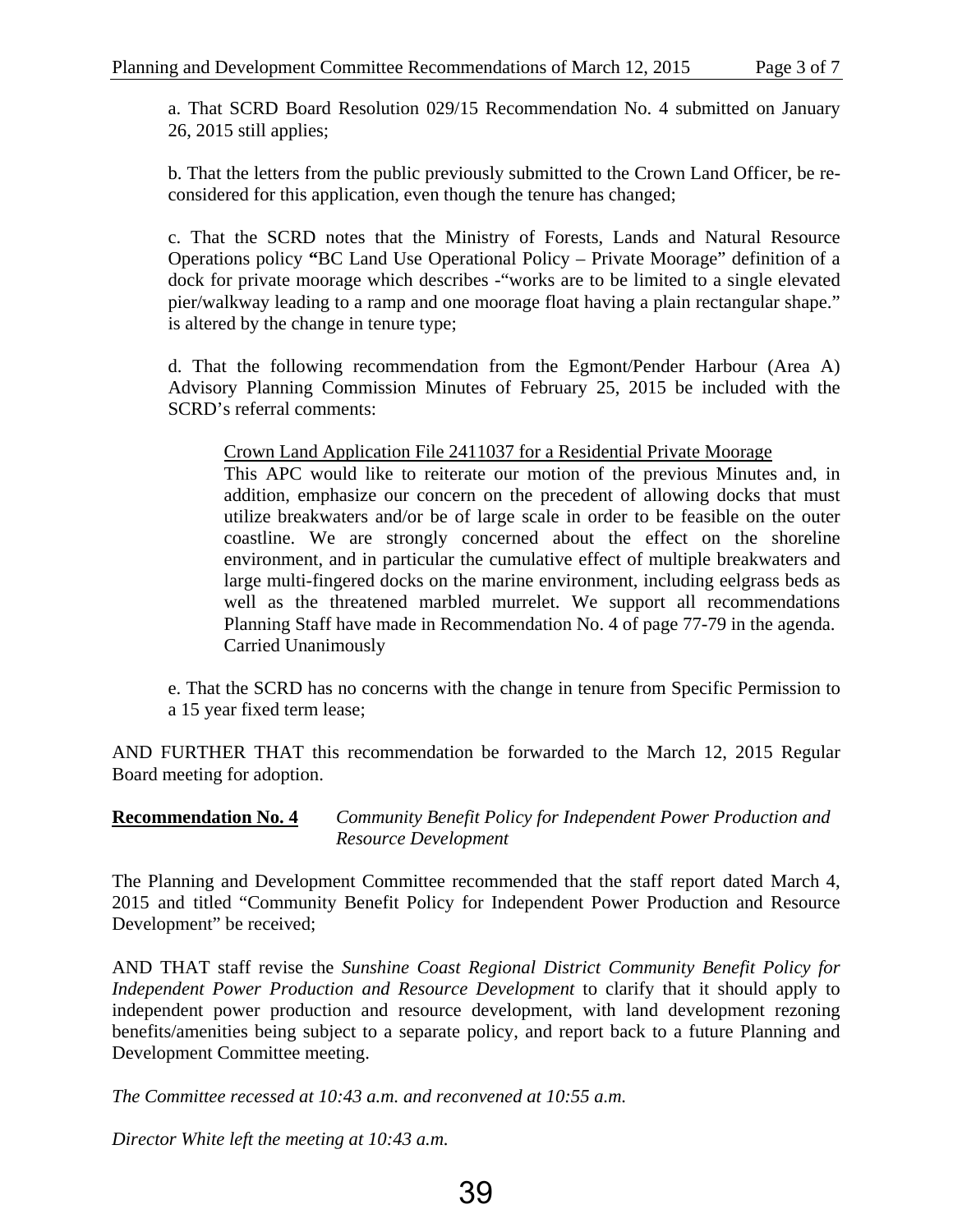## **REPORTS**

**Recommendation No. 5** *SCRD Zoning Amendment Bylaw No. 310.148, 2015 - AG Zone*

The Planning and Development Committee recommended that the General Manager, Planning and Development report dated February 4, 2015 and titled "Zoning Amendment Bylaw No. 310.148 - 'AG Zone' (Electoral Areas B-F)" be received;

AND THAT *SCRD Zoning Amendment Bylaw No. 310.148, 2015* be forwarded to the Board for First Reading;

AND THAT *SCRD Zoning Amendment Bylaw No. 310.148, 2015* be referred to the Agricultural Advisory Committee, Electoral Area B, D, E & F Advisory Planning Commissions, Roberts Creek Official Community Plan Committee, the Agricultural Land Commission, and the Ministry of Agriculture for comments;

AND THAT *SCRD Zoning Amendment Bylaw No. 310.148, 2015* be referred to Electoral Area A Advisory Planning Commission and the Egmont/Pender Harbour Official Community Plan Review Committee for information;

AND THAT following receipt of referral comments, staff conduct a public information meeting outlining the provisions and rationale for *SCRD Zoning Amendment Bylaw No. 310.148, 2015*;

AND FURTHER THAT staff bring *SCRD Zoning Amendment Bylaw No. 310.148, 2015* to a future Planning & Development Committee meeting for further consideration.

**Recommendation No. 6** *Development Variance Permit Application No. 337.145*

The Planning and Development Committee recommended that the staff report dated February 23, 2015 and titled "Development Variance Permit Application No. 337.145 (Powell for Reid/Nelson) (Area A)" be received;

AND THAT Development Variance Permit No 337.145 (Powell for Reid/Nelson) be issued to relax the setback to an exterior side parcel line from 4.5 metres as required by Section 611.4(d) of *Sunshine Coast Regional District Zoning Bylaw No. 337, 1990* to 1.5 metres to allow for the construction of a new single family dwelling on Lot 1 Block 6 District Lot 1397 Plan VAP4479, subject to:

a. Receipt of referral comments from the *shíshálh* Nation and that any issues raised by the *shíshálh* Nation be addressed.

## **Recommendation No. 7** *Development Permit with a Variance B-66*

The Planning and Development Committee recommended that the staff report dated February 23, 2015 and titled "Development Permit with a Variance B-66 (Spani for Reed) (Area B)" be received;

AND THAT Development Permit with a Variance B-66 (Spani for Reed) be issued to relax the setback to a rear parcel line from 2 metres as required by Section 611.5(2) of *Sunshine Coast Regional District Zoning Bylaw No. 310, 1989* to 0 metres to allow for the construction of a new single family dwelling on Lot 7 of Lot 6 Block  $\bigoplus$  strict Lot 1427 Plan 8762, subject to: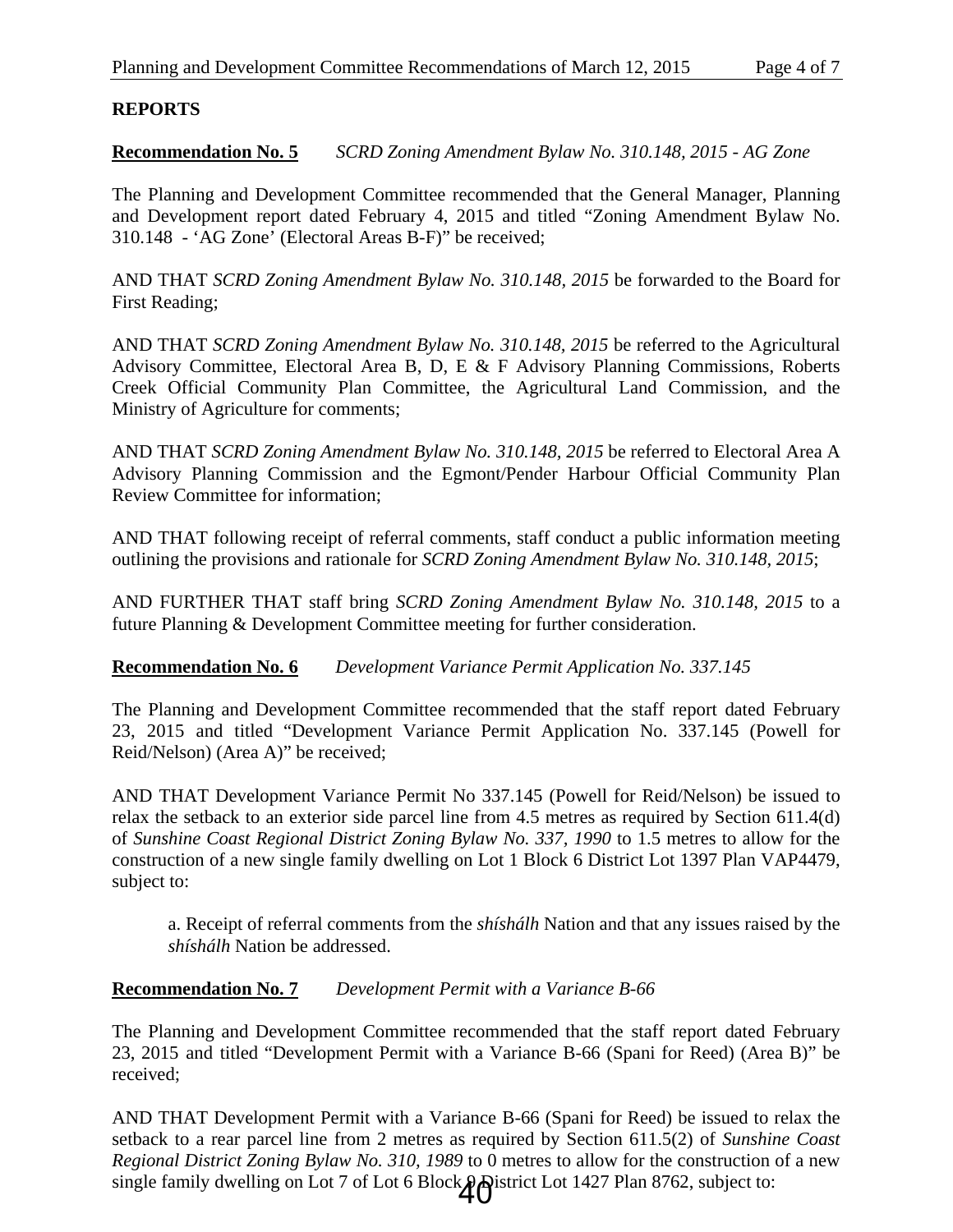a. Receipt of referral comments from the *shíshálh* Nation and that any issues raised by the *shíshálh* Nation be addressed.

#### **Recommendation No. 8** *G&DCC 2014 Q4 Report to the SCRD*

The Planning and Development Committee recommended that the Gibsons & District Chamber of Commerce report titled "2014 Q4 Report to the SCRD" be received.

**Recommendation No. 9** *Building Department Revenues Report – February 2015* 

The Planning and Development Committee recommended that the staff report titled "Building Department Revenues for February 2015" be received for information.

**Recommendation No. 10** *Planning and Development Division Monthly Report – Feb. 2015* 

The Planning and Development Committee recommended that the staff report titled "Planning and Development Division Monthly Report February 2015" be received.

#### **MINUTES**

**Recommendation No. 11** *Natural Resources Advisory Committee Minutes of March 4, 2015* 

The Planning and Development Committee recommended that the Natural Resources Advisory Committee meeting notes of March 4, 2015 be received as a late item.

**Recommendation No. 12** *Agricultural Advisory Committee Notes of February 24, 2015* 

The Planning and Development Committee recommended that the Agricultural Advisory Committee meeting notes of February 24, 2015 be received.

#### **Recommendation No. 13** *OBESAC Minutes of February 21, 2015*

The Planning and Development Committee recommended that the Ocean Beach Esplanade Stewardship Advisory Committee Minutes of February 21, 2015 be received;

AND THAT Recommendation No. 1 from the Ocean Beach Esplanade Stewardship Advisory Committee Minutes of February 21, 2015 be amended, adopted and acted upon as follows:

Recommendation No. 1 - Options for Ocean Beach Road Closures

That a more detailed Official Community Plan amendment be *presented by staff to the Planning and Development Committee* that sets clear objectives for future road closure applications and to ensure that public space elements are considered by both the Ministry of Transportation and Infrastructure and applicants. The Committee supports in principal the listed criteria in the staff report as a starting point for discussion.

**Recommendation No. 14** *Egmont/Pender Harbour (Area A) APC Minutes of Feb. 25, 2015* 

The Planning and Development Committee recommended that the Egmont/Pender Harbour (Area A) APC Minutes of February 25, 2015 be received.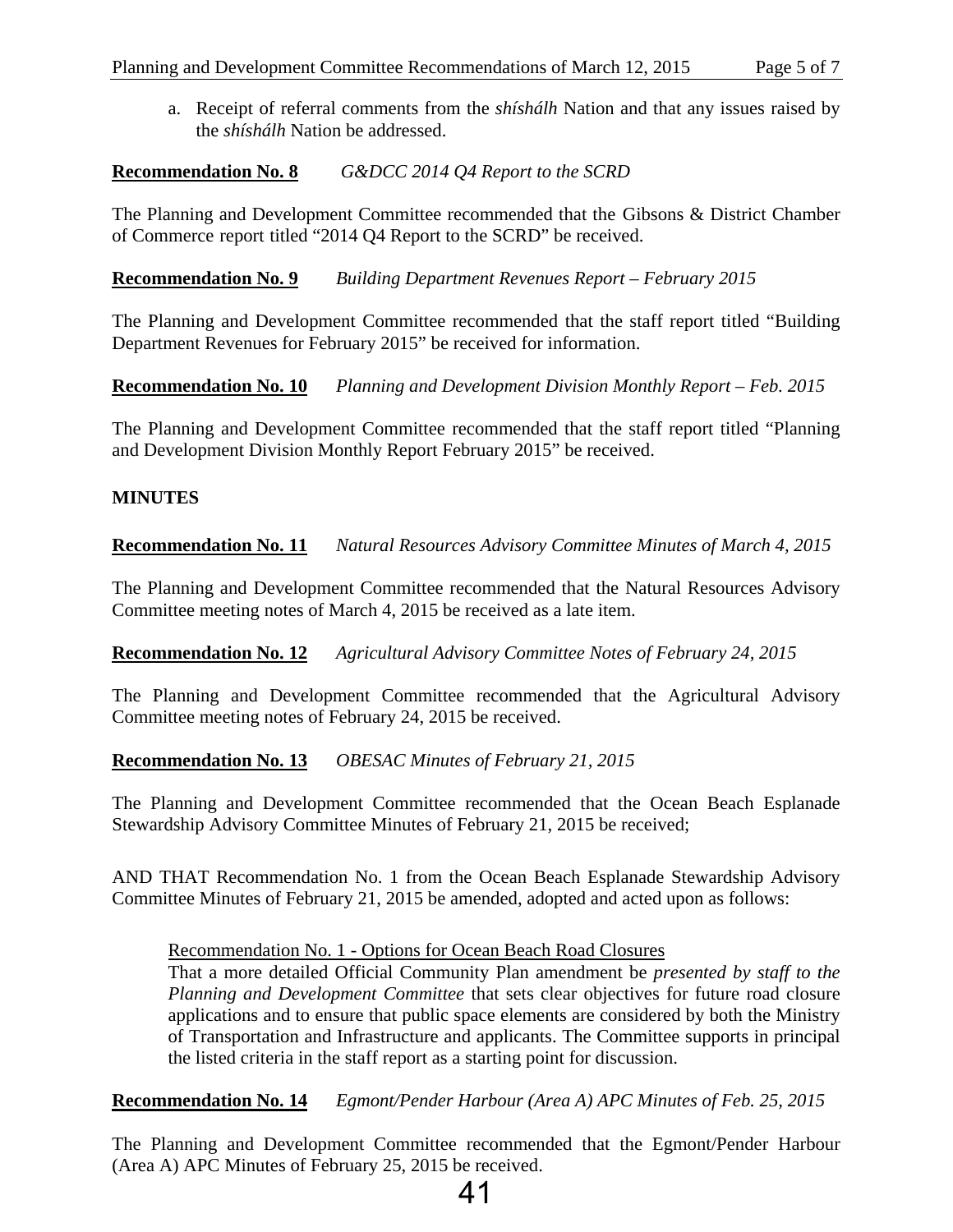**Recommendation No. 15** *Halfmoon Bay (Area B) APC Minutes of February 24, 2015* 

The Planning and Development Committee recommended that the Halfmoon Bay (Area B) APC Minutes of February 24, 2015 be received;

AND THAT the in-part recommendation from the Halfmoon Bay (Area B) APC Minutes of February 24, 2015 be adopted and acted upon as follows:

5.1 Development Permit with a Variance Application No. B-66

3. That public road access and foreshore lands shall be maintained as accessible to the public and that no private developments shall encroach upon these public lands;

AND THAT staff investigate new developments that have road access to the water for encroachments that may impede public access;

AND FURTHER THAT staff report to a future Planning and Development Committee meeting on the issue of public access to the water via road allowances and provide options to the Board for moving forward.

**Recommendation No. 16** *Roberts Creek (Area D) APC Minutes of February 23, 2015* 

The Planning and Development Committee recommended that the Roberts Creek (Area D) APC Minutes of February 23, 2015 be received.

**Recommendation No. 17** *West Howe Sound (Area F) APC Minutes of February 24, 2015* 

The Planning and Development Committee recommended that the West Howe Sound (Area F) APC Minutes of February 24, 2015 be received;

AND THAT the recommendation from the West Howe Sound (Area F) APC Minutes of February 24, 2015 be amended, adopted and acted upon as follows:

6.1 Transition Houses – Zoning Amendment Bylaw 310.163 That the report be tabled until the next meeting, and that the Planning Technician attend the meeting.

## **COMMUNICATIONS**

## **Recommendation No. 18** *Regional District Representation in B.C. Environmental Stewardship Initiatives*

The Planning and Development Committee recommended that the correspondence from Barry Pages, Chair, Skeena-Queen Charlotte Regional District, dated February 2, 2015 regarding Regional District Representation in B.C. Environmental Stewardship Initiatives be received;

AND THAT a letter of support be provided to the Skeena-Queen Charlotte Regional District regarding its request to the provincial government to review the consultation process framework to allow for Regional District representation in the environmental stewardship initiatives taking place throughout the province.

# 42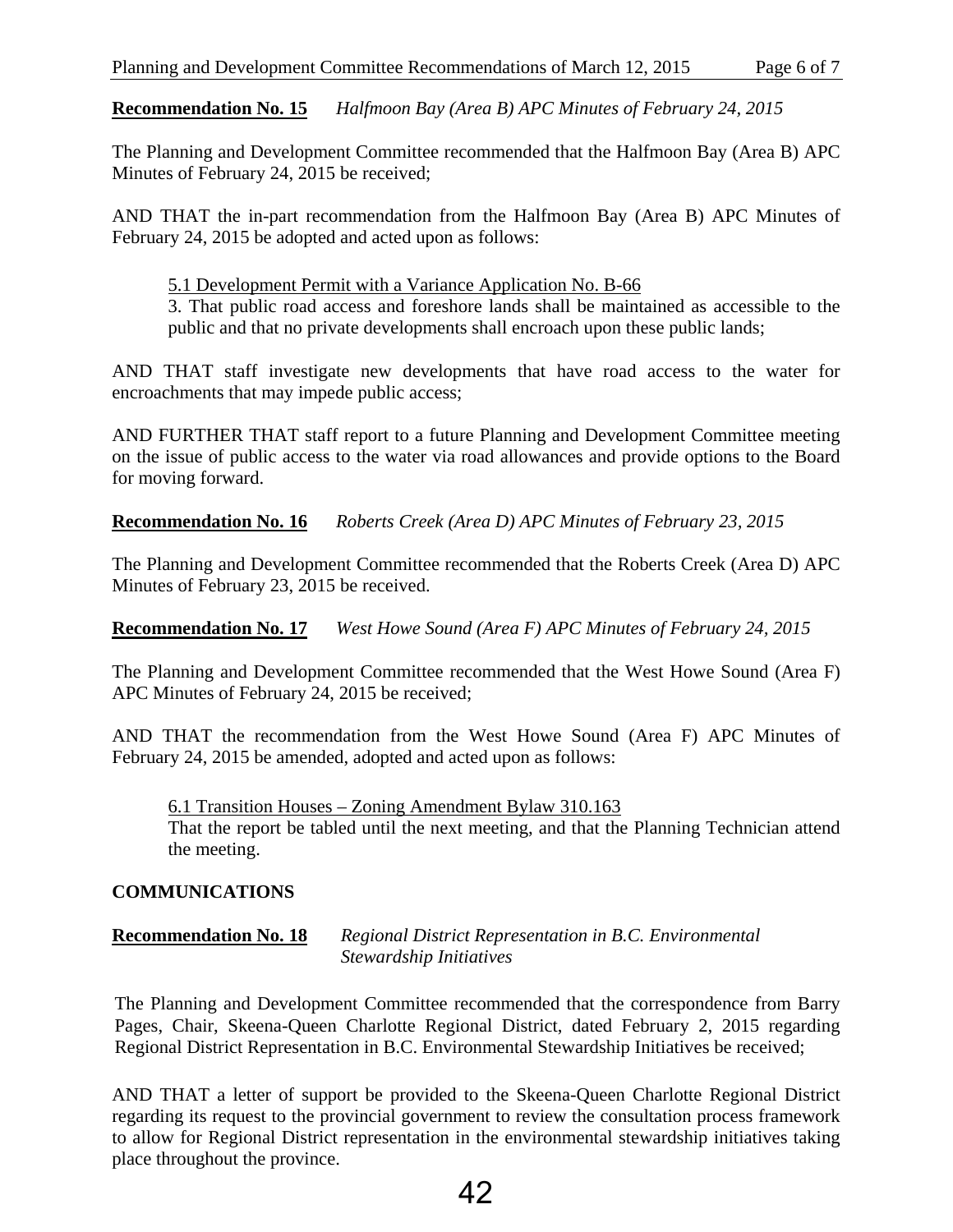## **Recommendation No. 19** *Sakinaw Woods Strata Access*

The Planning and Development Committee recommended that the correspondence from Todd Stone, Minister, Ministry of Transportation and Infrastructure, dated February 4, 2015 regarding Sakinaw Woods Strata Access be received;

AND THAT a letter be sent to the Sakinaw Woods Strata landowners and neighbouring property owners advising of the Ministry of Transportation and Infrastructure's correspondence indicating support for dedicating the existing private road as a public road, if it was first upgraded to a twoway, all-weather, maintainable standard and inquire as to how they would like to proceed.

## **Recommendation No. 20** *Woodfibre LNG Environmental Assessment*

The Planning and Development Committee recommended that the correspondence from Hon. Leona Aglukkaq, P.C., M.P., Minister of the Environment, dated February 11, 2015 regarding Woodfibre LNG Environmental Assessment be received.

#### **Recommendation No. 21** *Invitation to Howe Sound Community Forum on May 1, 2015*

The Planning and Development Committee recommended that the correspondence from Ruth Simons, Howe Sound Community Forum, dated February 15, 2015 regarding Invitation to the Howe Sound Community Forum on May 1, 2015 on Bowen Island be received;

AND THAT the General Manager, Planning and Development and Senior Planner attend the Howe Sound Community Forum on May 1, 2015 on Bowen Island.

#### **Recommendation No. 22** *City of Port Moody Declaration of the Right to a Healthy Environment*

The Planning and Development Committee recommended that the correspondence from Kelly Ridley, Manager of Legislative Support, City of Port Moody, dated February 23, 2015 regarding Declaration of the Right to a Healthy Environment be received.

## **IN CAMERA**

*The Committee moved to In-Camera at 12:15 p.m.*

*THAT the public be excluded from attendance at the meeting in accordance with Section 90 (1) (a) of the Community Charter – "personal information about an identifiable individual who holds or is being considered for a position as an officer, employee or agent of the municipality or another position appointed by the municipality."* 

*The Committee moved out of In-Camera at 12:34 p.m.* 

## **ADJOURNMENT 12:34 p.m.**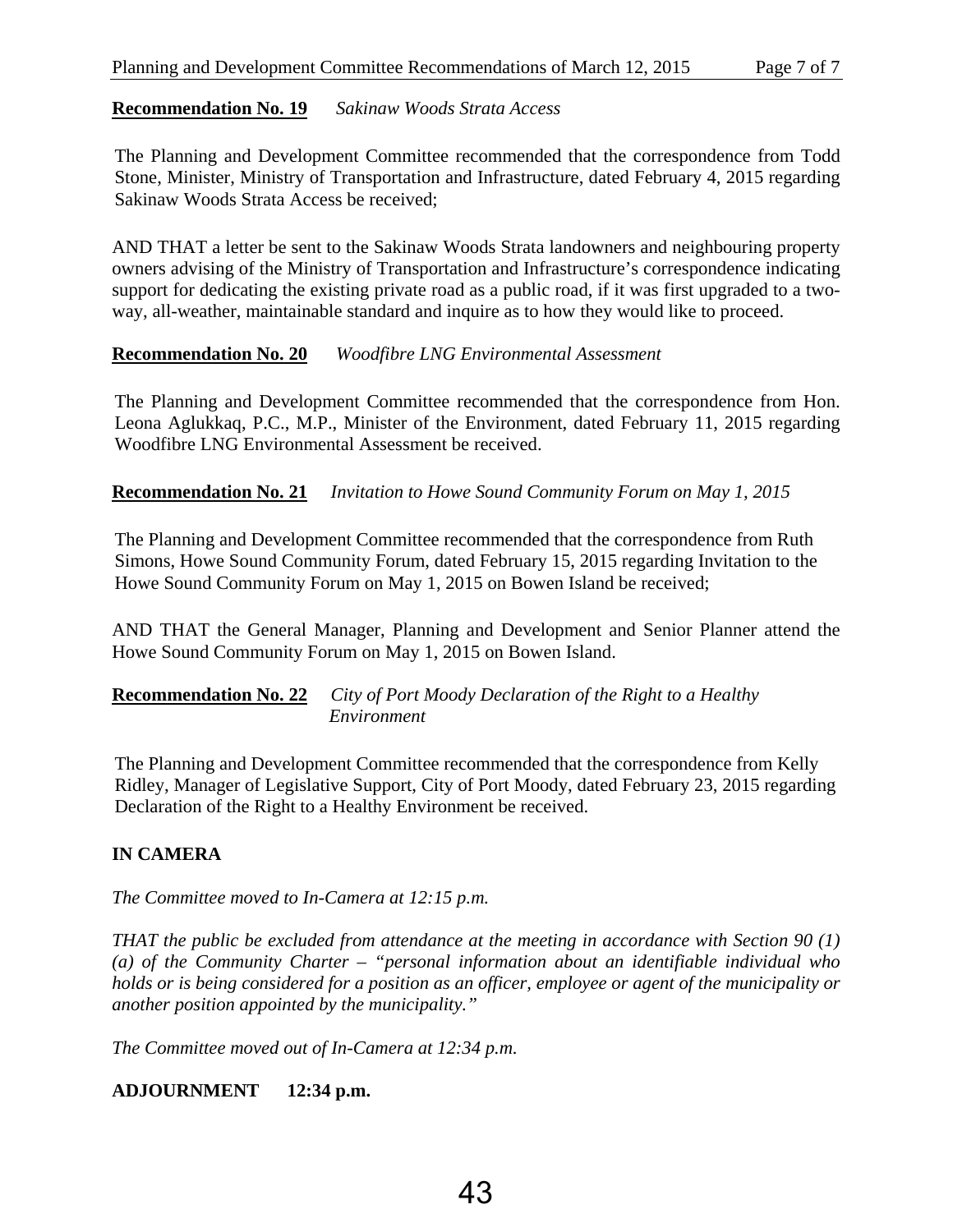## **SUNSHINE COAST REGIONAL DISTRICT**

F

#### <span id="page-46-0"></span>**CORPORATE and ADMINISTRATIVE SERVICES COMMITTEE**

**March 13, 2015** 

#### RECOMMENDATIONS FROM THE SPECIAL CORPORATE AND ADMINISTRATIVE SERVICES COMMITTEE MEETING HELD IN THE BOARD ROOM OF THE REGIONAL DISTRICT OFFICE AT 1975 FIELD ROAD, SECHELT, BC

| <b>PRESENT:</b>      | Chair                                     | F. Mauro         |
|----------------------|-------------------------------------------|------------------|
|                      | <b>Directors</b>                          | G. Nohr          |
|                      |                                           | L. Lewis         |
|                      |                                           | M. Lebbell       |
|                      |                                           | I. Winn          |
|                      |                                           | S. White         |
|                      |                                           | B. Milne         |
|                      | <b>Alternate Director</b>                 | C. Hergesheimer  |
|                      | <b>SIGD</b>                               | G. Feschuk       |
|                      |                                           | <b>B.</b> Pierre |
| <b>ALSO PRESENT:</b> | <b>Chief Administrative Officer</b>       | J. France        |
|                      | Treasurer                                 | T. Perreault     |
|                      | Manager, Legislative Services             | A. Legault       |
|                      | General Manager, Infrastructure Services  | B. Shoji         |
|                      | General Manager, Planning and Development | S. Olmstead      |
|                      | <b>Recording Secretary</b>                | T. Crosby        |
|                      | Facilitator                               | J. Talbot        |
|                      | Media                                     | $\boldsymbol{0}$ |
|                      | Public                                    | $\overline{0}$   |
| <b>CALL TO ORDER</b> | $1:00$ p.m.                               |                  |

**AGENDA** The agenda was adopted as presented.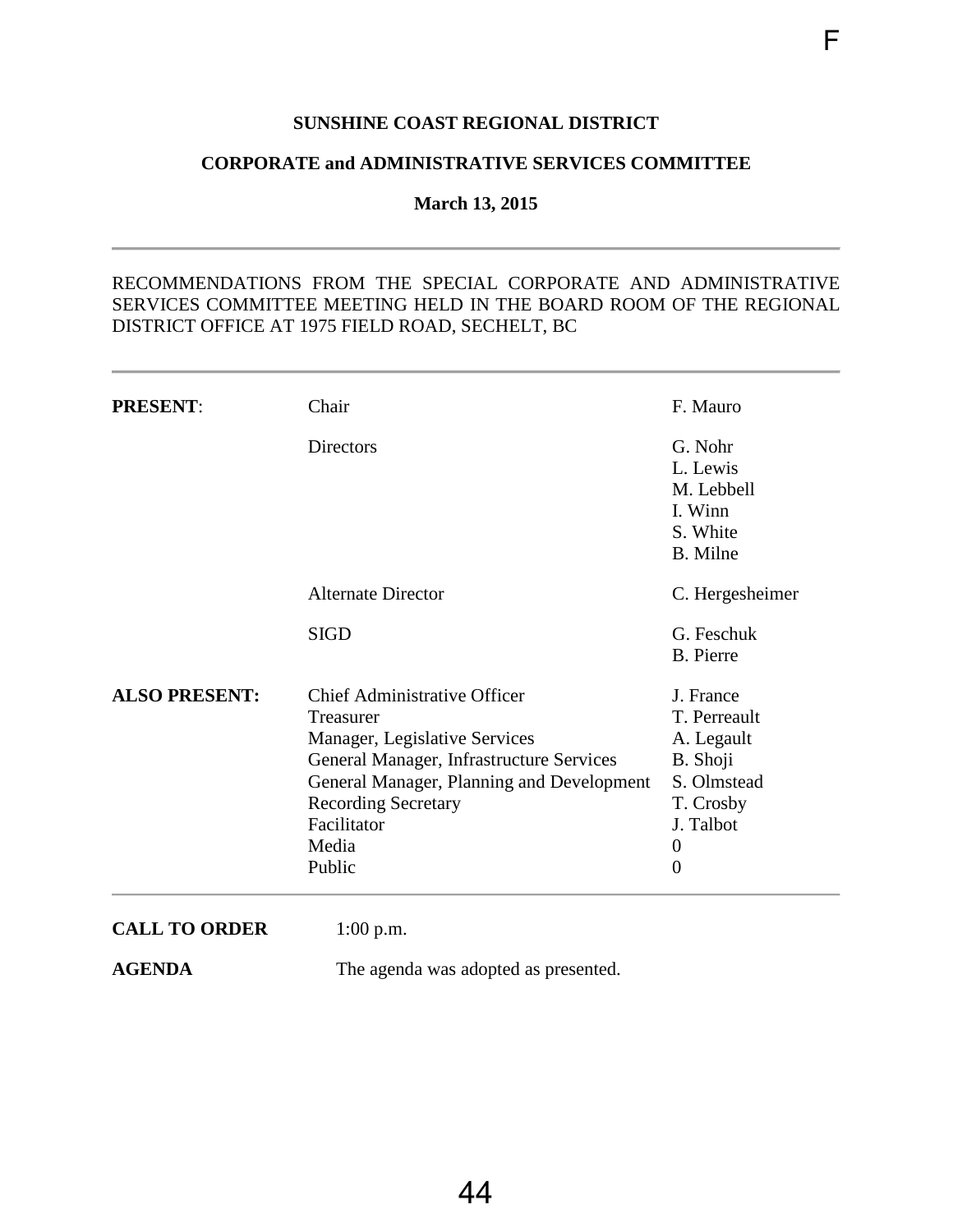## **REPORTS**

**Recommendation No. 1** *Strategic Plan / Progress Report* 

The Corporate and Administrative Services Committee recommended that the Chief Administrative Officer's report titled "Purpose of Meeting" be received;

AND THAT there be a Special Corporate and Administrative Services Committee Meeting to refine the direction for setting the Strategic Plan in April 2015.

*Notes were taken by the Facilitator, John Talbot, and will be presented in a report to the Special Corporate and Administrative Services Committee Meeting in April 2015.* 

**ADJOURNMENT** 3:35 p.m.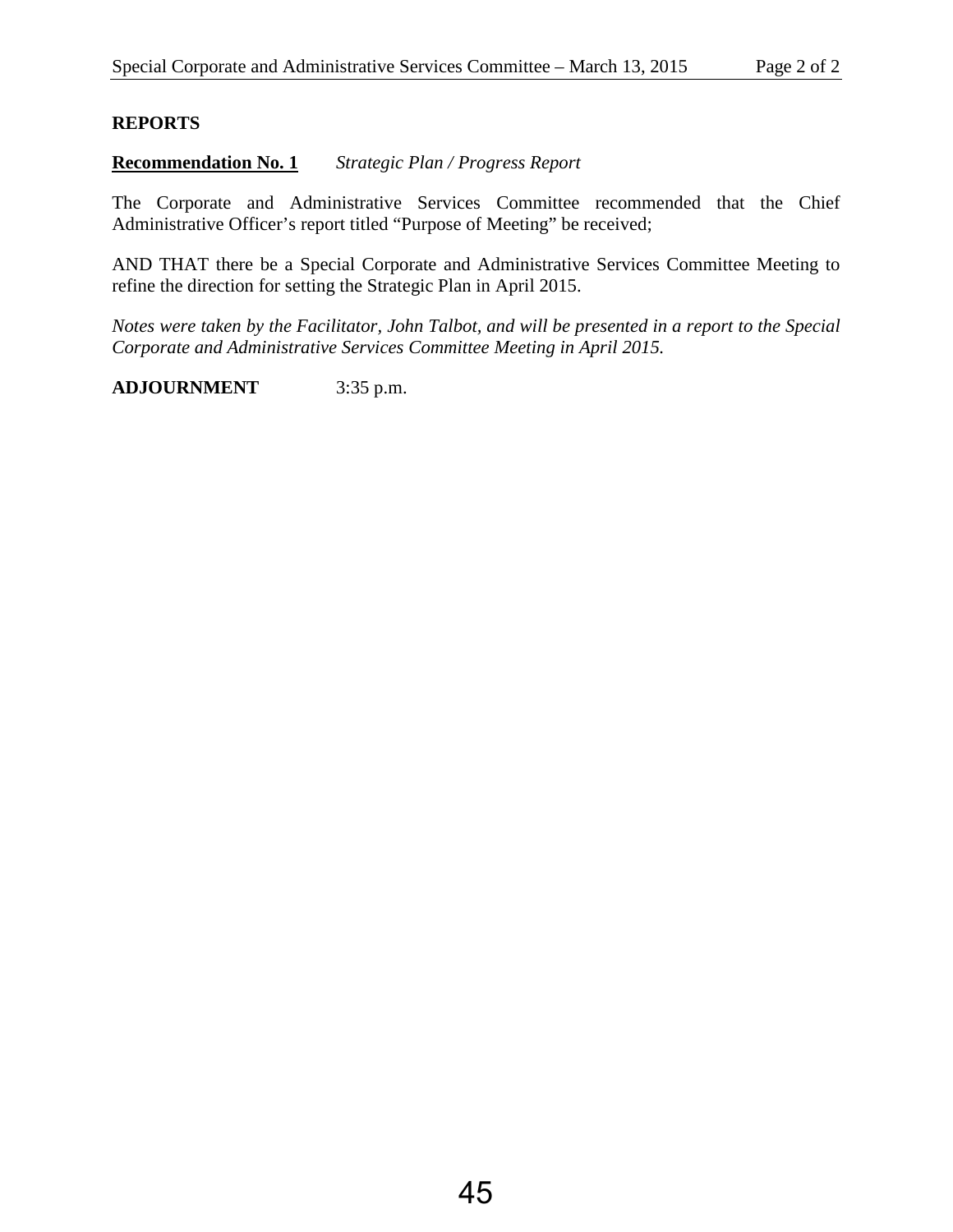## **SUNSHINE COAST REGIONAL DISTRICT COMMUNITY SERVICES COMMITTEE March 19, 2015**

#### <span id="page-48-0"></span>RECOMMENDATIONS FROM THE COMMUNITY SERVICES COMMITTEE MEETING HELD IN THE BOARD ROOM OF THE SUNSHINE COAST REGIONAL DISTRICT OFFICES, 1975 FIELD ROAD, SECHELT, B.C.

| <b>PRESENT:</b>      | Chair                                                                                                                                                                                                                                                                                                                                              | S. White                                                                                                                                                                                                                   |
|----------------------|----------------------------------------------------------------------------------------------------------------------------------------------------------------------------------------------------------------------------------------------------------------------------------------------------------------------------------------------------|----------------------------------------------------------------------------------------------------------------------------------------------------------------------------------------------------------------------------|
|                      | <b>Directors</b>                                                                                                                                                                                                                                                                                                                                   | M. Lebbell<br>L. Lewis<br>F. Mauro<br>B. Milne<br>G. Nohr<br>I. Winn                                                                                                                                                       |
| <b>ALSO PRESENT:</b> | CAO<br>A/General Manager, Community Services<br>Parks Planner<br>Parks Planner<br><b>Emergency Program Coordinator</b><br><b>Corporate Energy Manager</b><br>Manager, Utility Services<br>Progress Plan<br>Progress Plan<br>Councillor, District of Sechelt<br><b>Gibsons Chamber of Commerce</b><br><b>Recording Secretary</b><br>Press<br>Public | J. France<br>B. Bauman<br>T. Fawcett (part)<br>S. Adams (part)<br>B. Elsner (part)<br>S. Laye (part)<br>D. Crosby (part)<br>M. Morton (part)<br>A. Titcomb<br>A. Lutes (part)<br>D. McMahon (part)<br>D. Corbett<br>1<br>2 |

**CALL TO ORDER** 1:30 p.m.

**AGENDA** The agenda was adopted as circulated.

#### **DELEGATIONS**

#### *1. Michelle Morton and Anne Titcomb regarding Progress Plan*

*Michelle Morton and Anne Titcomb addressed the committee regarding the Progress Plan, "a community plan for women's economic well-being along the Sunshine Coast". Thanks were extended to the Sunshine Coast Regional District for the support throughout the three-year project, including contributing a representative to attend committee meetings.*

*Ms. Morton gave an overview of the phases of the project, key issues, priorities for change, and project next steps. Success stories of the project include the Self-Employed Women's Network (SEWN), Seniors Planning Table, BC 211 Help line, and community information and referral services in partnership with the community schools in Halfmoon Bay and Pender Harbour Area.* 

46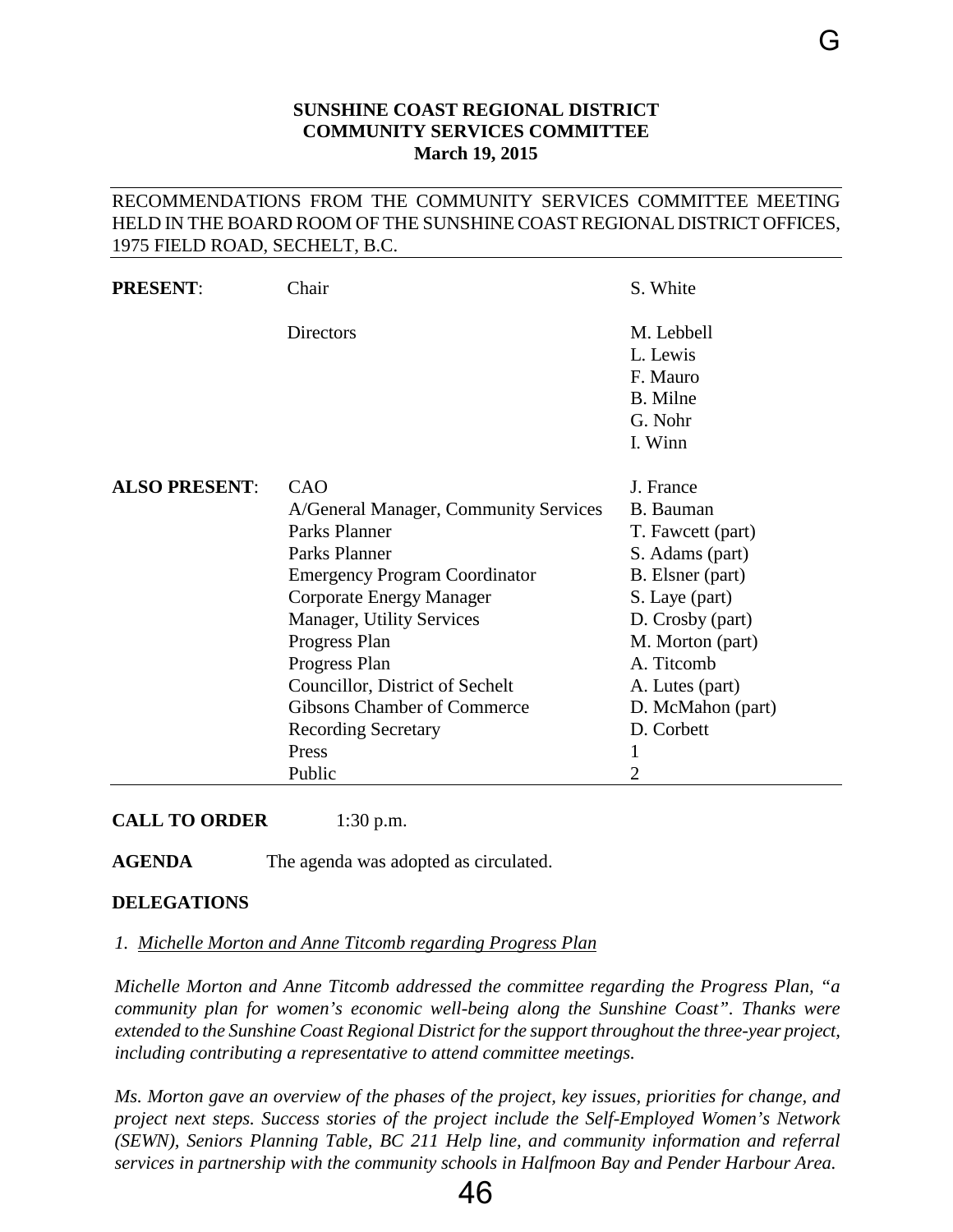*Ms. Titcomb noted that the Community Resource Centre would like to present recommendations of the Plan to the SCRD Board in more detail in the coming months. Ms. Titcomb outlined some highlights of what SCRD Parks and Recreation does to support the Progress Plan. She noted that the new Recreation fee structure supports families to access facilities, with more participation, sense of belonging, and better health outcomes. It was invaluable having a recreation program coordinator at the seniors support table.* 

*Directors expressed appreciation for the work done. A Progress Plan presentation to the Board will be arranged.* 

#### *2. Joe Vechter regarding Coastal Bike Route*

*Joe Vechter, Director, Sunshine Coast Transportation Choices Society (TraC), addressed the committee on the Coastal Bike Route. The mandate of TraC is to advocate for alternatives to single occupant vehicle use such as biking, walking, and transit. TraC has been involved in a number of projects, such as: participation at SCRD Transportation Advisory Committee meetings; sponsorship of Bike to Work Week; and collaboration with local governments. At the December AGM the society decided to put the Coastal Bike Route on its agenda.* 

*Coastal Bike Route is in the preliminary stages and is a bottom-up effort, trying to assemble a working group to organize and present the preliminary plan on moving forward. There is a lot of grassroots support. TraC is working under the BC Cycling Coalition to help develop an island loop for cyclists. The economic benefit of bike routes in other parts of Canada was noted.* 

*Mr. Vechter remarked that he was here to identify himself and the project, get SCRD support, and request an individual who can join the working group and contribute to the original bike plan. The plan would involve numerous organizations and various levels of government.* 

#### **Recommendation No. 1** *Coastal Bike Route*

The Community Services Committee recommended that a staff report be brought forward to a future Community Services Committee to discuss how the SCRD can be involved in the Coastal Bike Route initiative.

#### **REPORTS**

#### **Recommendation No. 2** *Community Services Department Monthly Update*

The Community Services Committee recommended that staff report regarding the Community Services Department Monthly Update be received.

*Mr. Bauman announced that a 242 person petition was received from Erin Kellie requesting public washrooms at Frank West Hall.* 

**Recommendation No. 3** *Petition regarding Public Washrooms at Frank West Hall* 

The Community Services Committee recommended that the petition requesting public washrooms at Frank West Hall be received.

## 47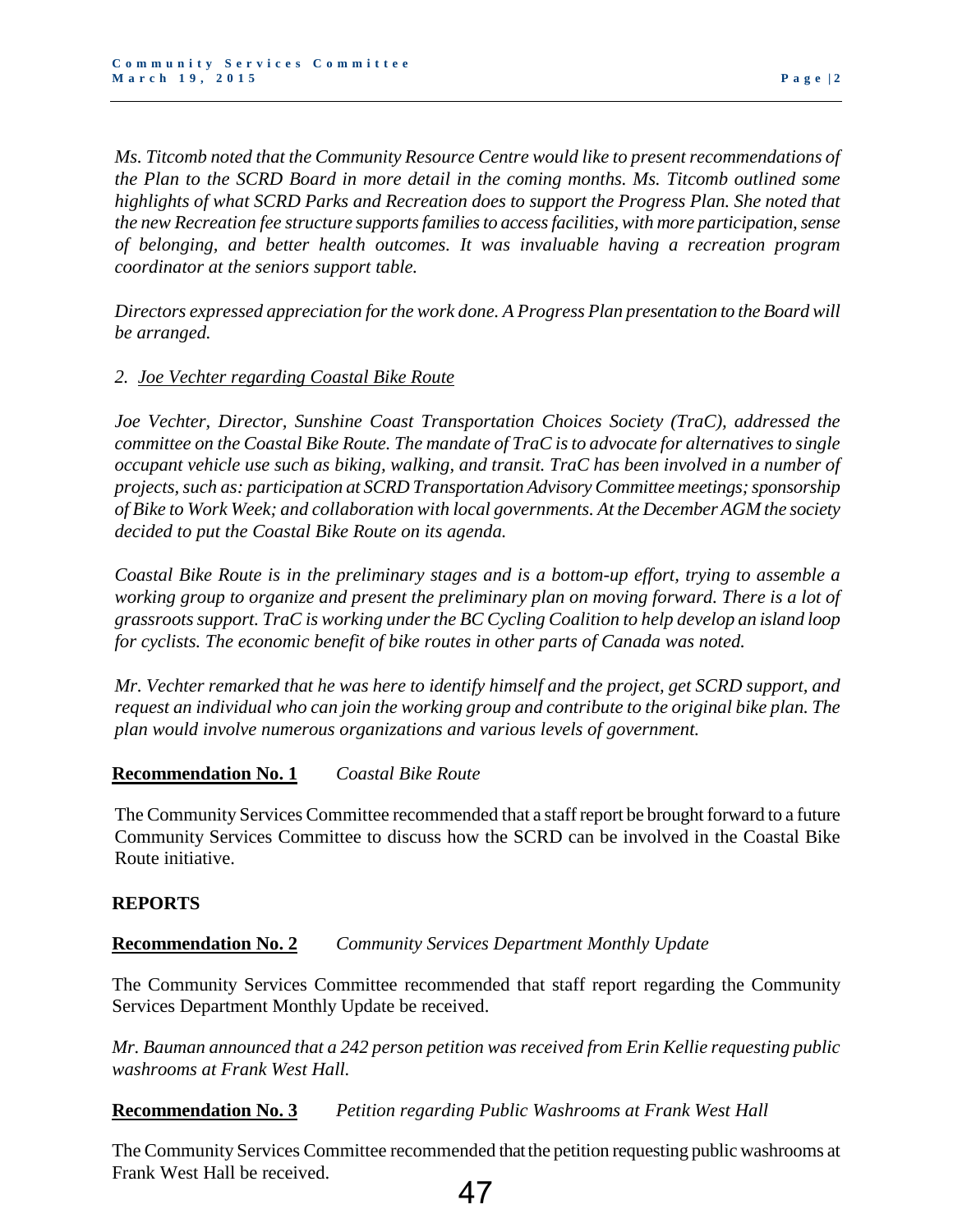#### **Recommendation No. 4** *Frank West Hall Washrooms*

The Community Services Committee recommended that the report from the Acting General Manager of Community Services regarding Frank West Hall Washrooms be received;

AND THAT staff install a portable washroom facility at Frank West Hall within the 2015 Parks (650) operational budget;

AND THAT staff report on a more permanent solution at a future Community Services Committee;

AND FURTHER THAT, prior to installation, consultation with the community take place to ensure the best location.

#### **Recommendation No. 5** *Coopers Green Tenure Renewal*

The Community Services Committee recommended that the report from the Parks Planning Coordinator regarding Coopers Green Tenure Renewal be received;

AND THAT the Board approve the application for the extension of License No. 239642 with the Ministry of Forests, Lands and Natural Resource Operations for land covered by water being part of the bed of Halfmoon Bay in front of Coopers Green Park.

#### **Recommendation No. 6** *Debris Clean Up*

The Community Services Committee recommended that the report from the Chief Administrative Officer regarding Debris Clean Up be received.

#### **Recommendation No. 7** *AVICC Special Committee on Solid Waste Management*

The Community Services Committee recommended that the report from the Chief Administrative Officer regarding the Association of Vancouver Island Coastal Communities (AVICC) Special Committee on Solid Waste Management be received;

AND THAT the AVICC be advised the SCRD wishes to participate on the AVICC Special Committee on Solid Waste Management;

THAT FURTHER THAT Director Winn be appointed to work on the committee with travel expenses and remuneration paid.

#### **Recommendation No. 8** *2015 Strategic Priorities Fund Gas Tax Capital Grants*

The Community Services Committee recommended that the report from the Chief Administrative Officer regarding 2015 Strategic Priorities Fund Gas Tax Capital Grants be received;

AND THAT the applications for gas tax funding for Regional Water Cross-Connection Control and Universal Metering Program Phase 2 and Capacity Building Project – Asset and Computerized Maintenance Management System be supported.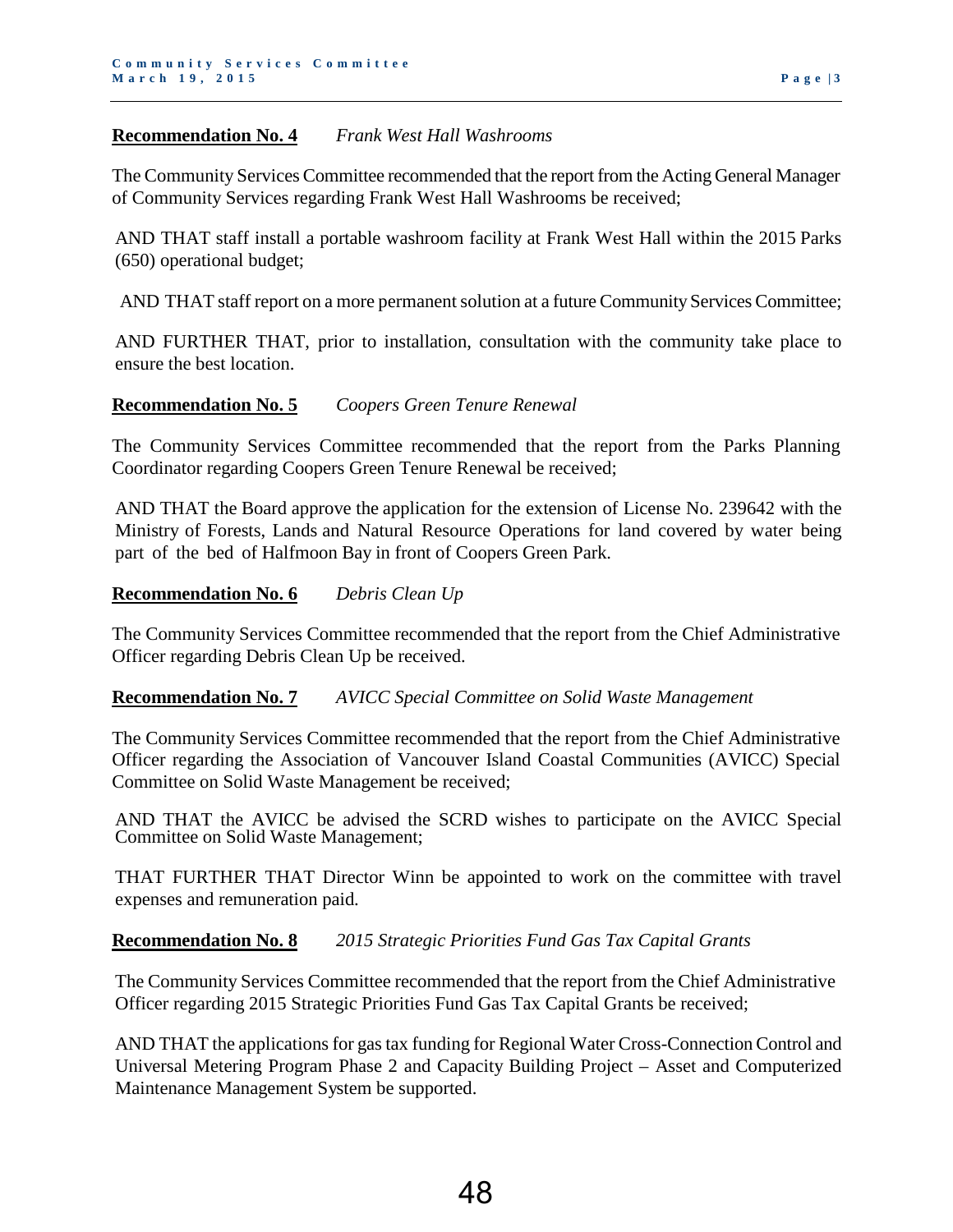#### **Recommendation No. 9** *2015 Strategic Priorities Fund Gas Tax Capital Grants*

The Community Services Committee recommended that the sports field replacement project application be put forward for the 2015 Strategic Priorities Fund Gas Tax Capital Grants.

#### *Directors Nohr and Mauro opposed.*

#### **Recommendation No. 10** *Recreation and Parks Services Advisory Committee Minutes*

The Community Services Committee recommended that the Recreation and Parks Services Advisory Committee minutes of February 19, 2015 be received.

#### **Recommendation No. 11** *Dakota Ridge Advisory Committee Minutes*

The Community Services Committee recommended that the Dakota Ridge Advisory Committee minutes of January 22, 2015 be received.

**Recommendation No. 12** *Sunshine Coast Emergency Program Planning Committee Minutes*

The Community Services Committee recommended that the Sunshine Coast Emergency Program Planning Committee minutes of February 25, 2015 be received.

#### **Recommendation No. 13** *Sunshine Coast Policing Committee Minutes*

The Community Services Committee recommended that the Sunshine Coast Policing Committee minutes of March 2, 2015 be received and recommendation No. 6 be adopted and acted on as follows:

#### *Recommendation No. 6 Marihuana Dispensaries*

*The Sunshine Coast Policing Committee recommended that staff forward a report to the Community Services Committee regarding a bylaw for marihuana dispensaries.* 

AND THAT staff bring forward a report to the next Community Services Committee meeting.

#### **COMMUNICATIONS**

#### **Recommendation No. 14** *2014 Sunshine Coast Youth Outreach Annual Report*

The Community Services Committee recommended that the 2014 Sunshine Coast Youth Outreach Annual Report from the Sunshine Coast Community Services Society be received;

AND THAT a report be brought forward to the May 2015 Community Services Committee meeting.

**ADJOURNMENT** 2:58 p.m.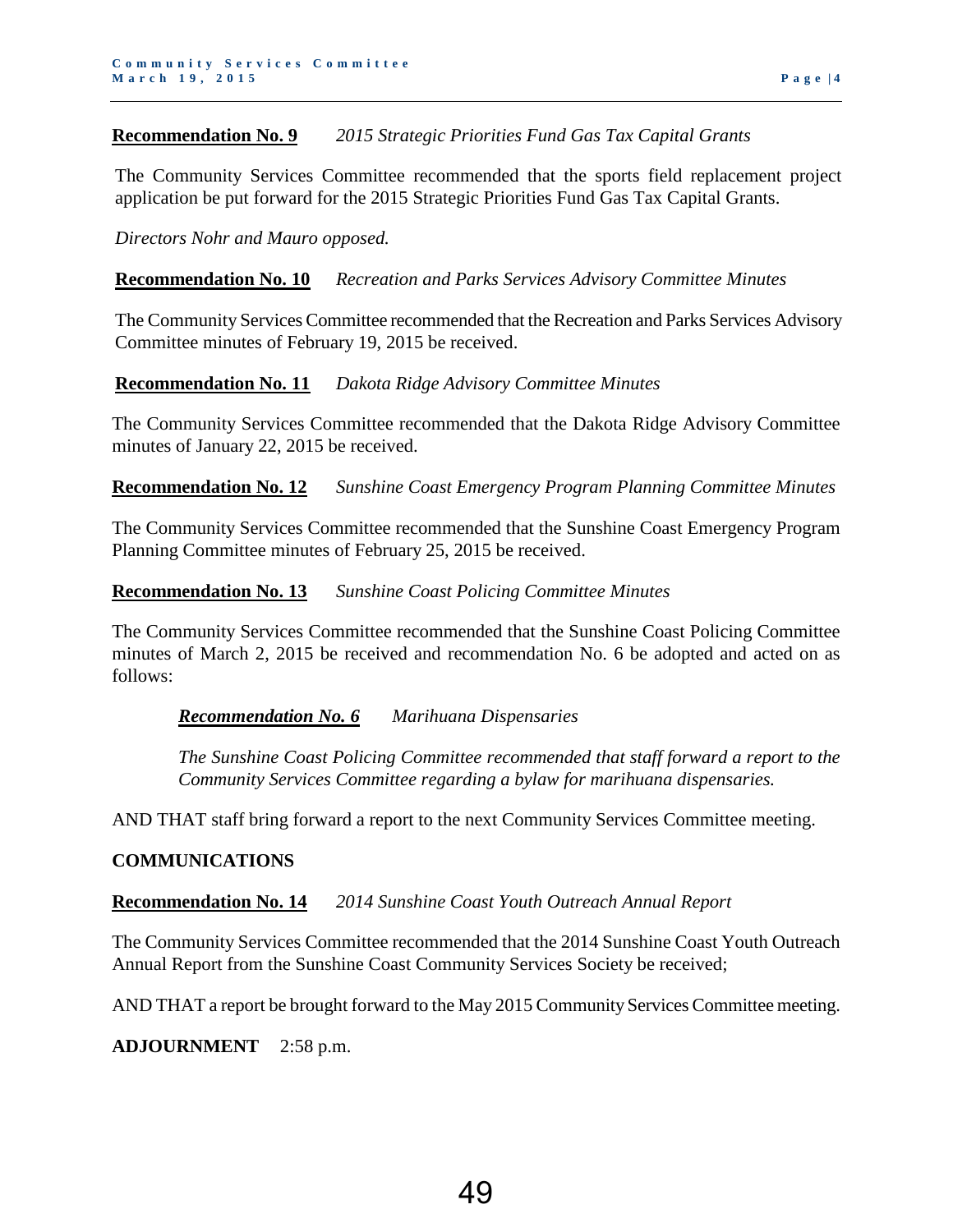#### **SUNSHINE COAST REGIONAL DISTRICT PARCEL TAX ROLL REVIEW PANEL March 12, 2015**

H

## PARCEL TAX ROLL REVIEW MEETING HELD IN THE BOARD ROOM OF THE SUNSHINE COAST REGIONAL DISTRICT OFFICES, 1975 FIELD ROAD, SECHELT, BC

\_\_\_\_\_\_\_\_\_\_\_\_\_\_\_\_\_\_\_\_\_\_\_\_\_\_\_\_\_\_\_\_\_\_\_\_\_\_\_\_\_\_\_\_\_\_\_\_\_\_\_\_\_\_\_\_\_\_\_\_\_\_\_\_\_\_\_\_\_\_\_\_\_\_\_\_\_\_

<span id="page-52-0"></span>\_\_\_\_\_\_\_\_\_\_\_\_\_\_\_\_\_\_\_\_\_\_\_\_\_\_\_\_\_\_\_\_\_\_\_\_\_\_\_\_\_\_\_\_\_\_\_\_\_\_\_\_\_\_\_\_\_\_\_\_\_\_\_\_\_\_\_\_\_\_\_\_\_\_\_\_\_\_

| <b>PRESENT:</b>                | Panel Chair                          | F. Mauro<br>L. Lewis<br>G. Nohr<br>I. Winn |
|--------------------------------|--------------------------------------|--------------------------------------------|
| <b>ALSO PRESENT:</b>           | Manager, Financial Services          | J. Day                                     |
| <b>CALL TO ORDER</b>           | $3:30$ p.m.                          |                                            |
| <b>AGENDA</b><br><b>REPORT</b> | The agenda was adopted as presented. |                                            |

THAT the Manager of Financial Services' report regarding the Parcel Tax Roll Review be received for information;

AND THAT the Parcel Tax Roll Review Panel confirm and authenticate the Parcel Tax Roll by certificate, signed by the majority of its members.

**ADJOURNED** 3:45 p.m.